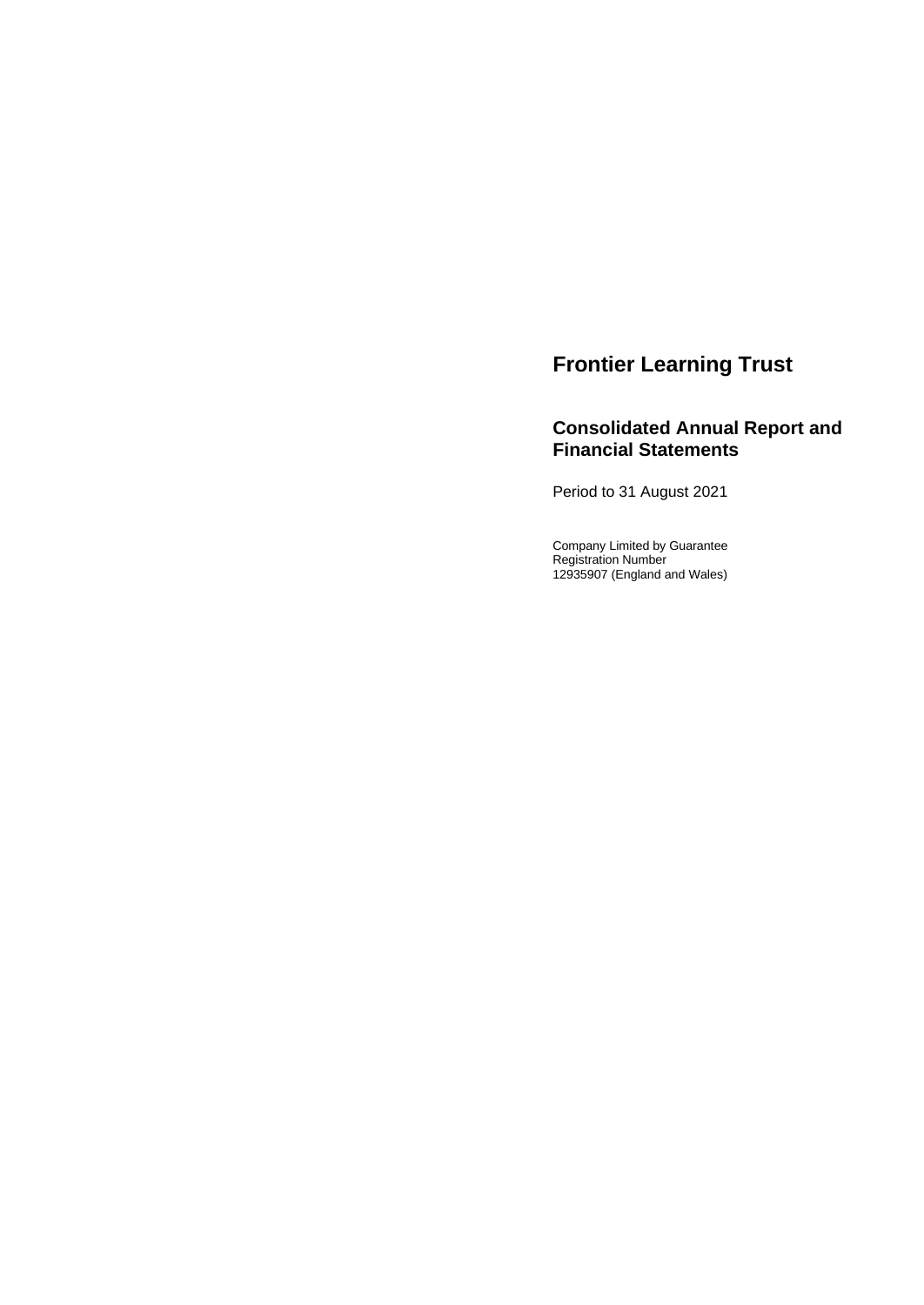# **Contents**

# **Reports**

| Reference and administrative information                    | 1  |
|-------------------------------------------------------------|----|
| Trustees' report                                            | 3  |
| Governance statement                                        | 14 |
| Statement of regularity, propriety and<br>compliance        | 18 |
| <b>Statement of Trustees' responsibilities</b>              | 19 |
| Independent auditor's report on the<br>financial statements | 20 |
| Independent accountant's report<br>on regularity            | 25 |

# **Financial statements**

| Consolidated statement of financial  |    |
|--------------------------------------|----|
| activities                           | 27 |
| <b>Balance sheets</b>                | 28 |
| Consolidated statement of cash flows | 29 |
| Principal accounting policies        | 30 |
| Notes to the consolidated financial  |    |
| statements                           | 36 |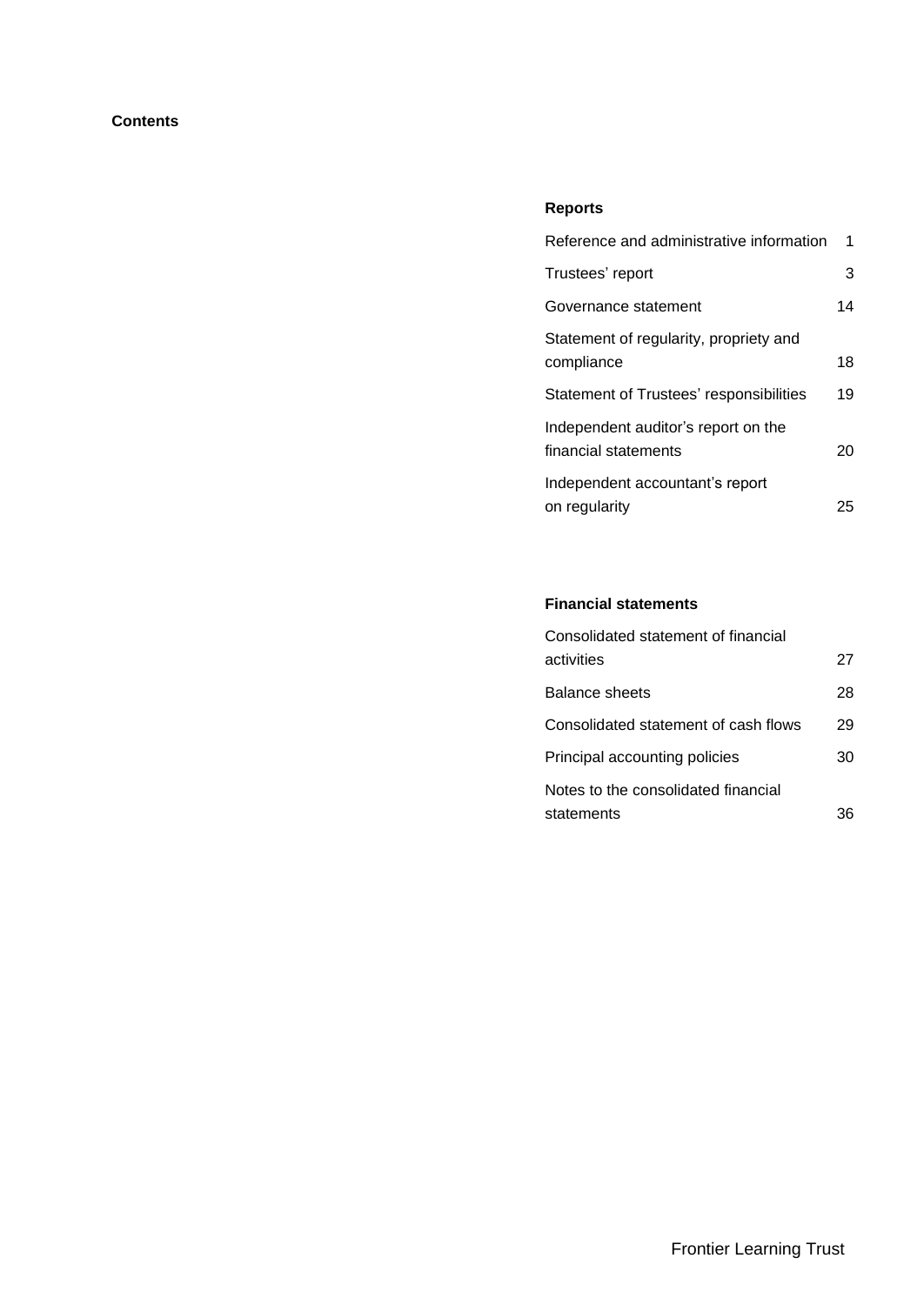# **Reference and administrative information**

| <b>Members</b>                                               | Mr T Attwood<br>Prof M Dallman (Chair)<br>Mr P Green<br>Mr I Phillips<br>Ms I Rubasingham MBE                                                                                                                                                                                                                                                                 |
|--------------------------------------------------------------|---------------------------------------------------------------------------------------------------------------------------------------------------------------------------------------------------------------------------------------------------------------------------------------------------------------------------------------------------------------|
| <b>Trustees</b>                                              | Ms S Alibhai (appointed 12 April 2021)<br>Prof R Craster<br>Mrs D Goldring (until 31 August 2021)<br>Mr P Green (Chair)<br>Ms L Harrison<br>Mr R Henrywood (from 1 September 2021)<br>Mrs L Horbye<br>Mr A Marrocco<br>Mr J Marshall<br>Mrs H Pettifor OBE<br>Mr J Rubinstein (until 30 April 2021)<br>Mr J Ruff<br>Mr Z Shaikh<br>Ms E Smith<br>Mr A Tebbutt |
| <b>Clerk to the Trustees and</b><br><b>Company Secretary</b> | Mrs B Yap                                                                                                                                                                                                                                                                                                                                                     |
| <b>Leadership Team</b>                                       | Ms S Alibhai (Principal and CEO)<br>Mr I Hooper (Vice Principal)<br>Ms L Hussain (Assistant Principal, Student Services)<br>Ms C Mugridge (Assistant Principal, Finance)<br>Mr P Thompson (Assistant Principal, Curriculum)<br>Mr J Rubinstein (Principal) (until 30 April 2021)                                                                              |
| <b>Registered address</b>                                    | <b>Woodhouse College</b><br><b>Woodhouse Road</b><br>North Finchley<br>London<br>N12 9EY                                                                                                                                                                                                                                                                      |
| <b>Company registration number</b>                           | 12935907                                                                                                                                                                                                                                                                                                                                                      |
| <b>Auditor</b>                                               | <b>Buzzacott LLP</b><br>130 Wood Street<br>London<br>EC2V 6DL                                                                                                                                                                                                                                                                                                 |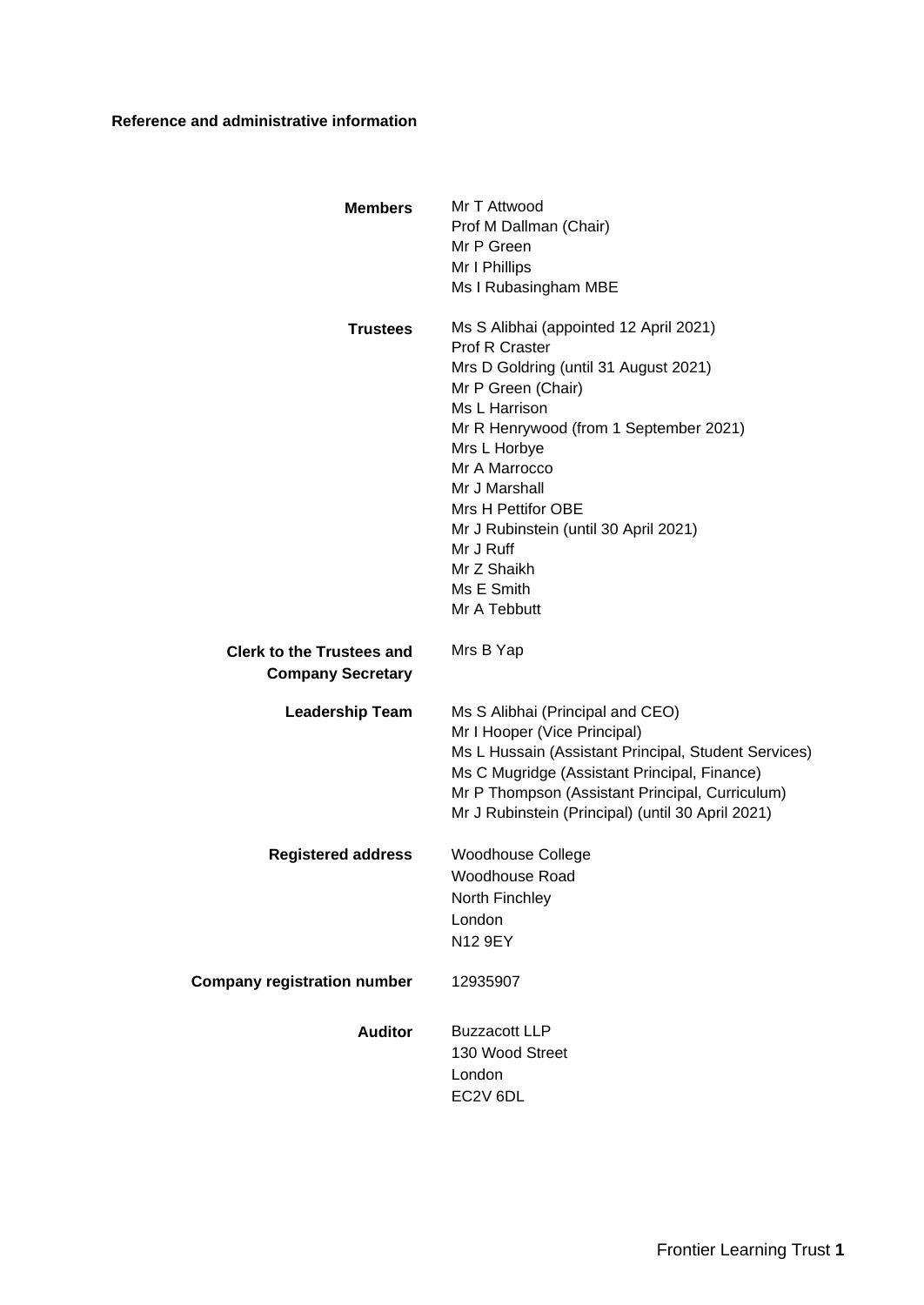# **Reference and administrative information**

**Bankers** National Westminster Bank plc 768 High Road London N12 9NZ

> Nationwide Building Society Kings Park Road Moulton Park Northampton NN3 6NW

**Solicitors** Eversheds Sutherland (International) LLP Eversheds House, 70 Great Bridgewater Street Manchester M1 5ES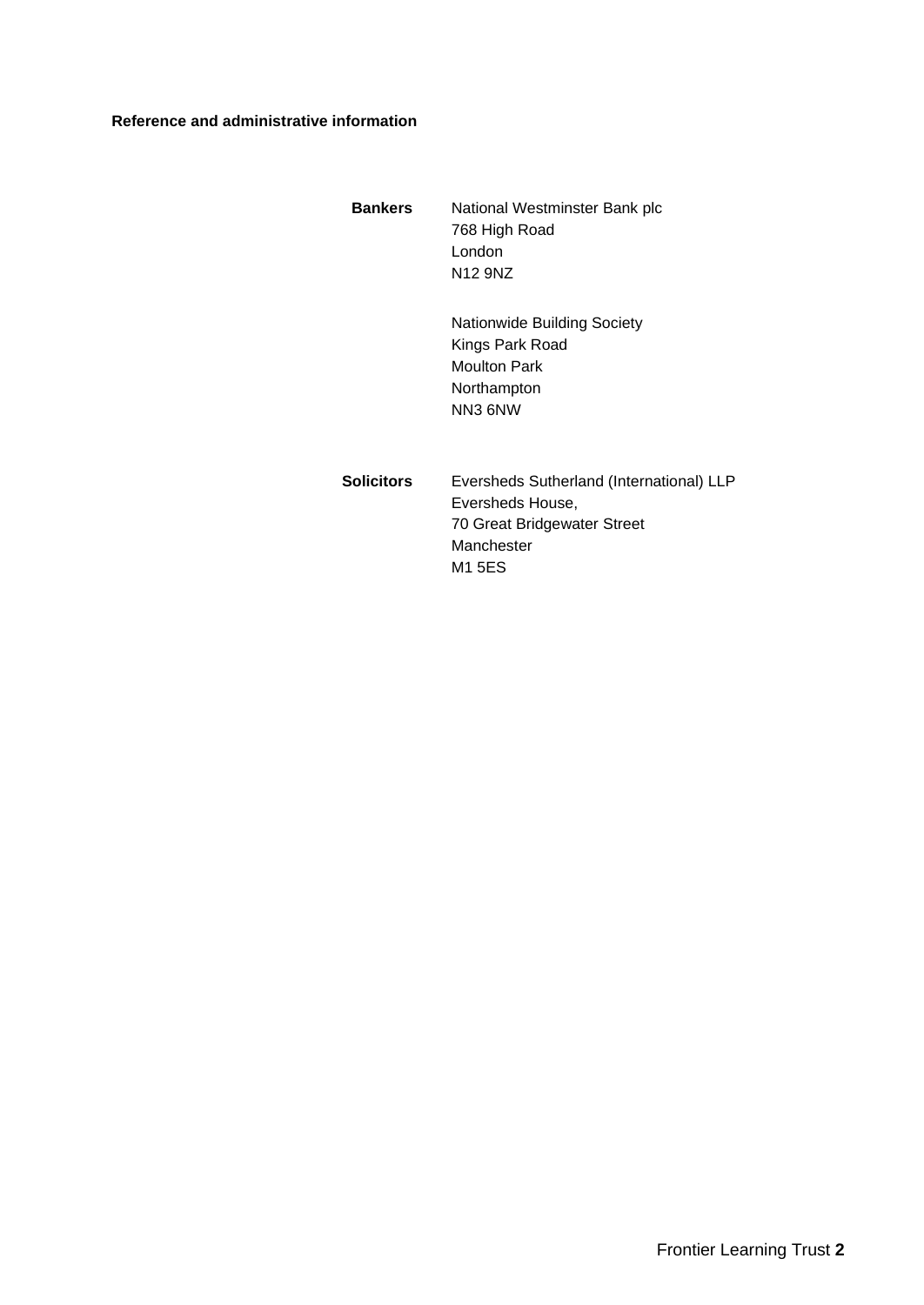#### **Trustees Report**

The Trustees present their annual report together with the financial statements and auditor's report of Frontier Learning Trust (the Academy Trust) and the Group for the period from incorporation, 7 October 2020, to 31 August 2021. The Group currently consists of Frontier Learning Trust (which includes Woodhouse College) and Woodhouse College Trading Limited. The annual report serves the purposes of both a trustees' report under charity law and a directors' report under company law. On 1 January 2021, the activities and assets of Woodhouse College were transferred to Frontier Learning Trust and a new governance structure was established.

The financial statements have been prepared in accordance with the accounting policies set out on pages 30 to 35 of the attached financial statements and comply with the Academy's Articles of Association, applicable laws and Accounting and Reporting by Charities: Statement of Recommended Practice applicable to charities preparing their accounts in accordance with the Financial Reporting Standard applicable in the United Kingdom and Republic of Ireland (FRS 102).

#### **Chair's Introduction**

These accounts mark the start of a new life for Woodhouse College, as part of Frontier Learning Trust (FLT), the multi academy trust that will include the Imperial College London Mathematics School (ICLMS), which is expected to open in September 2023. The Trust was incorporated on 7 October 2020; Woodhouse College academised and transferred its activities and assets into Frontier Learning Trust on 1 January 2021. This included the transfer of ownership of Woodhouse College Trading Limited to the Trust.

2021 has proven to be a challenging year for all schools and colleges, given the ongoing pandemic and related issues around testing, isolating, online teaching & learning, Teacher Assessed Grades, etc. Despite these challenges, the staff and students coped incredibly well, adapting when necessary, often at short notice of new government instruction regarding Covid management and risk mitigation. A level results were amongst the best the College has produced, after rigorous testing, robust assessments, cautious quality assurance and careful consideration for every single student. The appeal process was managed professionally and diligently. Communication with staff, students, parents and carers was excellent throughout.

During this period of change and challenge, FLT also saw a new Chief Executive Officer and Woodhouse Principal. Sugra Alibhai succeeded John Rubinstein. Sugra has settled quickly into the new role, ably assisted by the Senior Leadership Team and other support staff.

Despite the difficulties of the pandemic, the Trust's finances are in a healthier position than we have seen for some years. Loss of letting income and other Covid-related costs (testing, cleaning, providing IT support) were offset by some emergency grants and savings from cancelling external exams. The net result in relation to these areas was fairly neutral. However, income was higher due to the increase in base rate per student, combined with extra grant money for STEM A level students. The ability to reclaim more VAT on expenditure and council taxes added to the surplus.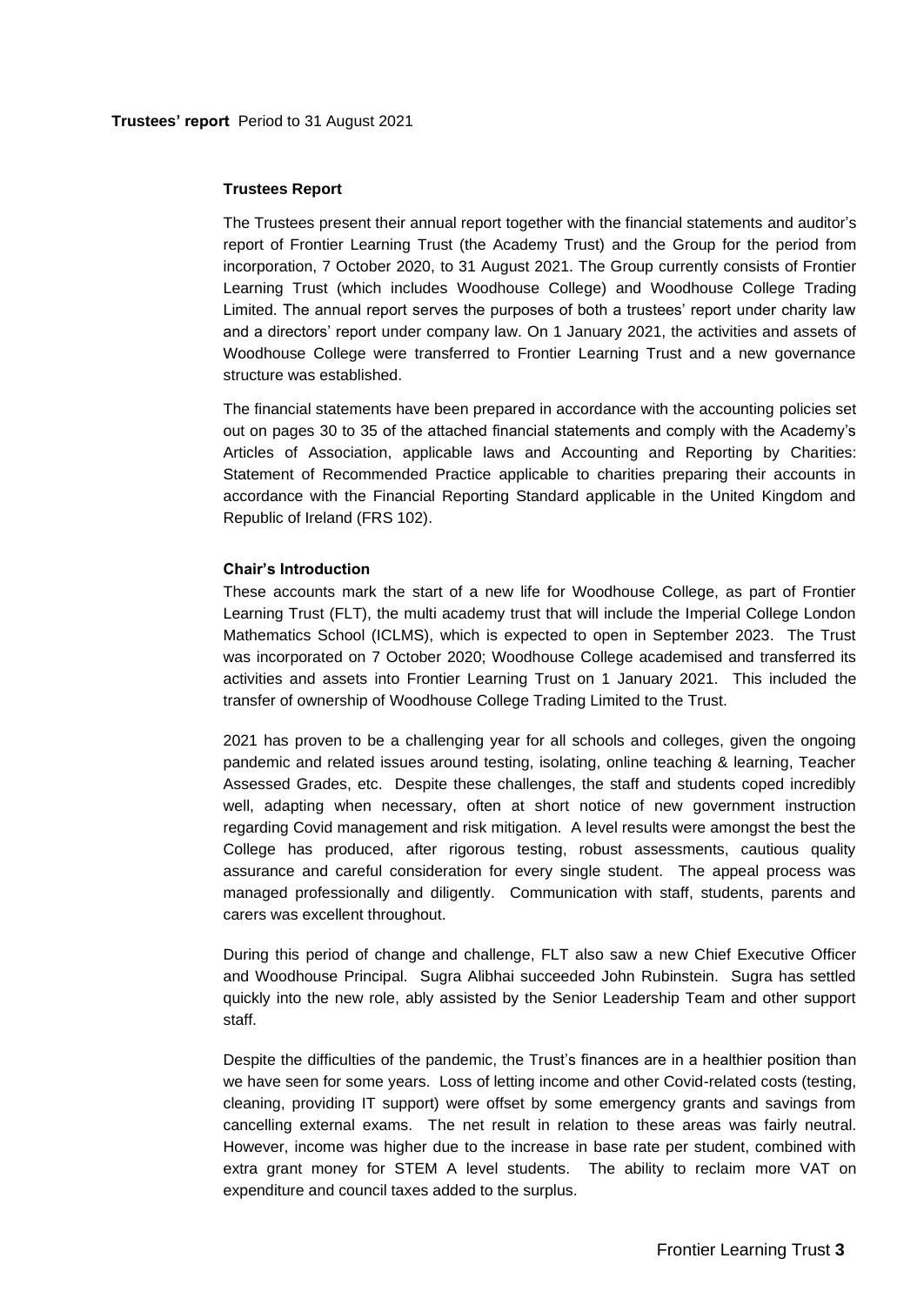The academisation process created a new governance structure. FLT is now made up of a Members Board, a Trustee Board and Local Governing Body Boards for both Woodhouse College and ICLMS. As we move into the first full academic year for FLT, the Trustee Board will create a sub-committee: Finance & Operations, to scrutinise management accounts and the budget process in more detail than is possible at Trustee level. The other subcommittees include Audit & Compliance; Remuneration; and Search & Governance. The quality and standard of teaching & learning is reviewed and scrutinised at Local Governing Body level.

The Trustee Board is satisfied that FLT is managed effectively by its senior leaders and that it is financially viable, with healthy cash reserves. Careful monitoring of the ICLMS budget will be essential as the new maths school requires financial support during pre-open. The ESFA provides a Project Development Grant and an Outreach Grant to assist with the setup costs.

I would like to thank the staff and students of Woodhouse College and Frontier Learning Trust for their indefatigable perseverance and effort during the most difficult of years. I would also like to thank the Trustees of FLT, the Governors of Woodhouse College, and my colleagues at Imperial College London for their constant support and commitment

Weed

Peter Green - Chair of Trustees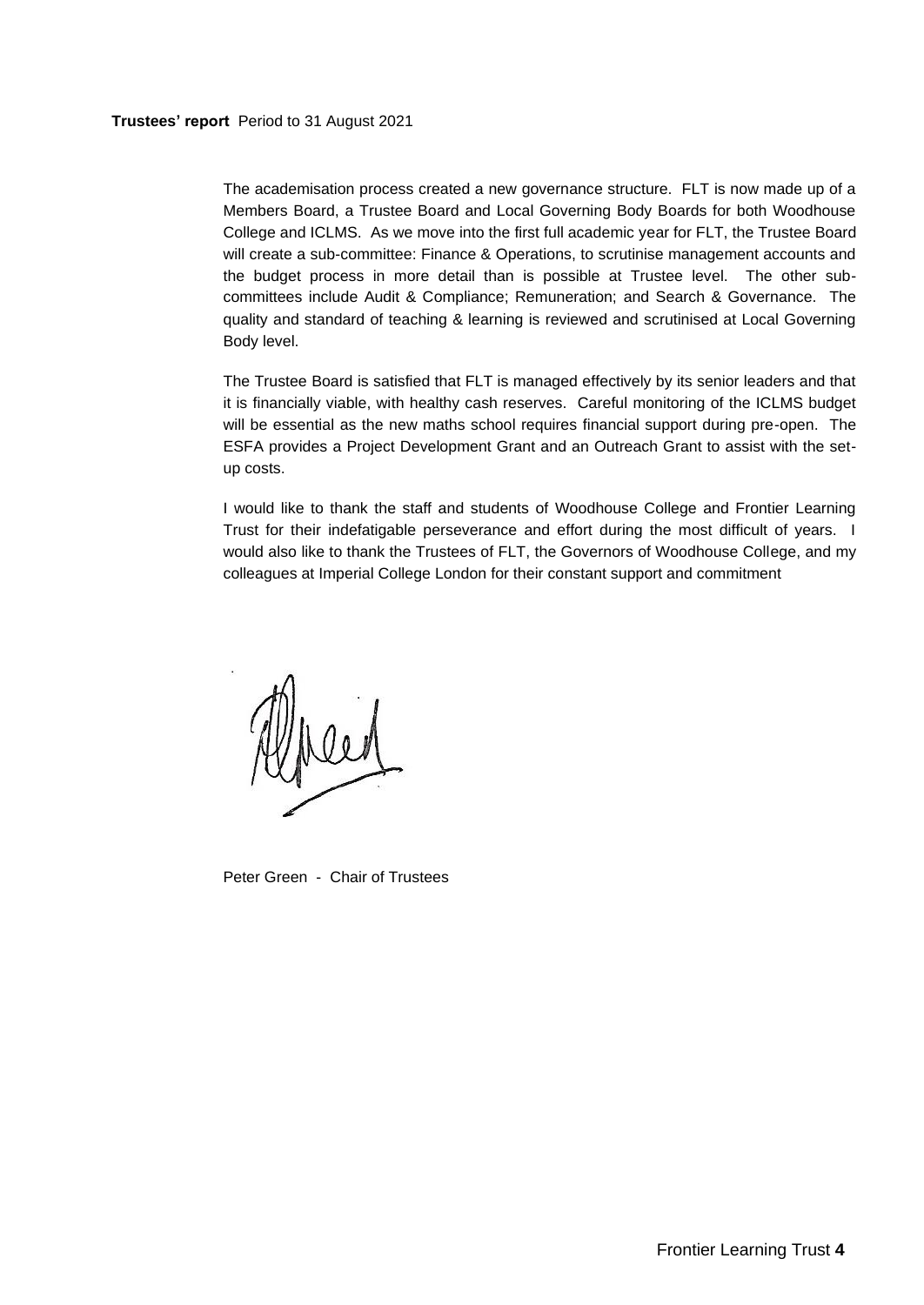# **STRUCTURE, GOVERNANCE AND MANAGEMENT**

### **Constitution**

Frontier Learning Trust is a company limited by guarantee and an exempt charity. The charitable company's Memorandum and Articles of Association are the primary governing documents of the Academy Trust. The Trustees of Frontier Learning Trust are also directors of the charitable company for the purposes of company law. The charitable company operates as Frontier Learning Trust and Woodhouse College.

Details of the Trustees who served during the year, and to the date of these accounts are approved are included in the Reference and Administrative Details in page 1.

# **Responsibilities of Members, Trustees and local governing bodies**

The Members are the guardians of the constitution and charitable object of the Trust. The key roles of the Members are to:

- Appoint and remove Members and Trustees
- Approve any changes to the Articles of Association
- Meet annually and hold Trustees to account and receive the annual report from the CEO and CFO of the Trust.

The Trust is governed by the Board of Trustees who have overall responsibility for the academic, financial, and operational performance of the Trust.

In order to support the effective operation of the Trust and the individual academies, the Board has established a number of committees to which it has delegated certain of its powers and functions. These terms of reference set out the constitution, membership and proceedings of the committees the Board has established. In summary, the Board has established two different types of committee:

- Trust Board Committees:
	- o Audit & Compliance: to maintain an oversight of the Trust's compliance with statutory and contractual obligations and to maintain an oversight of the governance, risk management, internal control and value for money frameworks.
	- o Search & Governance: to ensure that the governance structures are effective and that individuals with appropriate skillsets are recruited and developed.
	- o Remuneration: responsible for determining the remuneration of the CEO/Principal, Deputy CEO/Vice-Principal and Clerk.
	- o Finance & Operations: (from 1 September 2021) to scrutinise the management accounts, budgets, cashflow reports and balance sheet, before making recommendations to the Trust Board.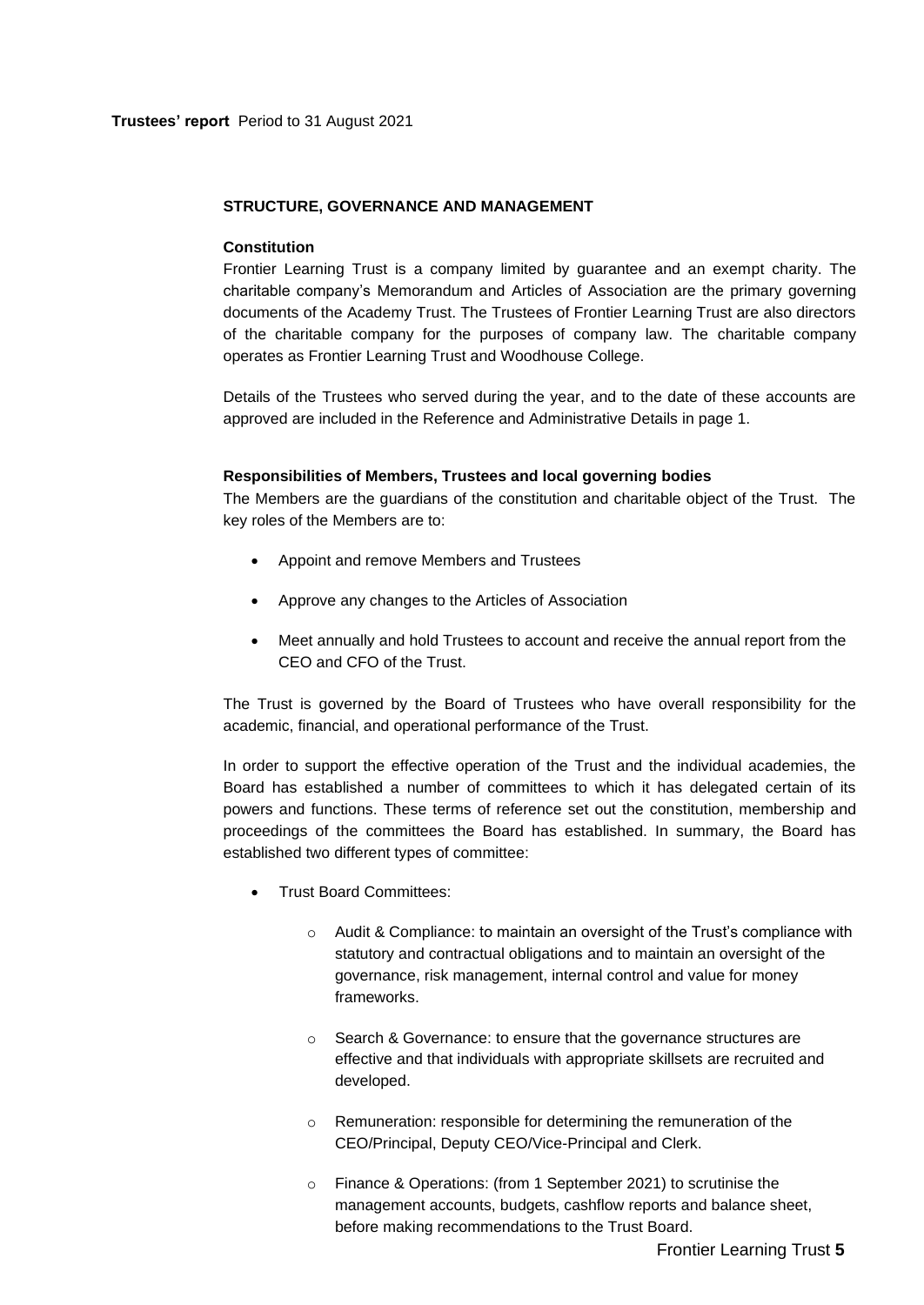# **Trustees' report** Period to 31 August 2021

• Local Governing Bodies (LGB) will focus upon safeguarding and student wellbeing, educational provision and performance, quality and standards, operational management, and community engagement at the school(s) that it oversees. A LGB is collectively accountable to the Trustees for effective oversight of its academy school, and is accountable for decisions that it makes under delegated authority from the Trustees.

The Trust is operated on a day-to-day basis by the Trust's Senior Leadership Team which consists of:

- Principal of Woodhouse College / CEO of Frontier Learning Trust
- Vice Principal of Woodhouse College / Deputy CEO of Frontier Learning Trust
- Assistant Principal, Curriculum Assistant Principal, Student Services
- Assistant Principal, Finance

The Principal is also the Accounting Officer, and the Assistant Principal, Finance is the CFO.

# **Members' liability**

Every member of the Academy Trust undertakes to contribute such amount as may be required (not exceeding £10) to the Academy Trust's assets if it should be wound up while he or she is a member or within one year after he or she ceases to be a member.

# **Trustees' indemnities**

Trustees benefit from indemnity insurance purchased at the Academy Trust's expense to cover the liability of the Trustees which by virtue of any rule of law would otherwise attach to them in respect of negligence, default or breach of duty of which they may be guilty in relation to the Academy Trust, provided that such insurance shall not extend to any claims arising from any act or omission which the Trustees knew to be a breach of trust breach of duty or not, and provided also that such insurance should not extend to the costs of any unsuccessful defence to a criminal prosecution brought against the Trustees in their capacity as Directors of the Academy Trust.

### **Principal activities**

Frontier Learning Trust is a multi-academy trust, which currently operates one 16-19 Academy, Woodhouse College. Woodhouse College is a sixth form providing A' Level education and serving students across North London and south Hertfordshire.

Frontier Learning Trust will also operate the Imperial College London Mathematics School (ICLMS), when it opens in September 2023.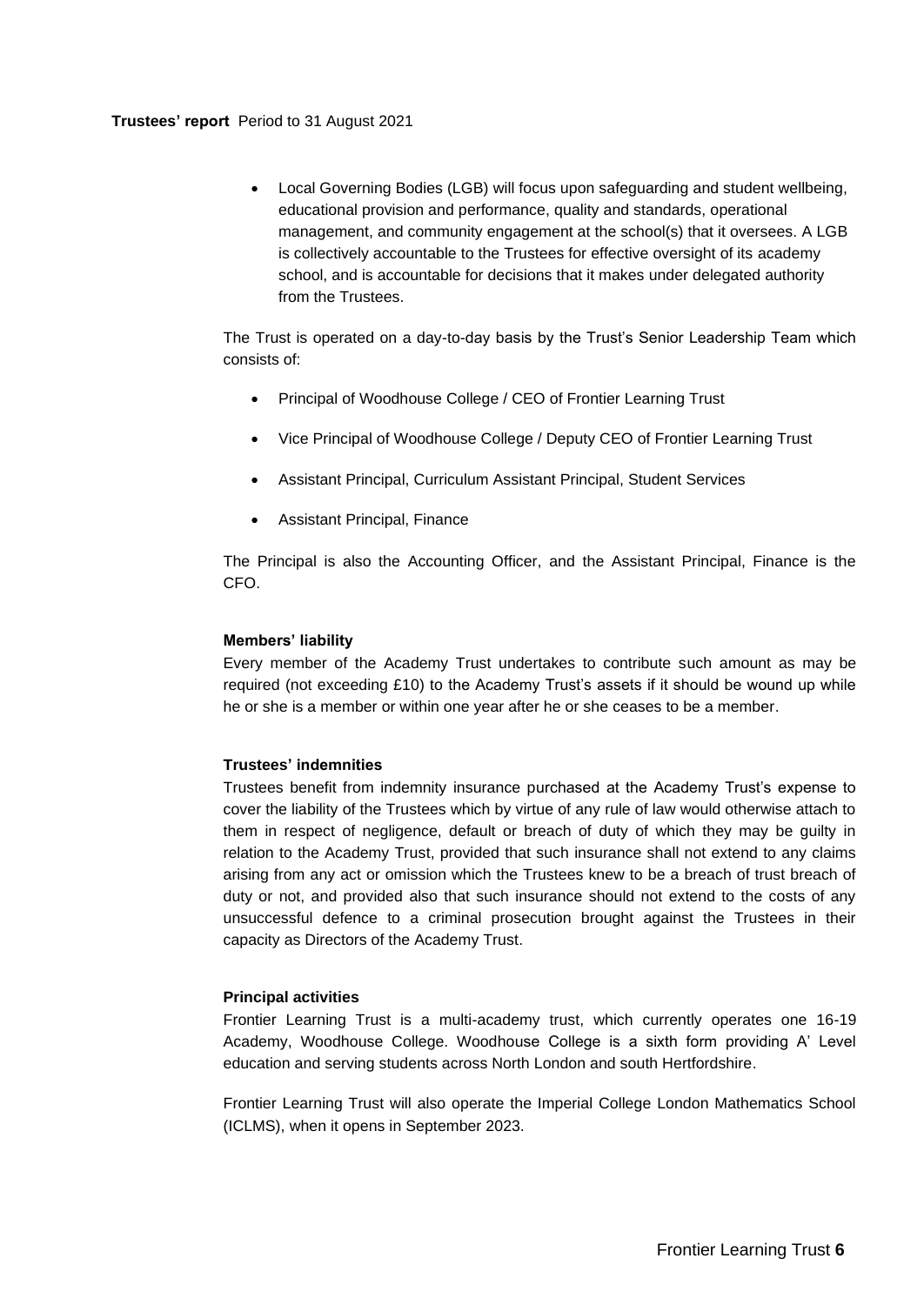### **Trustees**

The following Trustees were in office at the date of approval of these financial statements and served throughout the period except where shown.

| <b>Trustee</b>        | <b>Appointed/Resigned</b>       | <b>Appointing body</b>  |
|-----------------------|---------------------------------|-------------------------|
| Ms S Alibhai          | 12 April 2021                   | Ex Officio              |
| <b>Prof R Craster</b> | 7 October 2020                  | Imperial College London |
| Mrs D Goldring        | 1 January 2021 / 31 August 2021 | <b>Member Appointed</b> |
| Mr P Green (Chair)    | 1 January 2021                  | <b>Member Appointed</b> |
| Ms L Harrison         | 1 January 2021                  | Member Appointed        |
| Mrs R Henrywood       | 1 September 2021                | <b>Member Appointed</b> |
| Mrs L Horbye          | 1 January 2021                  | <b>Member Appointed</b> |
| Mr A Marrocco         | 1 January 2021                  | <b>Member Appointed</b> |
| Mr J Marshall         | 1 January 2021                  | Member Appointed        |
| Mrs H Pettifor OBE    | 7 October 2021                  | <b>Member Appointed</b> |
| Mr J Rubinstein       | 1 January 2021 / 30 April 2021  | Ex Officio              |
| Mr J Ruff             | 1 January 2021                  | <b>Member Appointed</b> |
| Mr Z Shaikh           | 1 January 2021                  | <b>Member Appointed</b> |
| Ms E Smith            | 7 October 2021                  | Imperial College London |
| Mr A Tebbutt          | 1 January 2021                  | Imperial College London |

### **Method of recruitment and appointment or election of Trustees**

Article 46 of the Articles of Association states that the Trust shall have up to 10 Trustees appointed by ordinary resolution of the Members, up to 3 Trustees appointed by Imperial College London and the Chief Executive Officer as ex-officio. In addition to this, the Trust may also appoint Co-opted Trustees as set out in Article 58.

# **Policies and procedures adopted for the induction and training of Trustees**

Trustees are issued with a number of key documents and policies on appointment, which includes the Scheme of Delegation, Conflict of Interest Policy and Trustee Code of Conduct. Trustees are required to undertake training on safeguarding and finance and attend the Trust's Annual Strategy & Training Event.

### **Arrangements for setting pay and remuneration of key management personnel**

Decisions around the pay of Senior Post Holders (CEO/Principal, Deputy CEO/Deputy Principal and the Clerk/Company Secretary) are made by the Remuneration Committee. The Committee takes into account national pay awards and considers national and local benchmarking data provided by the SFCA.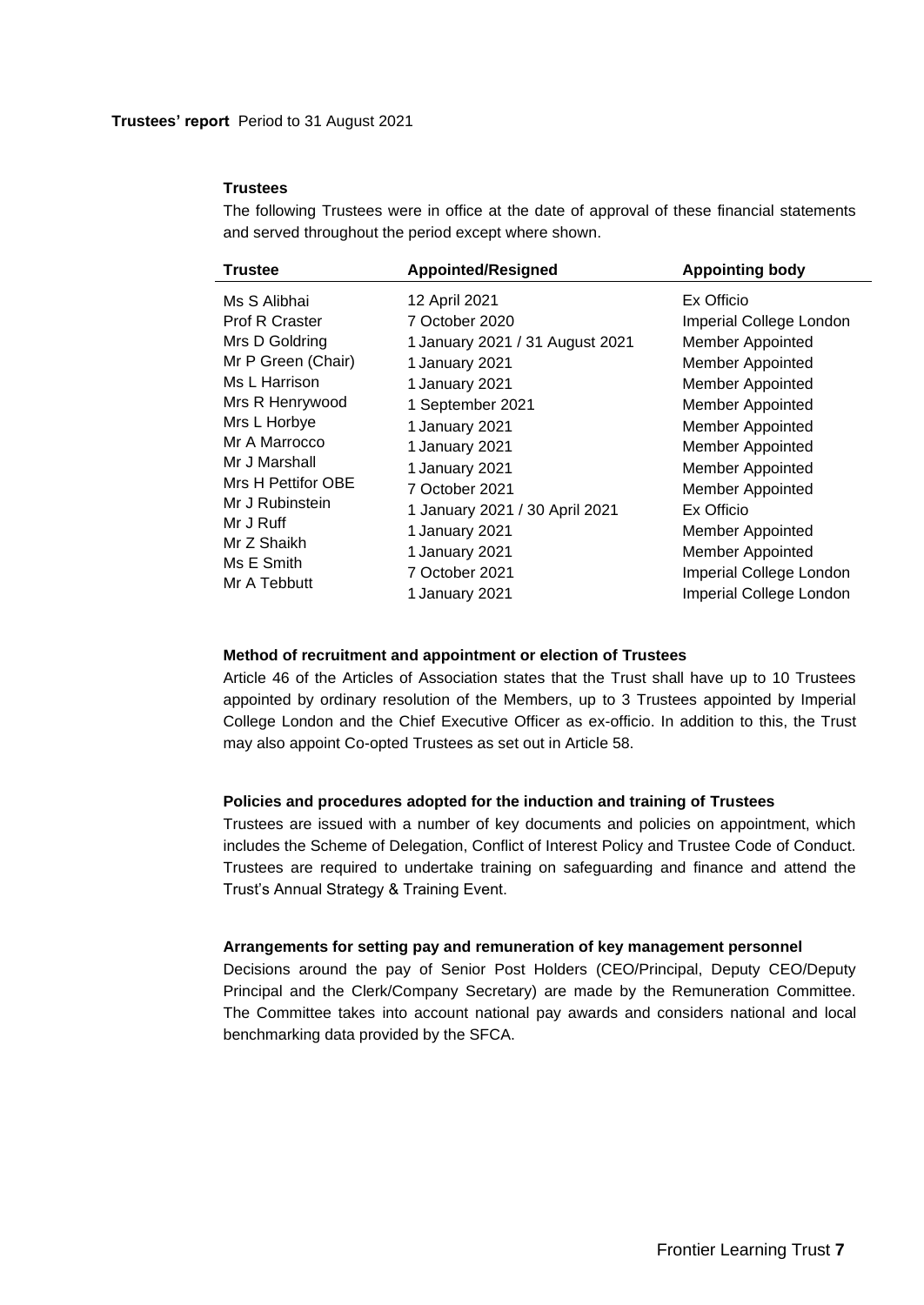# **Trade union facility time**

The Trade Union (Facility Time Publication Requirements) Regulations 2017 require the Trust to publish information on facility time arrangements for trade union officials at the College. In the academic year beginning in September 2021 the College had 100 FTE staff and one relevant union representative who worked on behalf of NEU members. The work done by this representative is in addition to their salaried work for the College, therefore both the actual number of salaried hours and the percentage of the pay bill spent on facility time was zero.

# **Connected organisations, including related party relationships**

The Trust has entered into an agreement with Imperial College London in connection with the opening of Imperial College London Mathematics School (ICLMS), which is due to open in September 2023. As part of that agreement, 3 trustees are appointed by Imperial College London (ICL). ICL does not exercise control or significant influence over the Trust's decisions and operations. The Trust ensures that all Related Party Transactions are carried out in accordance with the Academies Handbook.

Woodhouse College has a number of partner schools, one of these is The Archer Academy. The Headteacher of The Archer Academy serves as a Trustee.

# **OBJECTIVES AND ACTIVITIES**

### **Objects and aims**

### *Mission*

Frontier Learning Trust is a sixth form academy trust that inspires and enable ambitious young people from all backgrounds to progress to top class destinations at universities and in their careers.

### **Objectives**

### *Implementation of strategic plan*

In July 2020, the College adopted a strategic plan for the period 1 August 2020 to 31 July 2021, being the accounting period of the Woodhouse College prior to academisation. This strategic plan included financial, educational and campus development plans. The Corporation monitored the performance of the College against these plans. The College's continuing strategic objectives were to:

- 1. Maintain and improve academic standards
- 2. Review and improve pastoral support systems
- 3. Pursue the maths school project with Imperial College London
- 4. Develop plans for financial viability beyond 2020
- 5. Attract and retain good staff
- 6. Maintain and extend reputation of Woodhouse College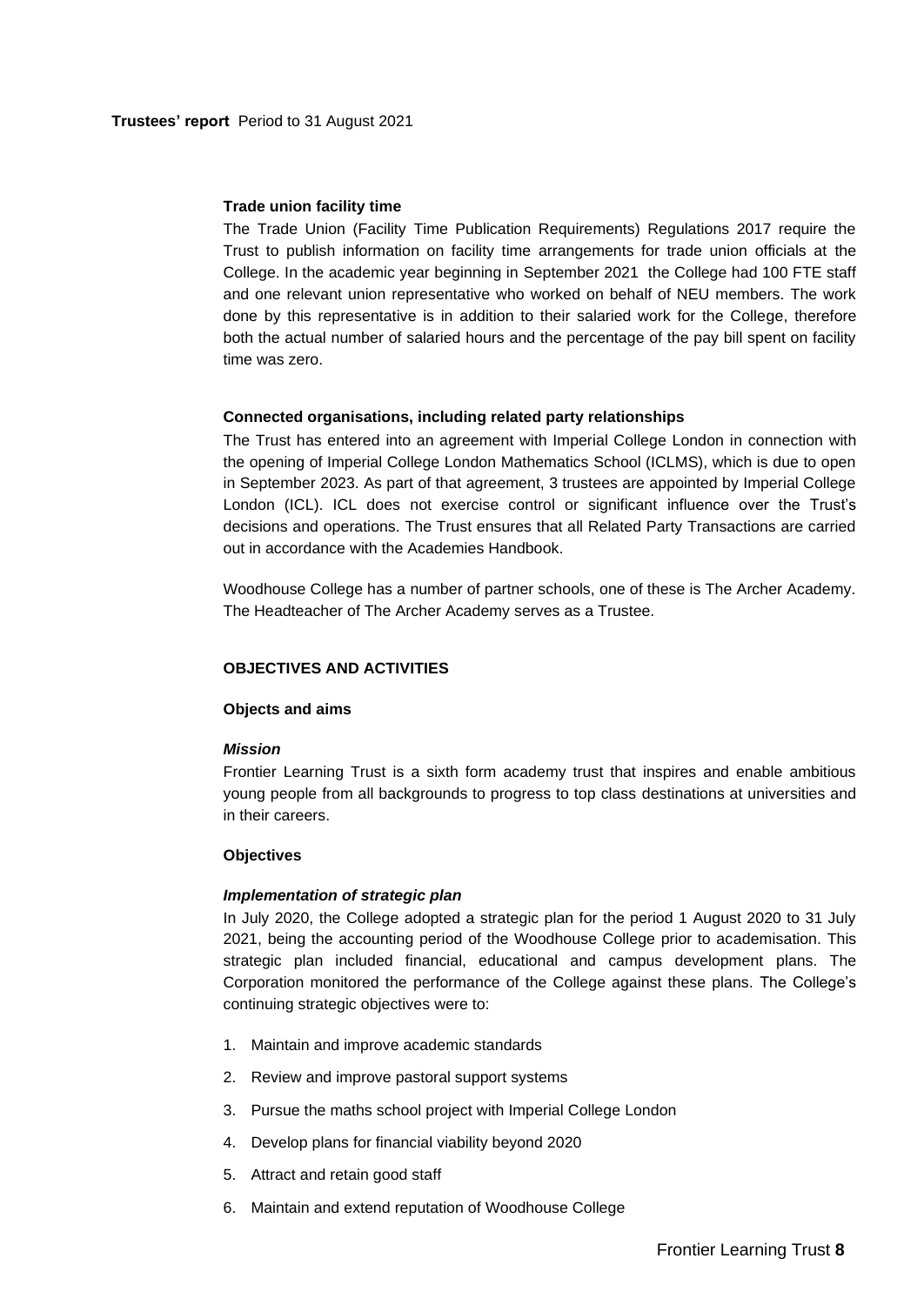# **Trustees' report** Period to 31 August 2021

|                                                                    | 2020-21<br><b>Targets</b> | 2020-21<br><b>Actual</b> |
|--------------------------------------------------------------------|---------------------------|--------------------------|
| 1. Student Enrolments at census date                               | 1,460                     | 1,475                    |
| 2.<br>Retention (whole student)                                    | 97%                       | 96%                      |
| 3.<br>A Level High Grade Rates                                     | 70%                       | 79%                      |
| Student Attendance<br>4.                                           | 95%                       | 96.2%                    |
| 5.<br>Student satisfaction (would recommend)                       | 95%                       | 96%                      |
| Proportion of UCAS acceptances of firm or<br>6.<br>insurance offer | 80%                       | 80%                      |
| <b>Progression Russell Group Universities</b><br>7.                | 60%                       | 64%                      |
| Level 3 VA Score/ALPS<br>8.                                        | 0.10/3                    | N/A/2                    |
| Average AS/AL class size (exc. music)<br>9.                        | 20.0                      | 19.8                     |
| 10. Overall effectiveness                                          | Outstanding               | Outstanding              |
| 11. Financial Status (based on College calculations)               | Outstanding               | Outstanding              |

The College's specific targets for 2020/21 and achievement of those targets are addressed below.

### **Public Benefit**

In setting and reviewing the Trust's strategic objectives, the Corporation has had due regard for the Charity Commission's guidance on public benefit and particularly upon its supplementary guidance on the advancement of education. The guidance sets out the requirement that all organisations wishing to be recognised as charities must demonstrate, explicitly, that their aims are for the public benefit.

In delivering its mission, the Trust provides the following identifiable public benefits for the advancement of education:

- High-quality teaching
- Widening participation
- Strong student support systems
- Excellent record of employment for students
- Links with employers, industry and commerce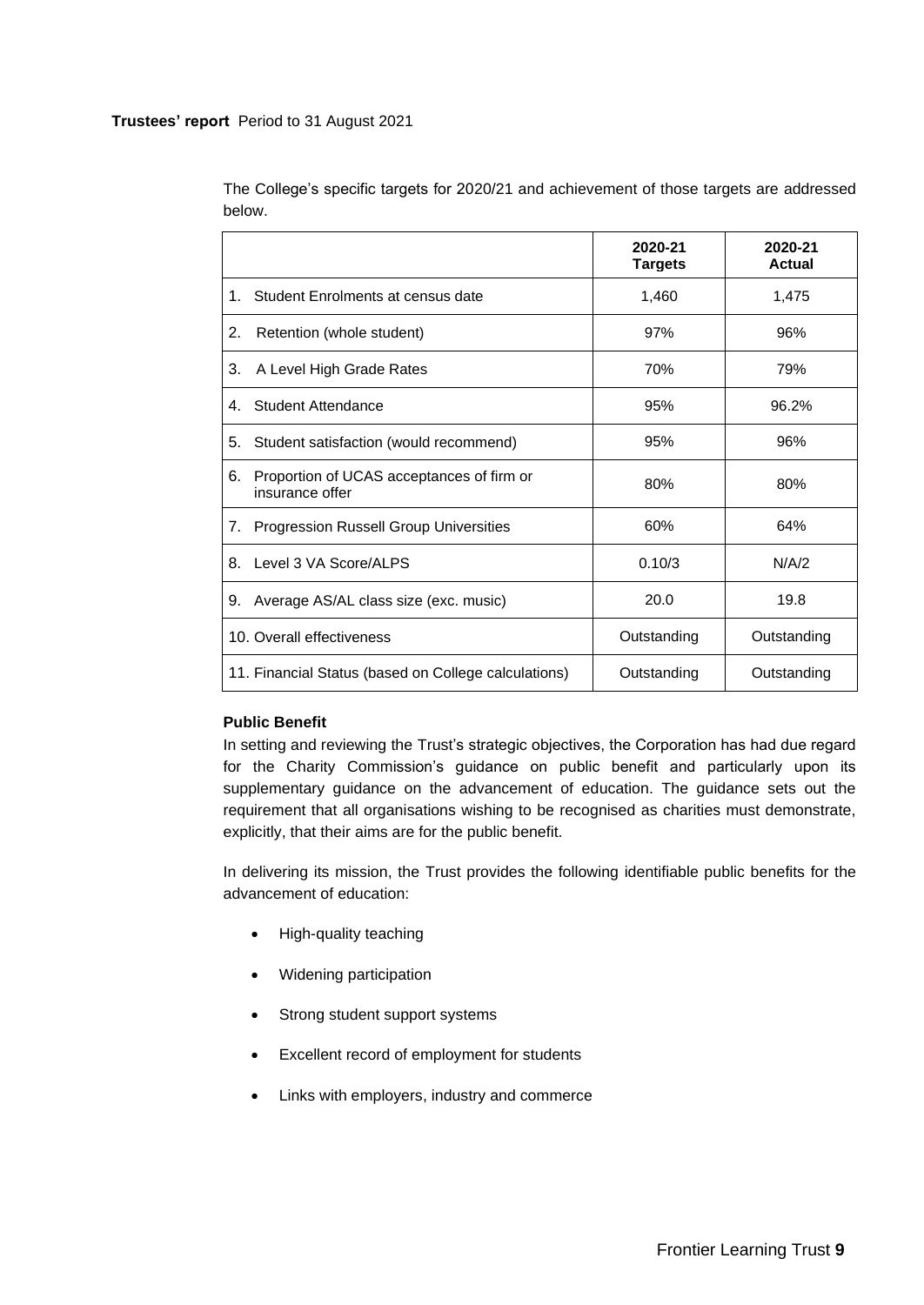### **ACHIEVEMENTS AND PERFORMANCE**

### **Key financial performance indicators**

The financial aim of the Trust is to keep expenditure within the income received and to manage finances in general on a prudent basis. More specifically, the Trust's financial objectives are:

- To hold a minimum of 90 days' cash
- Payroll as a proportion of total income not to exceed 75%
- Capital expenditure (net of capital grants) as a % of operating surplus should not exceed 80% (using a three-year average)
- Operating Surplus to be at least 4% of total income
- To have no debt
- To have a current ratio of at least 1.6

Performance against these objectives are reported within the financial review below.

### **Student Numbers**

In 2020/21 Woodhouse College had 1,475 students enrolled at the census date against a target of 1,460. In October 2021, 1,473 students were enrolled against a target of 1,480.

### **Covid-19**

The Covid-19 pandemic has had a significant impact on the life of the College. The College operated under a revised timetable to limit the number of students and staff at any one time. Teaching had to be provided remotely as a result of government restrictions, during the period from January until March 2021. Public exams were cancelled and students were awarded Teacher Assessed Grades. Mass testing of students was organised in March 2021 and again in September.

Lettings income was significantly reduced as a result of lockdowns.

### **Going concern**

After making appropriate enquiries, the Board of Trustees has a reasonable expectation that the Group and Trust has adequate resources to continue in operational existence for the foreseeable future; in particular for a period of not less than one year from the date of approval of these financial statements. It has therefore adopted the going concern basis in preparing the financial statements. Further details regarding the adoption of the going concern basis can be found in the principal accounting policies.

The continued provision of education is dependent on the ongoing funding by the Education and Skills Funding Agency (ESFA) of the Department for Education of which there is reasonable expectation of it continuing for the foreseeable future.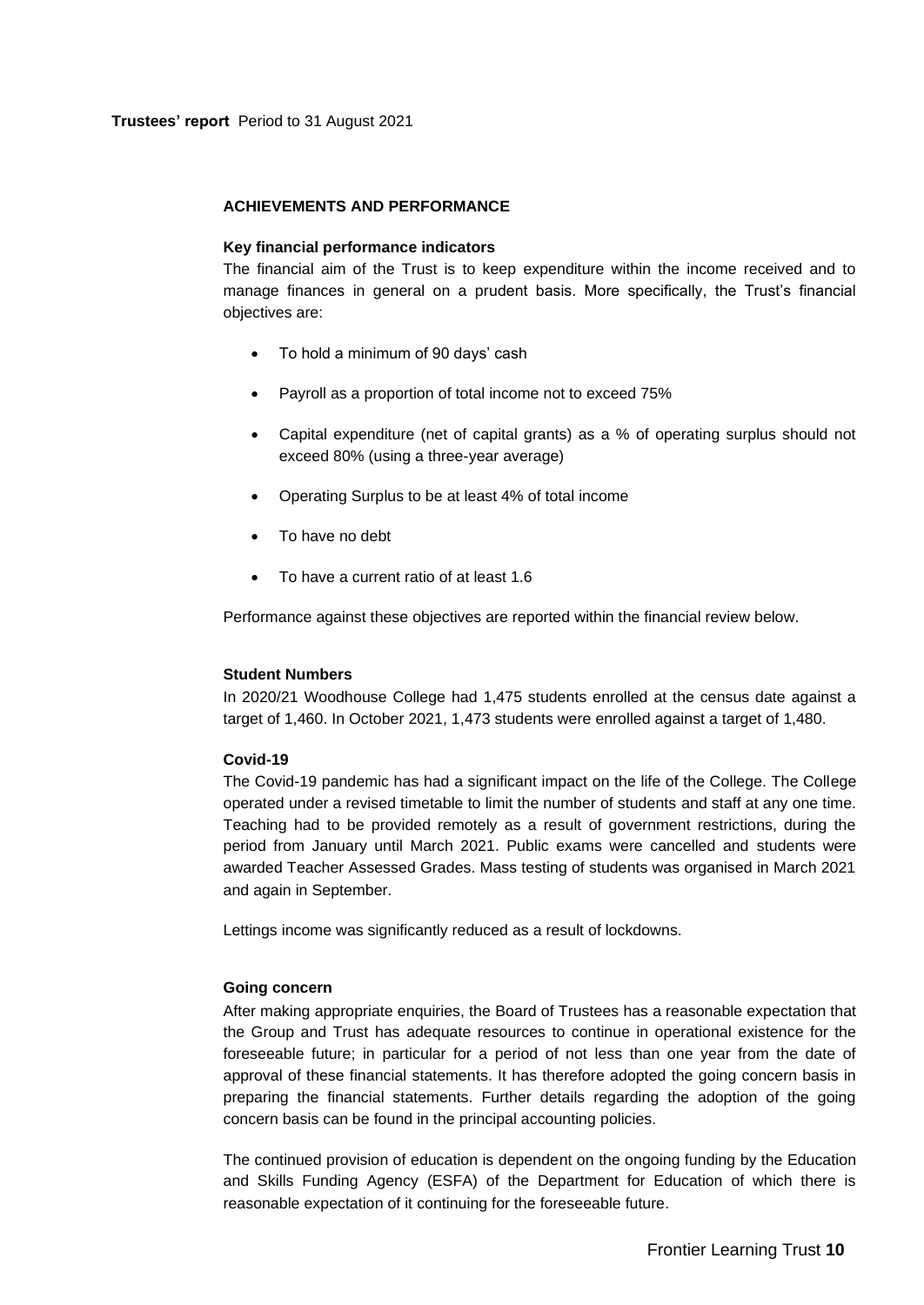### **Financial review**

# *Financial report for the period*

These results are for the period from 7 October 2020, the date of incorporation, to 31 August 2021. The Company commenced trading on 1 January 2021 and generated a surplus before other gains and losses for the period of £10,945,000. Excluding the recognition of the assets and liabilities transferred from the former Woodhouse College Corporation to Frontier Learning Trust on conversation of £10,790,000, the operational surplus for the period was £125,000.

At the end of the period ended 31 August 2021 the Trust had met its financial objectives. The results were:

- Cash reserves of £3.1m, equivalent to 144 days of expenditure
- Payroll costs were 72% of total income
- Capital expenditure (net of capital grants) is 31% of operating surplus (before gains, depreciation and FRS 102 pension adjustments) (using a three-year average)
- Financial Health operating surplus before other gains and depreciation and FRS 102 pension adjustments of 11%
- No debt
- A current ratio of 4.2: 1

### *Reserves policy*

The Trustees are aware of the requirement to balance current and future needs and has an approved Reserves Policy. The Trustees always aim to set a balanced budget with annual income balancing annual expenditure. The Trust's current level of free reserves (total funds less the amount held in fixed assets and restricted funds) is £2.4m. This is mainly made up of balances transferred from Woodhouse College Corporation. The reserves policy stipulates a minimum level of free reserves of £500,000. This policy will be reviewed during the course of 2021/22.

The Trustees review a medium-term financial plan for the trust, and they will use these financial projections to develop the Reserves Policy during the course of the next academic year.

Due to the accounting rules for the Local Government Pension Scheme under FRS 102, the Trust is recognising a significant pension fund deficit of £3.5m. This does not mean that an immediate liability for this amount crystallises. Such a deficit generally results in a cashflow effect in the form of increased employer contributions over a number of years.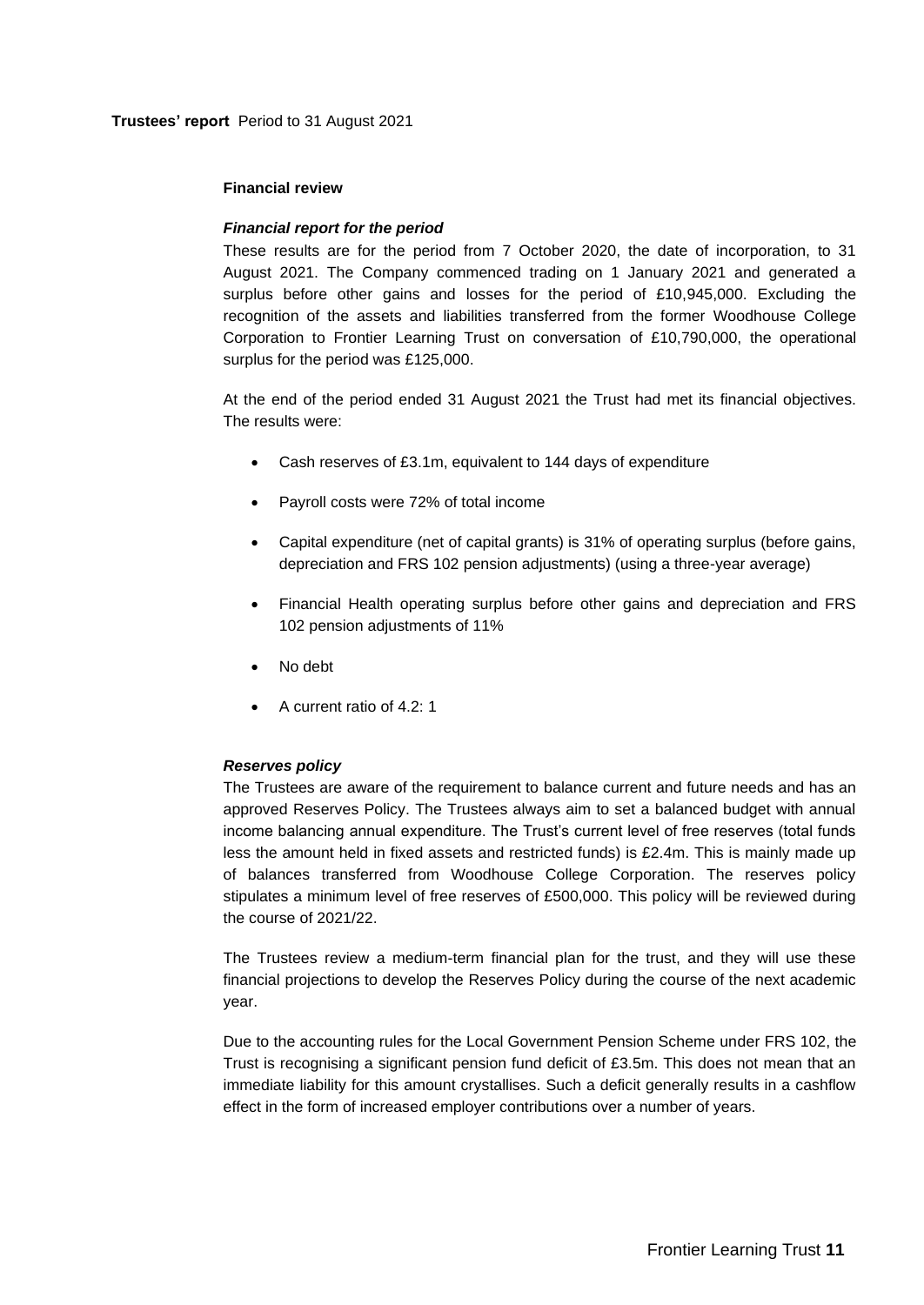### *Investment policy*

The Trust monitors its cashflow so that funds not required in the short term for day-to-day operations can be identified and placed in longer term notice deposit accounts with the Trust's bankers. The notice periods on these accounts are typically between one and sixth months.

# **PRINCIPAL RISKS AND UNCERTAINTIES**

The Trust had undertaken further work during the period to develop and embed the system of internal control, including financial, operational and risk management, which is designed to protect the Group and the Trust's assets and reputation.

Based on the strategic plan, the College's Senior Leadership Team ('SLT') undertook a comprehensive review of the risks to which the Group and Trust were exposed. SLT identified systems and implements procedures, including specific actions which would mitigate any potential negative impact on the Group and Trust. In addition to the annual review, SLT also considered any risks which could arise as a result of a new area of work being undertaken by the Group and Trust.

A risk register was maintained at the Trust level and reviewed by the Audit Committee. The risk register identified the key risks, the likelihood of those risks occurring, their potential impact on the Group and the actions being taken to reduce and mitigate the risks. Risks were prioritised using a consistent scoring system. A report on risks, including any update, was considered at committee and Board meetings.

Outlined below is a description of the principal risk factors that could have affected the Group and Trust. Not all the factors were within the Group and Trust's control.

- Student enrolment significantly under target
- Student enrolment significantly over target in some courses
- Major safeguarding and/or radicalisation incident
- Premises disaster
- Failure of ICT services, InfoSec and other IT risks
- Fraud or failure of financial systems
- Reduction in Ofsted grade
- Poor achievement & progression
- Shortage in recruitment of high calibre staff/trustees
- Loss of morale of staff
- Data breach/GDPR infraction
- Pandemic causing disruption to staff, students and normal college operations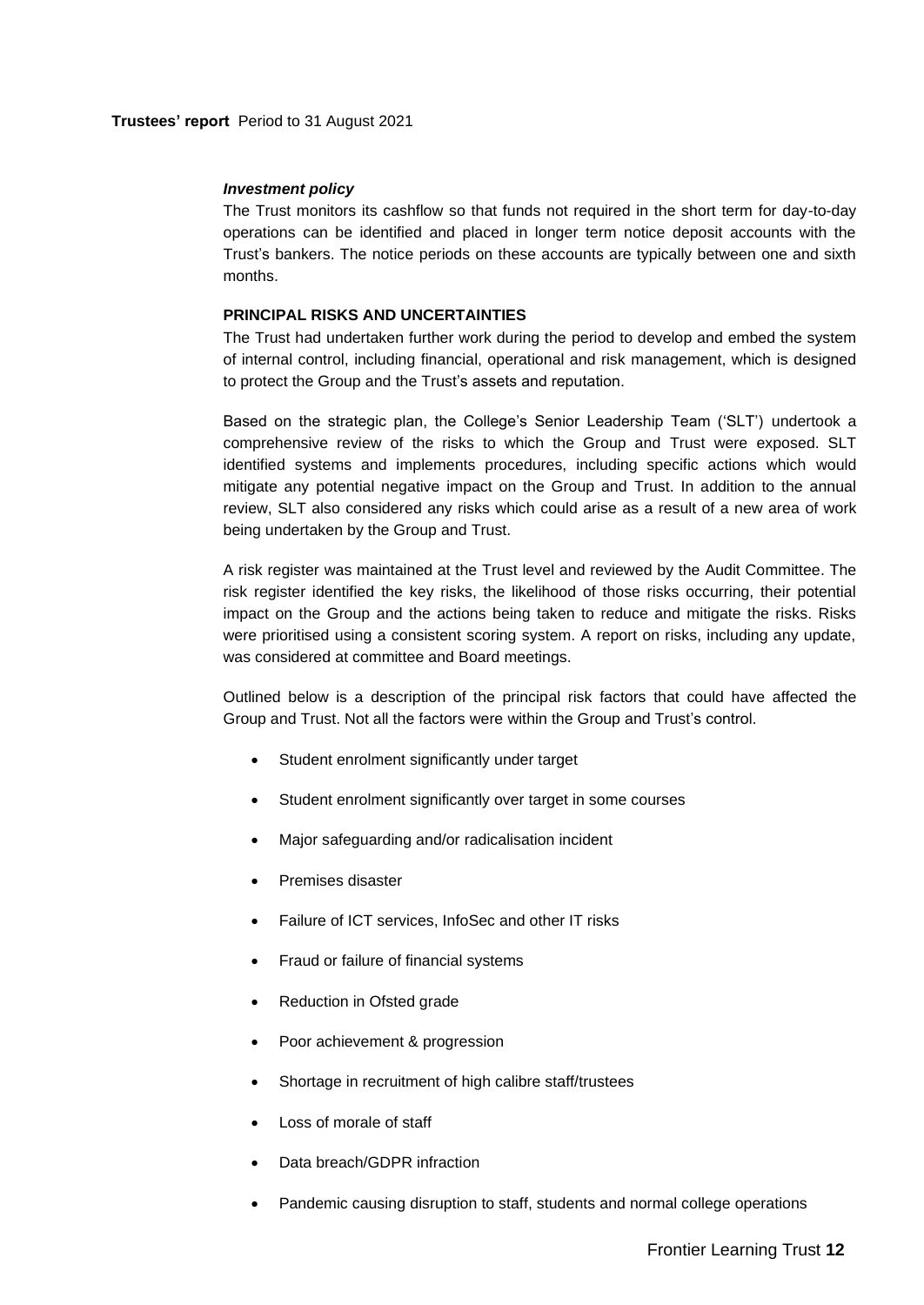# **Trustees' report** Period to 31 August 2021

# **Government funding**

The Group and Trust had considerable reliance on continued government funding through the ESFA. In 2020/21, 97% (Woodhouse College, year to 31 July 2020 – 95%) of the Group's revenue was publicly funded and this level of requirement is expected to continue.

The Trust is aware of several issues which may impact on future funding, including:

- The effect of increasing competition in the local sixth form landscape
- The impact of inflation and salary increases
- The constraints of accommodation on the ability to grow student numbers

The College has discussed in the 2019-22 strategic plan how it will mitigate against the risks of inadequate funding.

# **PLANS FOR FUTURE PERIODS**

The Trust is due to open its second academy, Imperial College London Mathematics School (ICLMS) in September 2023. ICLMS will be a small specialist 16-19 Maths school. It will offer a specialist curriculum in maths, further maths, chemistry and physics for high attaining students from diverse backgrounds.

### **AUDITOR**

In so far as the Trustees are aware:

- there is no relevant audit information of which the charitable company's auditor is unaware; and
- the Trustees have taken all steps that they ought to have taken to make themselves aware of any relevant audit information and to establish that the auditor is aware of that information.

The Trustees' report, incorporating a strategic report, was approved by the Trustees on and signed on their behalf by:

Peter Green - Chair of Trustees

Date: 6th December 2021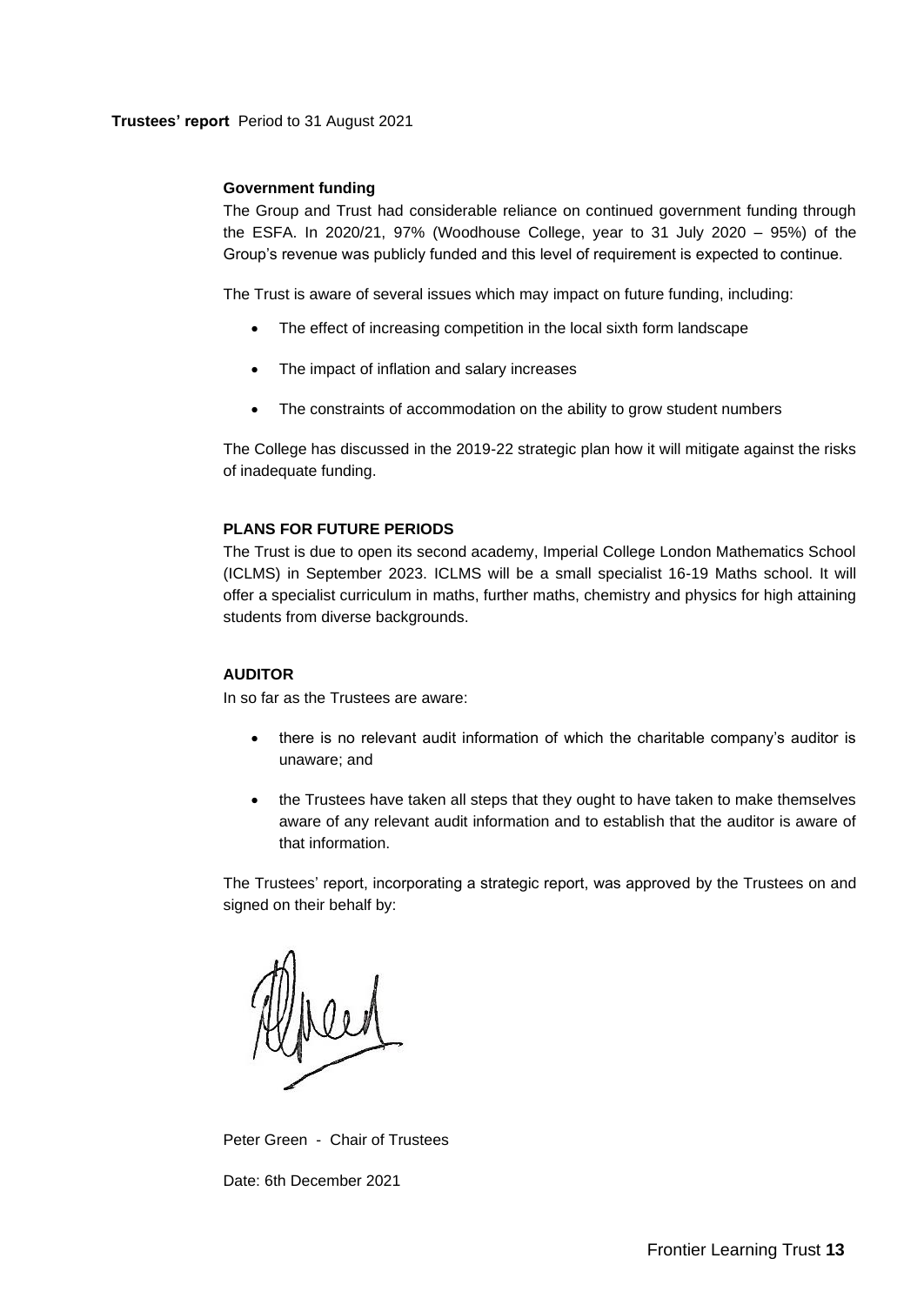#### **Governance statement** Period to 31 August 2021

### **Scope of responsibility**

As Trustees, we acknowledge we have overall responsibility for ensuring that Frontier Learning Trust has an effective and appropriate system of control, financial and otherwise. However such a system is designed to manage rather than eliminate the risk of failure to achieve business objectives, and can provide only reasonable and not absolute assurance against material misstatement or loss.

The Board of Trustees has delegated the day-to-day responsibility to the Headteacher, as Accounting Officer, for ensuring that financial controls conform with the requirements of both propriety and good financial management and in accordance with the requirements and responsibilities assigned to it in the funding agreement between the Academy Trust and the Secretary of State for Education. The Academy Trust's Principal is also responsible for reporting to the Board of Trustees any material weaknesses or breakdowns in internal controls

#### **Governance**

The Board of Trustees has formally met five times during the period. Oversight of the Trust's finances was carried out at Board level but a Finance & Operations Committee will be introduced in 2021-22. As the Trust has only been in place since January, the number of meetings has varied from that of a full year with the Audit & Compliance Committee meeting twice and the Search & Governance Committee meeting once. The Remuneration of Senior Post Holders was agreed shortly before academisation, meaning that the Remuneration Committee did not meet during this period. Attendance during the period at meetings of the Board of Trustees and attendance at the other committees is listed below.

| <b>Meetings attended</b> | Out of a possible |
|--------------------------|-------------------|
| 2                        | 2                 |
| 5                        | 5                 |
| 5                        | 5                 |
| 5                        | 5                 |
| 5                        | 5                 |
|                          |                   |
| 5                        | 5                 |
| 5                        | 5                 |
| 3                        | $4^*$             |
| 5                        | 5                 |
| 3                        | 3                 |
| 4                        | 4                 |
| 5                        | 5                 |
| 5                        | 5                 |
| 5                        | 5                 |
|                          |                   |
|                          |                   |

*\*Leave of absence granted for paternity leave*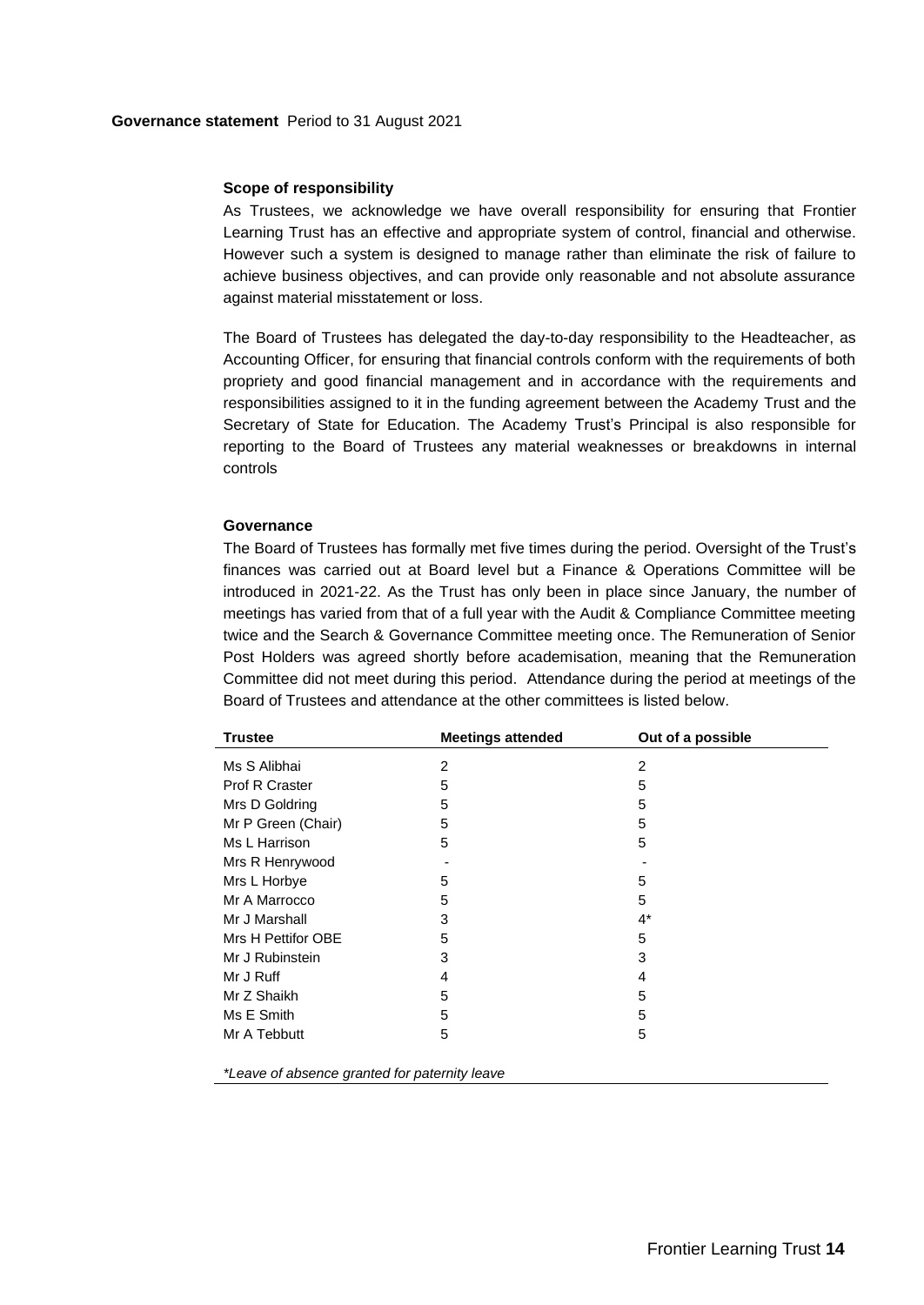### *Audit & Compliance Committee*

| <b>Trustee</b>                  | <b>Meetings attended</b> | Out of a possible |
|---------------------------------|--------------------------|-------------------|
| Mrs L Horbye                    |                          | 2                 |
| Mr Z Shaikh                     | 2                        | 2                 |
| Ms E Smith                      | 2                        | 2                 |
|                                 |                          |                   |
| Mrs F Esuola (associate member) |                          | 2                 |
| Mr M Konneh (associate member)  |                          | 2                 |
| Ms A Hille (associate member)   |                          | 2                 |
| Ms H Dixon (associate member)   |                          |                   |

# *Search & Governance Committee*

| <b>Trustee</b>     | Meetings attended Out of a possible |  |
|--------------------|-------------------------------------|--|
| Ms S Alibhai       |                                     |  |
| Mrs D Goldring     |                                     |  |
| Mr P Green (Chair) |                                     |  |
| Mr A Marrocco      |                                     |  |
| Mrs H Pettifor OBE |                                     |  |
| Mr Z Shaikh        | -                                   |  |
| Mr A Tebbutt       |                                     |  |

### **Governance review**

The Chair and Clerk conducted one-to-ones with all existing governors to identify areas for improvement. In addition, the Trust conducted self-assessments for both the Local Governing Body Governors and the FLT Trustees. The feedback from these assessments was considered by the Search & Governance Committee and also formed the basis of the Annual Strategy & Training Event. The Search & Governance Committee has discussed an external review of governance but will wait until the new governance structure has bedded in.

During the period the Trust's Internal auditors included a review of the governance as part of their Internal scrutiny work. The findings of this review showed that the Trust has appropriate procedures in place.

#### **Review of Value for Money**

As Accounting Officer the Principal has responsibility for ensuring that the Academy Trust delivers good value in the use of public resources. The Accounting Officer understands that value for money refers to the educational and wider societal outcomes achieved in return for the taxpayer resources received.

The Accounting Officer considers how the Academy Trust's use of its resources has provided good value for money during the academic year, and reports to the board of Trustees where value for money can be improved, including the use of benchmarking data where available. The Accounting Officer for the Academy Trust has delivered and improved value for money during the period by: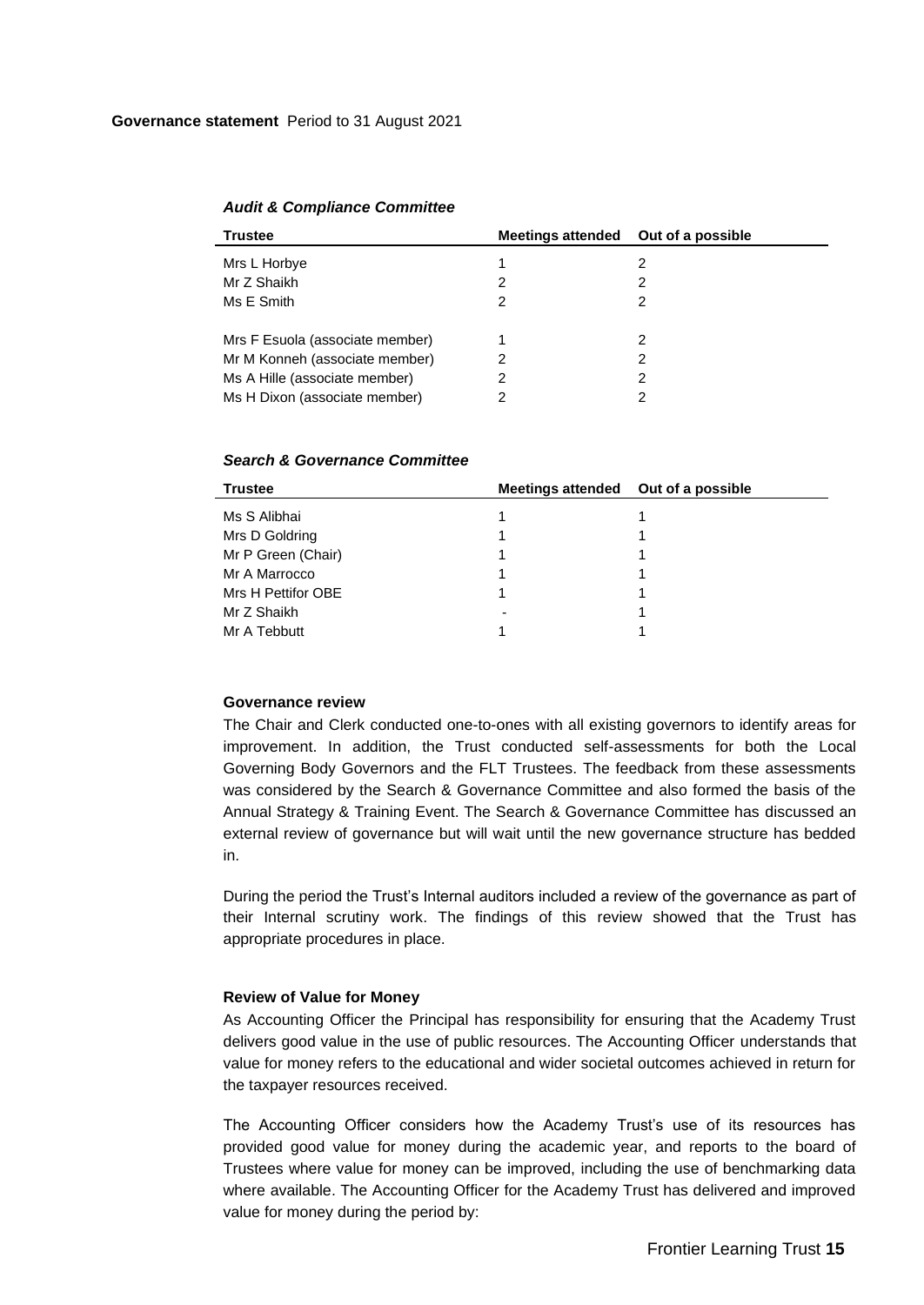The Trust sought Value for Money through the Covid-19 pandemic and worked with its Catering and Cleaning providers to agree appropriate contractual compromises and contractual decisions which represented the decisions of both parties and allowing the contractors to make the best decisions for their staff. At the same time as ensuring value for money for the Trust.

During the period the Trust moved from its previous insurance provider to the Risk Protection Assurance scheme which will reduce insurance costs in the coming year.

### **The purpose of the system of internal control**

The system of internal control is designed to manage risk to a reasonable level rather than to eliminate all risk of failure to achieve policies, aims and objectives. It can therefore only provide reasonable, and not absolute, assurance of effectiveness. The system of internal control is based on an ongoing process designed to identify and prioritise the risks to the achievement of the Academy's policies, aims and objectives; to evaluate the likelihood of those risks being realised and the impact should they be realised; and to manage them efficiently, effectively and economically. The system of internal control has been in place at the Academy for the period ended 31 August 2021 and up to the date of approval of the annual report and financial statements. In accordance with revised requirements to deliver internal scrutiny in the way most appropriate to its circumstances, the Trustees use an outsourced internal audit service. This complies with the Financial Reporting Council's revised Ethical Standard. The firm providing internal audit services is different from the firm providing external audit services.

#### **Capacity to handle risk**

The Board of Trustees has reviewed the key risks to which the Academy is exposed together with the operating, financial and compliance controls that have been implemented to mitigate those risks. The board of Trustees is of the view that there is a formal ongoing process for identifying, evaluating and managing the Academy's significant risks that has been in place for the period ended 31 August 2021 and up to the date of approval of the annual report and financial statements. This process is regularly reviewed by the board of Trustees.

### **The risk and control framework**

The Trust's system of internal financial control is based on a framework of regular management information and administrative procedures including the segregation of duties and a system of delegation and accountability. In particular, it includes:

- comprehensive budgeting and monitoring systems with an annual budget and periodic financial reports which are reviewed and agreed by the Board of Trustees;
- regular reviews by the Resources & Audit Committee of reports which indicate financial performance against the forecasts and of major purchase plans, capital works and expenditure programmes;
- the feedback from the internal auditor visits (three times annually);
- setting targets to measure financial and other performance;
- clearly defined purchasing (asset purchase or capital investment) guidelines;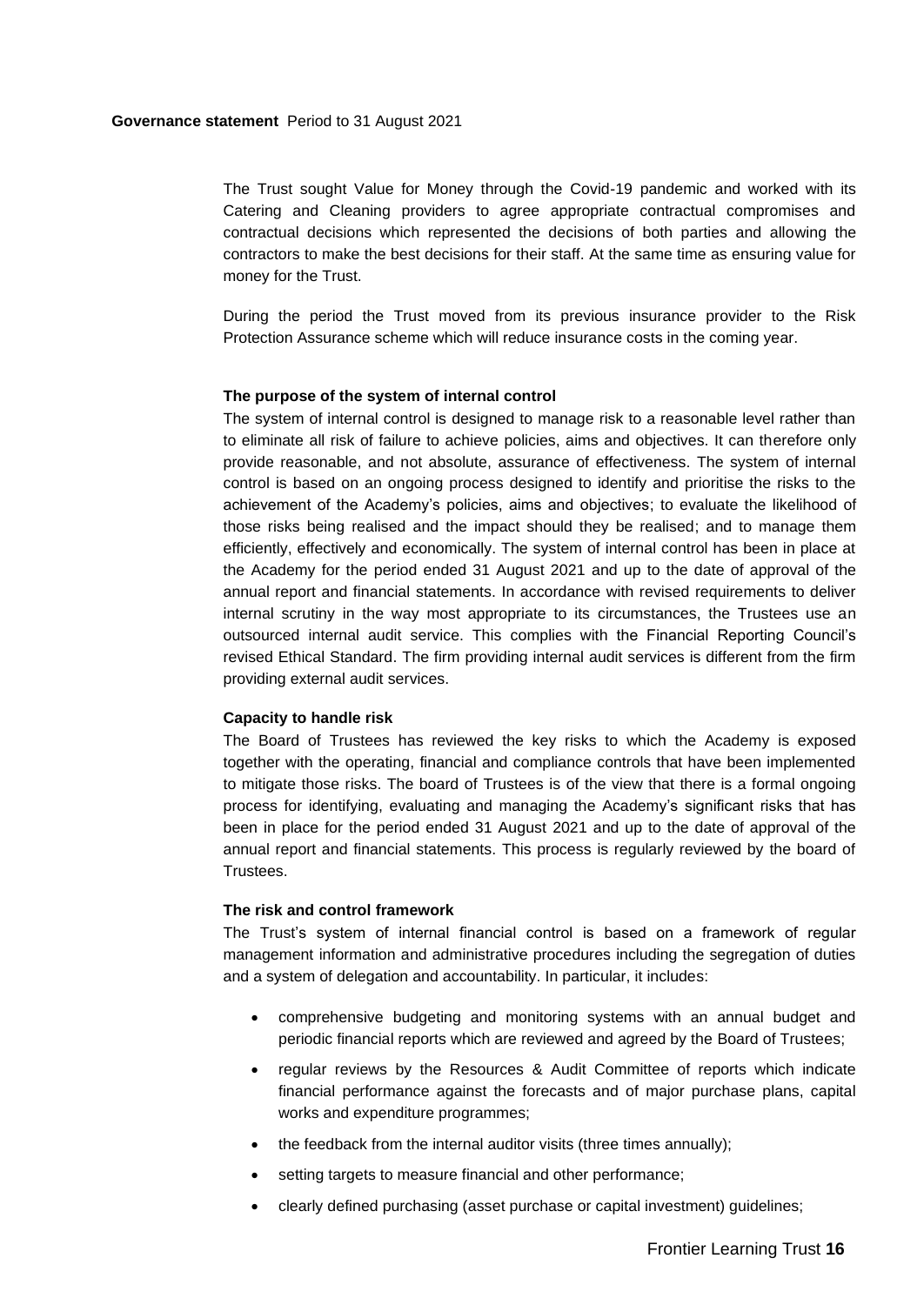# **Governance statement** Period to 31 August 2021

- delegation of authority and segregation of duties;
- monthly account reporting to Trustees;
- benchmarking against other similar sixth forms; and
- identification and management of risks.

The Trustees considered the need for a specific internal audit function and appointed UHY Hacker Young to undertake this role in the financial period.

# **Review of effectiveness**

As Accounting Officer, the Academy Principal has responsibility for reviewing the effectiveness of the system of internal control. During the period in question, the review has been informed by:

- the internal assurance work of the internal auditor;
- the work of the external auditor;
- the financial management and governance self-assessment process; and
- the work of the Senior Leadership Team within the Academy who have responsibility for the development and maintenance of the internal control framework.

The Accounting Officer has advised the Resources and Audit & Compliance Committee of the implications arising from reviews of the system of internal control. Following the internal reviews by UHY Hacker Young, no significant control issues were identified. All recommendations for improved practice have been acted upon and are now in place.

Approved by order of the Trustees on  $6<sup>th</sup>$  December 2021 and signed on their behalf by:

Peter Green Sugra Alibhai

Chair of Trustees **Accounting Officer** Accounting Officer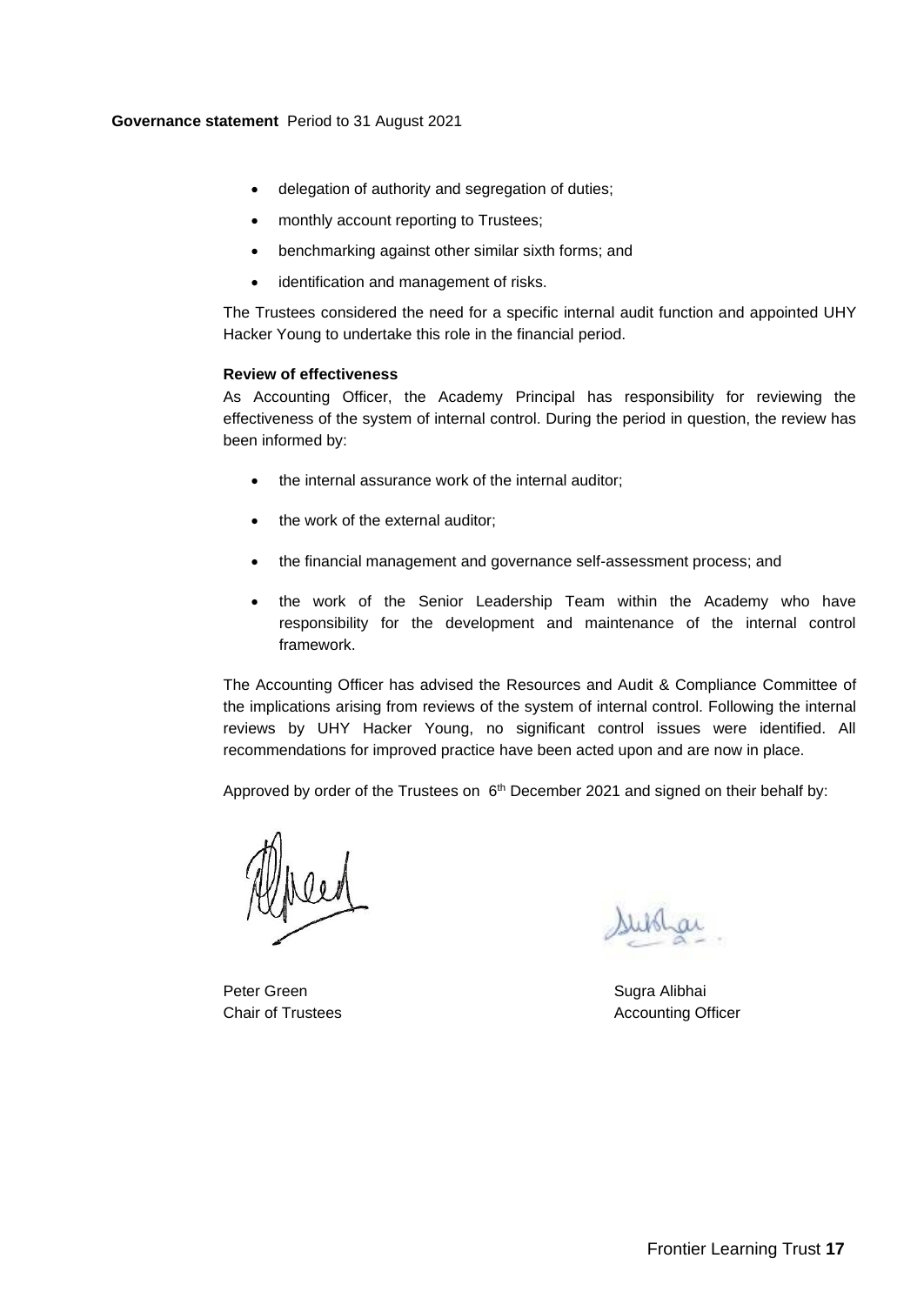# **Statement of regularity, propriety and compliance** 31 August 2021

As Accounting Officer of Frontier Learning Trust, I have considered my responsibility to notify the Academy Trust board of Trustees and the Education and Skills Funding Agency of any material irregularity, impropriety or non-compliance with ESFA terms and conditions of funding, under the funding agreement in place between the Academy Trust and the Secretary of State. As part of my consideration I have had due regard to the requirements of the Academies Financial Handbook 2020.

I confirm that I and the Academy Trust board of Trustees are able to identify any material irregular or improper use of funds by the Academy Trust, or material non-compliance with the terms and conditions of funding under the Academy Trust's funding agreement and the Academies Financial Handbook 2020.

I confirm that no instances of irregularity, impropriety or funding non-compliance were discovered.

Sublai

Sugra Alibhai Accounting Officer

Date: 6<sup>th</sup> December 2021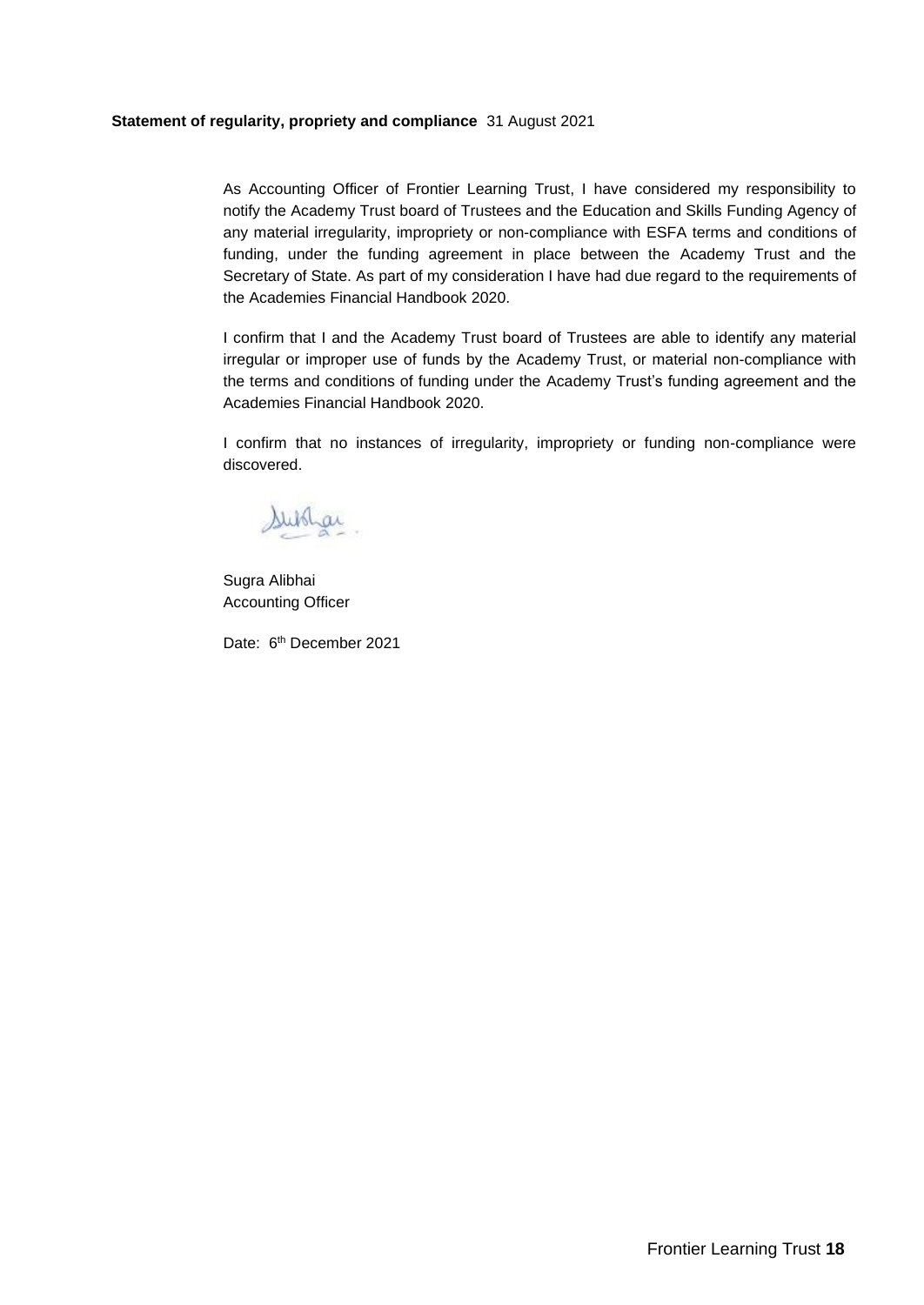### **Statement of Trustees' responsibilities** 31 August 2021

The Trustees (who are also the directors of the Academy Trust for the purposes of company law) are responsible for preparing the Trustees' report and the financial statements in accordance with the Annual Accounts Direction issued by the Education and Skills Funding Agency, United Kingdom Accounting Standards (United Kingdom Generally Accepted Accounting Practice) and applicable law and regulations.

Company law requires the Trustees to prepare financial statements for each financial period. Under company law, the Trustees must not approve the financial statements unless they are satisfied that they give a true and fair view of the state of affairs of the Academy Trust and of its incoming resources and application of resources, including its income and expenditure, for that period. In preparing these financial statements, the Trustees are required to:

- select suitable accounting policies and then apply them consistently;
- observe the methods and principles in the Charities' SORP (FRS 102) and the Academies Accounts Direction 2020 to 2021;
- make judgments and estimates that are reasonable and prudent;
- state whether applicable United Kingdom Accounting Standards (FRS 102) have been followed, subject to any material departures disclosed and explained in the financial statements; and
- prepare the financial statements on the going concern basis unless it is inappropriate to presume that the Academy Trust will continue in operation.

The Trustees are responsible for keeping adequate accounting records that are sufficient to show and explain the Academy Trust's transactions and disclose with reasonable accuracy at any time the financial position of the Academy Trust and enable them to ensure that the financial statements comply with the Companies Act 2006. They are also responsible for safeguarding the assets of the Academy Trust and hence for taking reasonable steps for the prevention and detection of fraud and other irregularities.

The Trustees are responsible for ensuring that in its conduct and operation the Academy applies financial and other controls, which conform with the requirements both of propriety and of good financial management. They are also responsible for ensuring grants received from the ESFA/DfE have been applied for the purposes intended. The Trustees are responsible for the maintenance and integrity of the charity and financial information included on the Academy's website. Legislation in the United Kingdom governing the preparation and dissemination of financial statements may differ from legislation in other jurisdictions.

Approved by the Trustees on 6<sup>th</sup> December 2021 and signed on their behalf by:

Peter Green -Chair of Trustees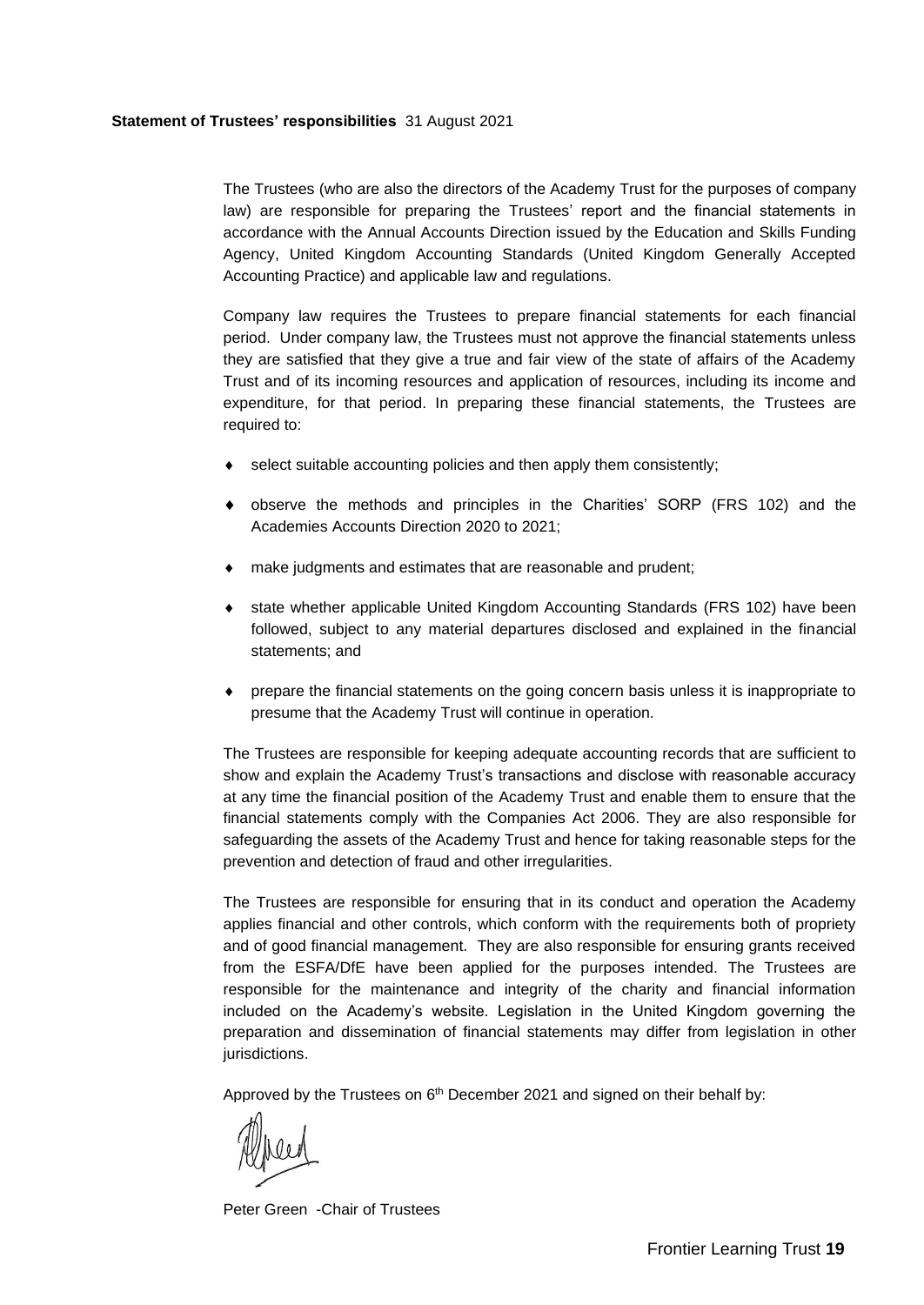# **Independent auditor's report to the members of Members of Frontier Learning Trust**

# **Opinion**

We have audited the financial statements of Frontier Learning Trust (the 'charitable parent company') and its subsidiary (the 'group') for the period ended 31 August 2021 which comprise the group statement of financial activities, the group and charitable parent company balance sheets, the group statement of cash flows, the principal accounting policies and the notes to the financial statements. The financial reporting framework that has been applied in their preparation is applicable law, United Kingdom Accounting Standards, including Financial Reporting Standard 102 'The Financial Reporting Standard applicable in the UK and Republic of Ireland' (United Kingdom Generally Accepted Accounting Practice), Accounting and Reporting by Charities: Statement of Recommended Practice applicable to charities preparing their accounts in accordance with the Financial Reporting Standard applicable in the UK and Republic of Ireland (FRS 102) (the Charities SORP 2019) and the Academies Accounts Direction 2020 to 2021.

In our opinion, the financial statements:

- give a true and fair view of the state of the group's and of the charitable parent company's affairs as at 31 August 2021, and of the group's income and expenditure for the period then ended;
- have been properly prepared in accordance with United Kingdom Generally Accepted Accounting Practice;
- have been prepared in accordance with the requirements of the Companies Act 2006; and
- have been prepared in accordance with the Charities SORP 2019 and Academies Accounts Direction 2020 to 2021.

### **Basis for opinion**

We conducted our audit in accordance with International Standards on Auditing (UK) (ISAs (UK)) and applicable law. Our responsibilities under those standards are further described in the 'Auditor's responsibilities for the audit of the financial statements' section of our report. We are independent of the group in accordance with the ethical requirements that are relevant to our audit of the financial statements in the UK, including the FRC's Ethical Standard, and we have fulfilled our other ethical responsibilities in accordance with these requirements. We believe that the audit evidence we have obtained is sufficient and appropriate to provide a basis for our opinion.

### **Conclusions relating to going concern**

In auditing the financial statements, we have concluded that the Trustees' use of the going concern basis of accounting in the preparation of the financial statements is appropriate.

Based on the work we have performed, we have not identified any material uncertainties relating to events or conditions that, individually or collectively, may cast significant doubt on the group or charitable parent company's ability to continue as a going concern for a period of at least twelve months from when the financial statements are authorised for issue.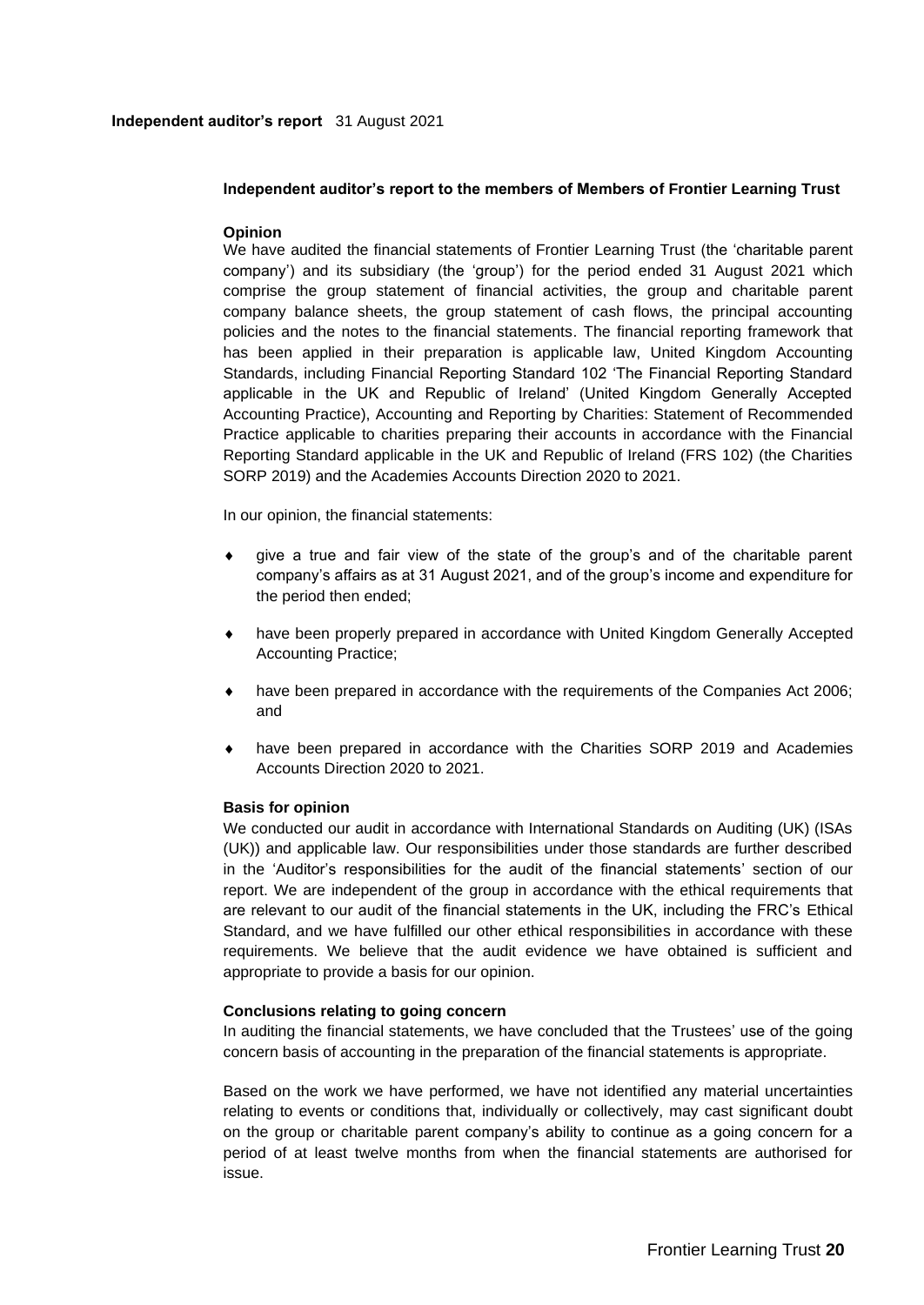### **Conclusions relating to going concern**(continued)

Our responsibilities and the responsibilities of the Trustees with respect to going concern are described in the relevant sections of this report.

#### **Other information**

The Trustees are responsible for the other information. The other information comprises the information included in the annual report other than the financial statements and our auditor's report thereon. Our opinion on the financial statements does not cover the other information and, except to the extent otherwise explicitly stated in our report, we do not express any form of assurance conclusion thereon.

In connection with our audit of the financial statements, our responsibility is to read the other information and, in doing so, consider whether the other information is materially inconsistent with the financial statements or our knowledge obtained in the audit or otherwise appears to be materially misstated. If we identify such material inconsistencies or apparent material misstatements, we are required to determine whether there is a material misstatement in the financial statements or a material misstatement of the other information. If, based on the work we have performed, we conclude that there is a material misstatement of this other information, we are required to report that fact.

We have nothing to report in this regard.

#### **Opinions on other matters prescribed by the Companies Act 2006**

In our opinion, based on the work undertaken in the course of the audit:

- the information given in the Trustees' report, which is also the directors' report for the purposes of company law, for the financial period for which the financial statements are prepared is consistent with the financial statements; and
- the Trustees' report, which is also the directors' report for the purposes of company law, has been prepared in accordance with applicable legal requirements.

### **Matters on which we are required to report by exception**

In the light of the knowledge and understanding of the group and the charitable parent company and its environment obtained in the course of the audit, we have not identified material misstatements in the Trustees' report.

We have nothing to report in respect of the following matters in relation to which the Companies Act 2006 requires us to report to you if, in our opinion:

- adequate accounting records have not been kept by the group and the charitable parent company; or
- the charitable parent company financial statements are not in agreement with the accounting records and returns; or
- certain disclosures of Trustees' remuneration specified by law are not made; or
- we have not received all the information and explanations we require for our audit.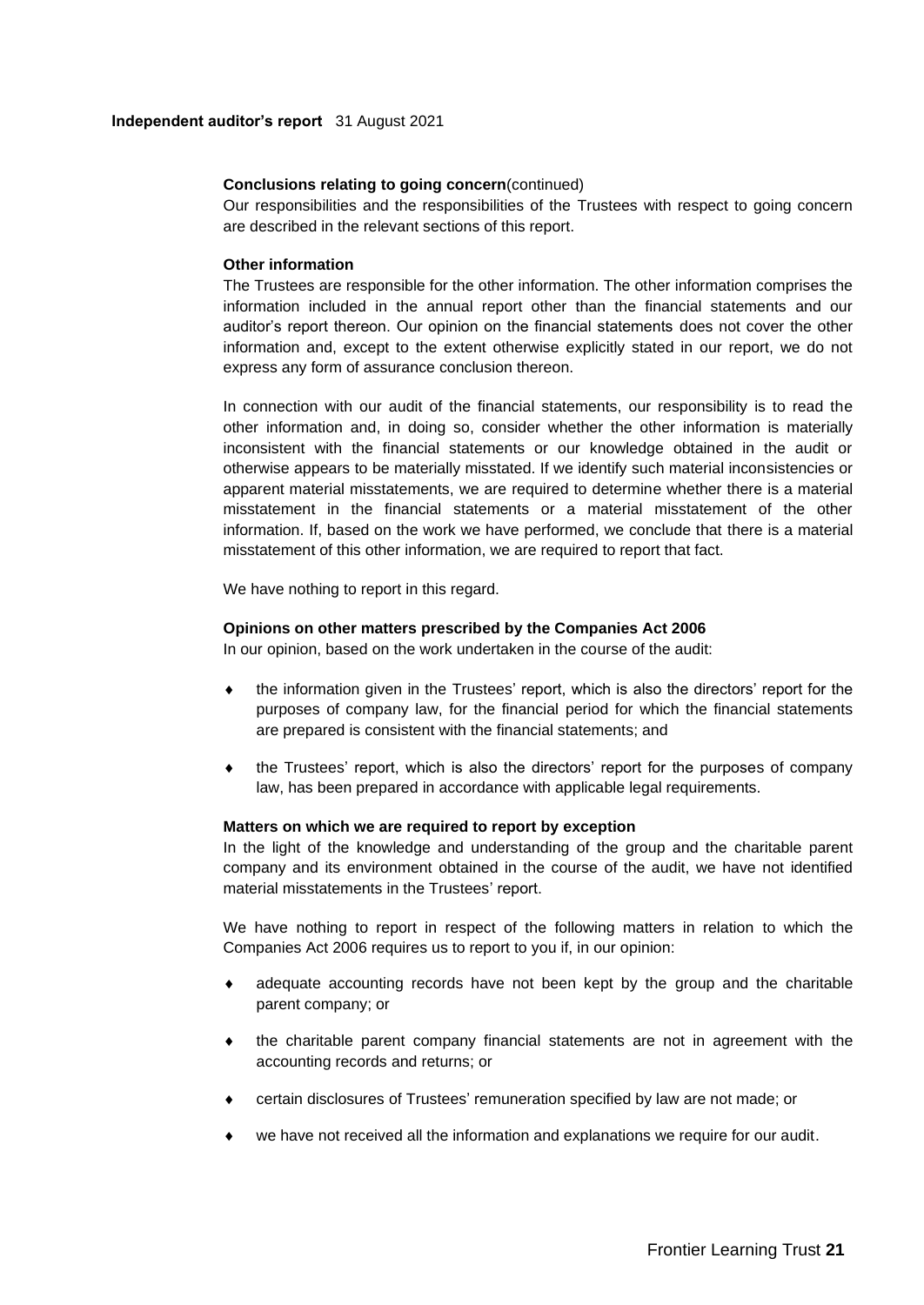#### **Responsibilities of Trustees**

As explained more fully in the Trustees' responsibilities statement, the Trustees (who are also the directors of the charitable company for the purposes of company law) are responsible for the preparation of the financial statements and for being satisfied that they give a true and fair view, and for such internal control as the Trustees determine is necessary to enable the preparation of financial statements that are free from material misstatement, whether due to fraud or error.

In preparing the financial statements, the Trustees are responsible for assessing the group's and the charitable parent company's ability to continue as a going concern, disclosing, as applicable, matters related to going concern and using the going concern basis of accounting unless Trustees either intend to liquidate the group or the charitable parent company or to cease operations, or have no realistic alternative but to do so.

#### **Auditor's responsibilities for the audit of the financial statements**

Our objectives are to obtain reasonable assurance about whether the financial statements as a whole are free from material misstatement, whether due to fraud or error, and to issue an auditor's report that includes our opinion. Reasonable assurance is a high level of assurance, but is not a guarantee that an audit conducted in accordance with ISAs (UK) will always detect a material misstatement when it exists. Misstatements can arise from fraud or error and are considered material if, individually or in the aggregate, they could reasonably be expected to influence the economic decisions of users taken on the basis of these financial statements.

Irregularities, including fraud, are instances of non-compliance with laws and regulations. We design procedures in line with our responsibilities, outlined above, to detect material misstatements in respect of irregularities, including fraud. The extent to which our procedures are capable of detecting irregularities, including fraud is detailed below.

Our approach to identifying and assessing the risks of material misstatement in respect of irregularities, including fraud and non-compliance with laws and regulations, was as follows:

- the engagement partner ensured that the engagement team collectively had the appropriate competence, capabilities and skills to identify or recognise non-compliance with applicable laws and regulations;
- we identified the laws and regulations applicable to the group through discussions with management, and from our knowledge of the academy trust sector;
- the identified laws and regulations were communicated within the audit team regularly and the team remained alert to instances of non-compliance throughout the audit;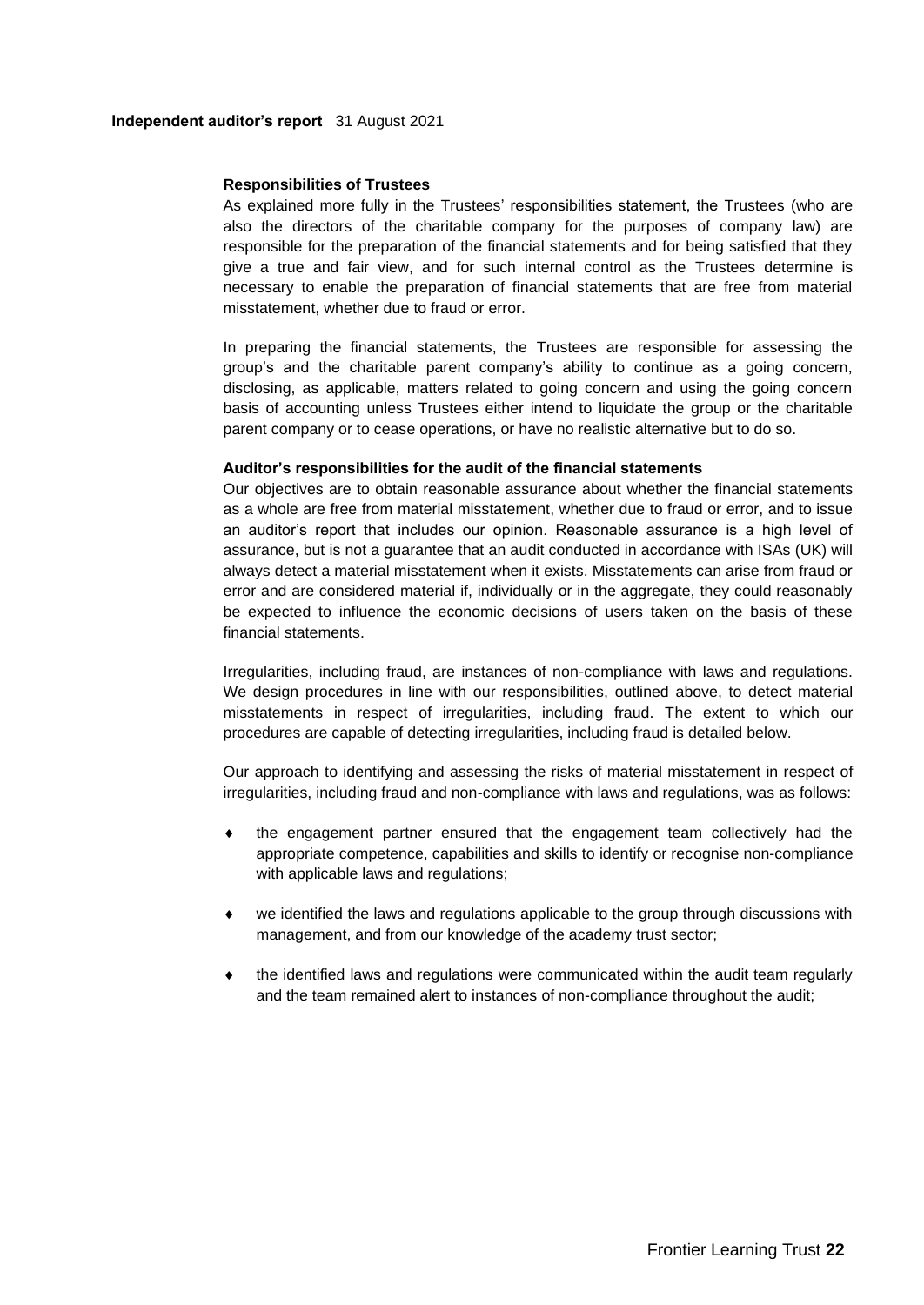### **Auditor's responsibilities for the audit of the financial statements** (continued)

- we considered the legal and regulatory frameworks that are applicable to the group and determined that the most significant are the Companies Act 2006, the Charities SORP 2019, the Academies Accounts Direction 2020 to 2021, the Academies Financial Handbook 2020, and the Academy Trust's funding agreement with the ESFA as well as legislation pertaining to safeguarding in the UK;
- we understood how the group is complying with those legal and regulatory frameworks by making inquiries to management and those responsible for legal, compliance and governance procedures. We corroborated our inquiries through our review of the minutes of Trustees' meetings and the subsidiary company directors' meetings and papers provided to the Trustees and directors.
- we planned and carried out a separate limited assurance engagement in respect of regularity, propriety and compliance in accordance with the Framework and Guide for External Auditors and Reporting Accountants of Academy Trusts issued by the ESFA, as set out in our separate independent reporting accountant's assurance report on regularity.

We assessed the susceptibility of the group's financial statements to material misstatement, including obtaining an understanding of how fraud might occur, by:

- making enquiries of management and those charged with governance as to where they considered there was susceptibility to fraud, their knowledge of actual, suspected and alleged fraud; and
- considering the internal controls in place to mitigate risks of fraud and non-compliance with laws and regulations.

To address the risk of fraud through management bias and override of controls, we:

- performed analytical procedures to identify any unusual or unexpected relationships;
- tested journal entries to identify unusual transactions;
- tested the authorisation of expenditure as part of our substantive testing thereon;
- assessed whether judgements and assumptions made in determining the accounting estimates set out in the accounting policies were indicative of potential bias; and
- used data analytics to identify any significant or unusual transactions and identify the rationale for them.

In response to the risk of irregularities and non-compliance with laws and regulations, we designed procedures which included, but were not limited to:

- agreeing financial statement disclosures to underlying supporting documentation;
- reviewing the minutes of Trustees' meetings and subsidiary company directors' meetings;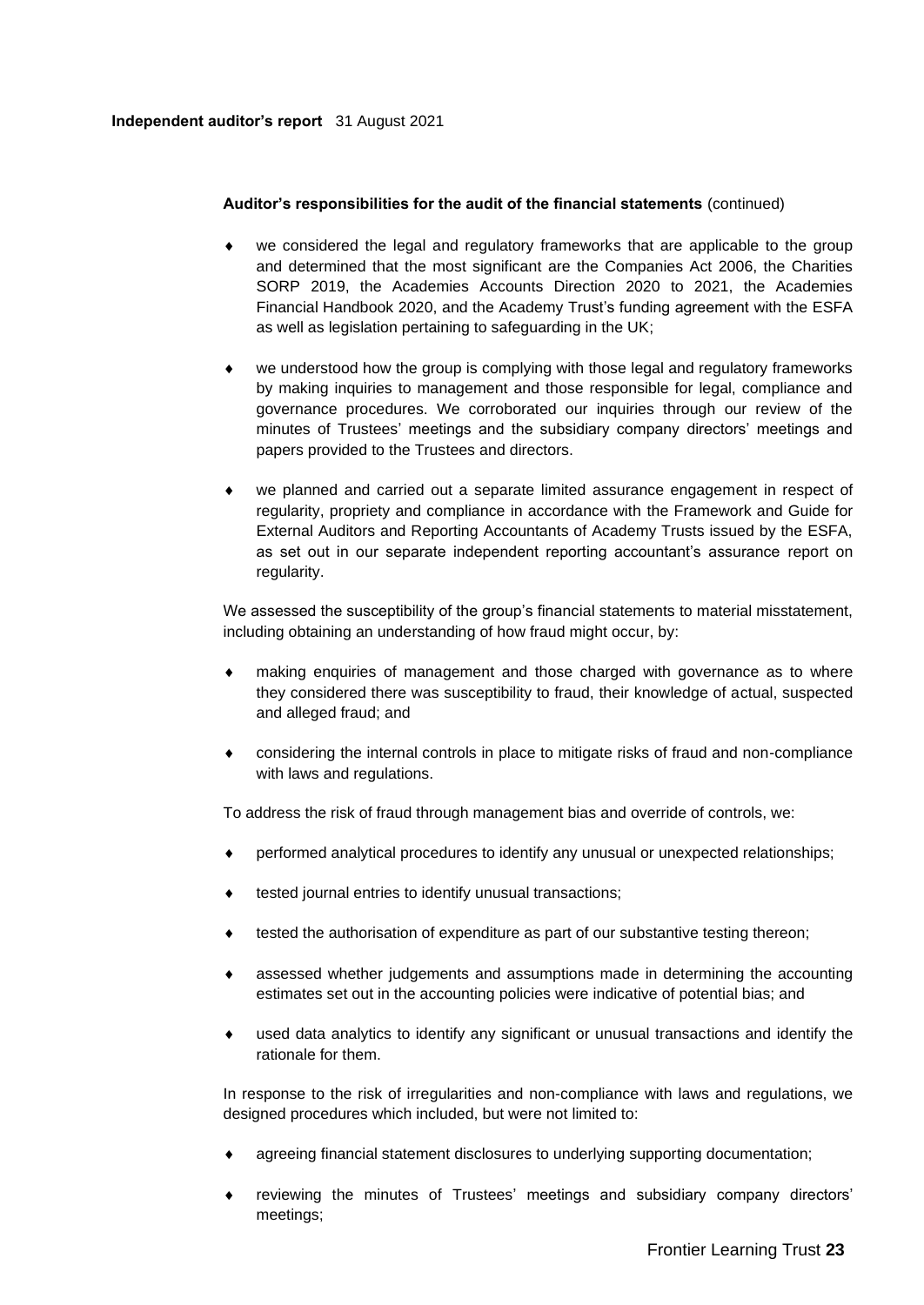### **Independent auditor's report** 31 August 2021

# **Auditor's responsibilities for the audit of the financial statements** (continued)

- enquiring of management and those charged with governance as to actual and potential litigation and claims;
- reviewing any available correspondence with Ofsted, ESFA and HMRC; and
- the work undertaken in relation to the limited assurance engagement in respect of regularity, propriety and compliance in accordance with the Framework and Guide for External Auditors and Reporting Accountants of Academy Trusts issued by the ESFA, as set out in our separate independent reporting accountant's assurance report on regularity.

There are inherent limitations in our audit procedures described above. The more removed that laws and regulations are from financial transactions, the less likely it is that we would become aware of non-compliance. International Standards on Auditing also limit the audit procedures required to identify non-compliance with laws and regulations to enquiry of the Trustees and other management and the inspection of regulatory and legal correspondence, if any.

A further description of our responsibilities for the audit of the financial statements is located on the Financial Reporting Council's website at www.frc.org.uk/auditorsresponsibilities. This description forms part of our auditor's report.

# **Use of our report**

This report is made solely to the charitable company's members, as a body, in accordance with Chapter 3 of Part 16 of the Companies Act 2006. Our audit work has been undertaken so that we might state to the charitable company's members those matters we are required to state to them in an auditor's report and for no other purpose. To the fullest extent permitted by law, we do not accept or assume responsibility to anyone other than the charitable company and the charitable company's members as a body, for our audit work, for this report, or for the opinions we have formed.

Burracolt wh

Shachi Blakemore (Senior Statutory Auditor) For and on behalf of Buzzacott LLP, Statutory Auditor 130 Wood Street London EC2V 6DL

Date: 14 December 2021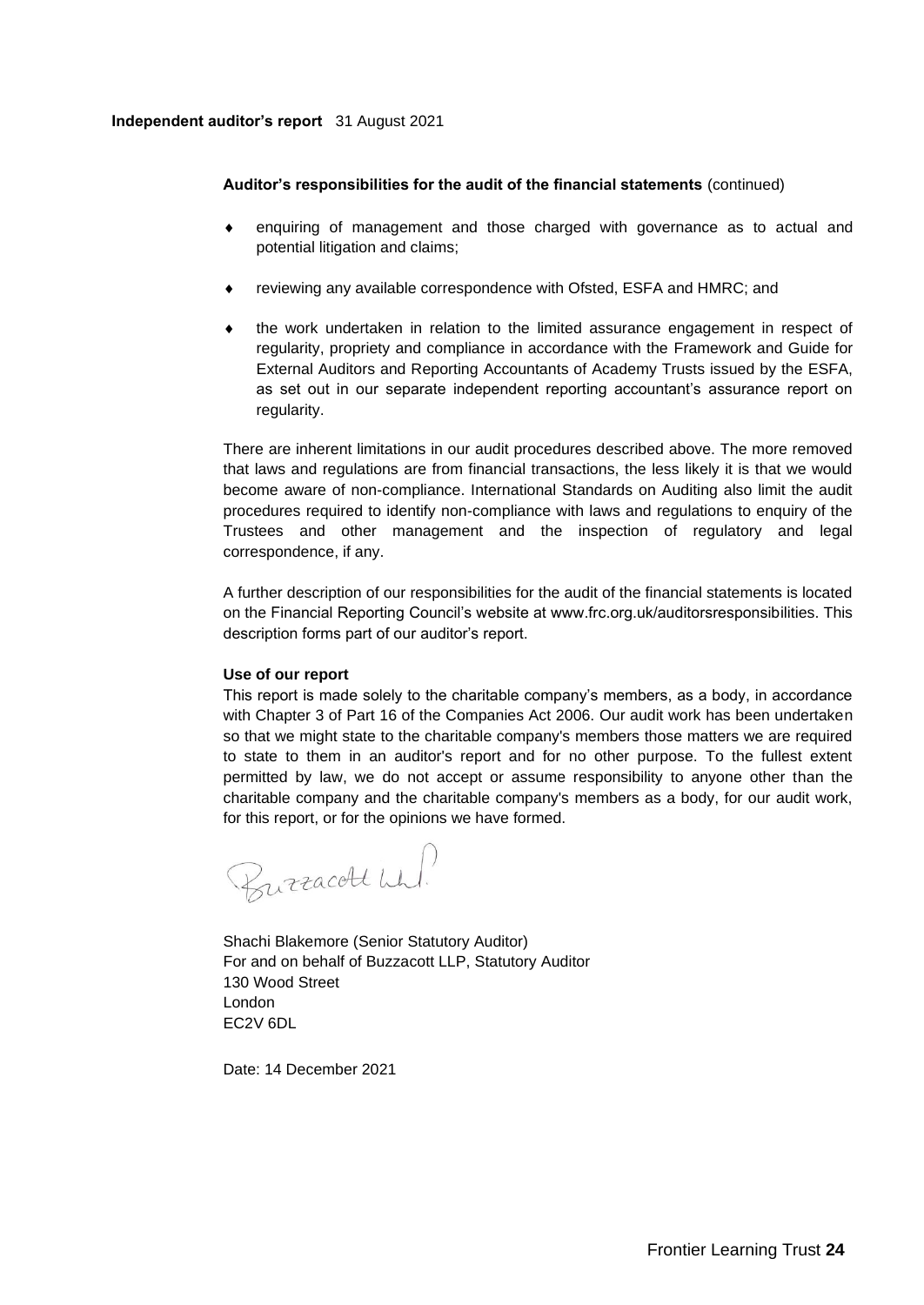### **Independent reporting accountant's report on regularity** 31 August 2021

# **Independent reporting accountant's assurance report on regularity to Frontier Learning Trust and the Education and Skills Funding Agency**

In accordance with the terms of our engagement letter dated 26 July 2021 and further to the requirements of the Education and Skills Funding Agency (ESFA) as included in the Academies Accounts Direction 2020 to 2021, we have carried out an engagement to obtain limited assurance about whether the expenditure disbursed and income received by Frontier Learning Trust during the period from 7 October 2020 to 31 August 2021 have been applied to the purposes identified by Parliament and the financial transactions conform to the authorities which govern them.

This report is made solely to Frontier Learning Trust and the ESFA in accordance with the terms of our engagement letter. Our work has been undertaken so that we might state to Frontier Learning Trust and the ESFA those matters we are required to state in a report and for no other purpose. To the fullest extent permitted by law, we do not accept or assume responsibility to anyone other than Frontier Learning Trust and the ESFA, for our work, for this report, or for the conclusion we have formed.

# **Respective responsibilities of Frontier Learning Trust's Accounting Officer and the reporting accountant**

The Accounting Officer is responsible, under the requirements of Frontier Learning Trust's funding agreement with the Secretary of State for Education and the Academies Financial Handbook, extant from 1 September 2020, for ensuring that expenditure disbursed and income received is applied for the purposes intended by Parliament and the financial transactions conform to the authorities which govern them.

Our responsibilities for this engagement are established in the United Kingdom by our profession's ethical guidance and are to obtain limited assurance and report in accordance with our engagement letter and the requirements of the Academies Accounts Direction 2020 to 2021. We report to you whether anything has come to our attention in carrying out our work which suggests that in all material respects, expenditure disbursed and income received during the period from 7 October 2020 to 31 August 2021 have not been applied to purposes intended by Parliament or that the financial transactions do not conform to the authorities which govern them.

### **Approach**

We conducted our engagement in accordance with the Framework and Guide for External Auditors and Reporting Accountant of Academy Trusts issued by ESFA. We performed a limited assurance engagement as defined in our engagement letter.

The objective of a limited assurance engagement is to perform such procedures as to obtain information and explanations in order to provide us with sufficient appropriate evidence to express a negative conclusion on regularity.

A limited assurance engagement is more limited in scope than a reasonable assurance engagement and consequently does not enable us to obtain assurance that we would become aware of all significant matters that might be identified in a reasonable assurance engagement. Accordingly, we do not express a positive opinion.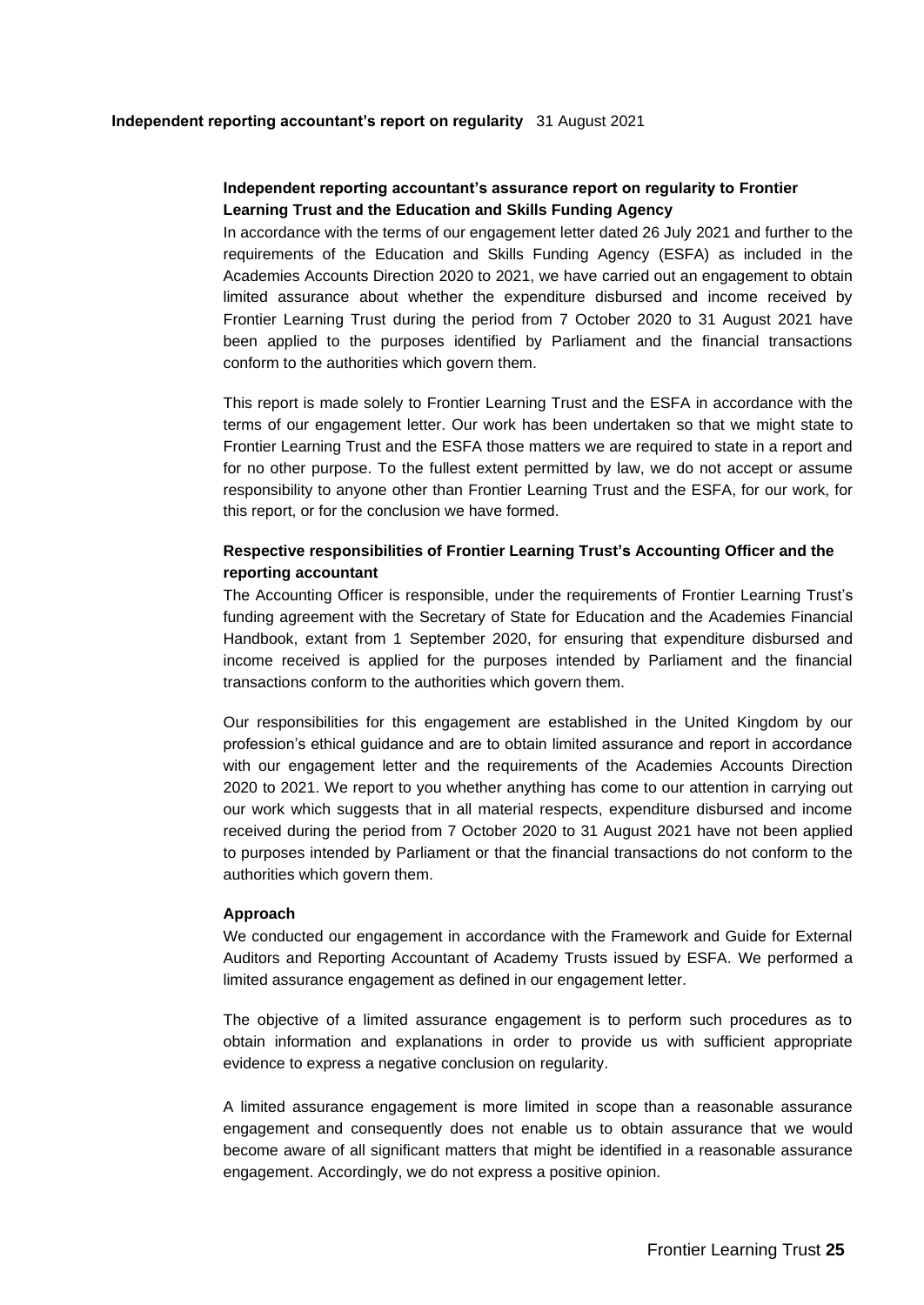# **Independent reporting accountant's report on regularity** 31 August 2021

### **Approach** (continued)

Our engagement includes examination, on a test basis, of evidence relevant to the regularity and propriety of the Academy Trust's income and expenditure.

The work undertaken to draw to our conclusion includes:

- An assessment of the risk of material irregularity and impropriety across all of the Academy Trust's activities;
- Further testing and review of the areas identified through the risk assessment including enquiry, identification of control processes and examination of supporting evidence across all areas identified as well as additional verification work where considered necessary; and
- Consideration of evidence obtained through the work detailed above and the work completed as part of our financial statements audit in order to support the regularity conclusion.

### **Conclusion**

In the course of our work, nothing has come to our attention which suggests that in all material respects the expenditure disbursed and income received during the period from 7 October 2020 to 31 August 2021 has not been applied to purposes intended by Parliament and the financial transactions do not conform to the authorities which govern them.

Burracott wh!

Buzzacott LLP Chartered Accountants 130 Wood Street London EC2V 6DL

Date: 14 December 2021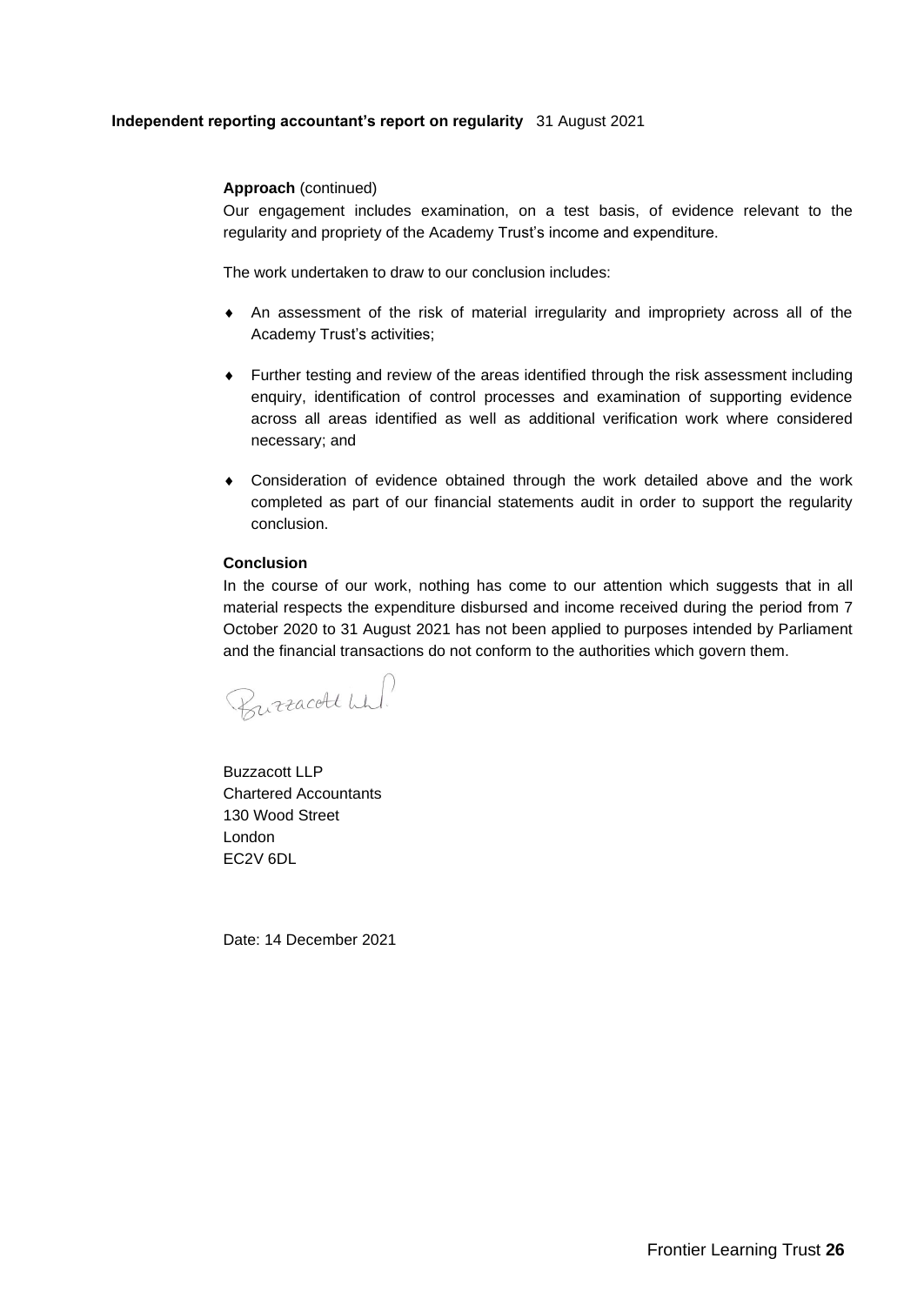# **Consolidated statement of financial activities** Period to 31 August 2021 **(including income and expenditure account)**

|                                                                             |                |                                          | <b>Restricted funds</b>   |                                  |                                 |
|-----------------------------------------------------------------------------|----------------|------------------------------------------|---------------------------|----------------------------------|---------------------------------|
|                                                                             | <b>Notes</b>   | Unrestricted<br>general<br>fund<br>£'000 | General<br>funds<br>£'000 | Fixed<br>assets<br>fund<br>£'000 | 2021<br>Total<br>funds<br>£'000 |
| Income from:                                                                |                |                                          |                           |                                  |                                 |
| Donations and capital grants                                                |                |                                          |                           |                                  |                                 |
| . Other                                                                     | 1              | 15                                       |                           | 162                              | 177                             |
| . Transfer upon conversion                                                  | 1              | 2,255                                    | (3,666)                   | 12,201                           | 10,790                          |
| Charitable activities                                                       |                |                                          |                           |                                  |                                 |
| . Funding for the Academy Trust's                                           |                |                                          |                           |                                  |                                 |
| educational operations                                                      | $\overline{2}$ | 36                                       | 5,632                     |                                  | 5,668                           |
| Other trading activities                                                    | 3              | 81                                       |                           |                                  | 81                              |
| Investments                                                                 | 4              | 3                                        |                           |                                  | 3                               |
| <b>Total income</b>                                                         |                | 2,390                                    | 1,966                     | 12,363                           | 16,719                          |
| <b>Expenditure on:</b><br>Raising funds                                     | 5              | 22                                       |                           |                                  | 22                              |
| Academy Trust's educational operations                                      | 6              |                                          | 5,445                     | 307                              | 5,752                           |
| <b>Total expenditure</b>                                                    | 5              | 22                                       | 5,445                     | 307                              | 5,774                           |
| Net income (expenditure)                                                    | 5              | 2,368                                    | (3, 479)                  | 12,056                           | 10,945                          |
| <b>Transfers between funds</b>                                              | 14             |                                          | (89)                      | 89                               |                                 |
| Other recognised gains<br>Actuarial gains on defined benefit pension scheme | 18             |                                          | 472                       |                                  | 472                             |
| Net movement in funds                                                       |                | 2,368                                    | (3,096)                   | 12,145                           | 11,417                          |
| <b>Reconciliation of funds</b>                                              |                |                                          |                           |                                  |                                 |
| Total fund balances brought forward at 7 October<br>2020                    |                |                                          |                           |                                  |                                 |
| Total fund balances carried forward at 31 August<br>2021                    |                | 2,368                                    | (3,096)                   | 12,145                           | 11,417                          |

All of the Academy Trust's activities derived from operations which commenced during the above period.

All recognised gains and losses are included in the statement of financial activities.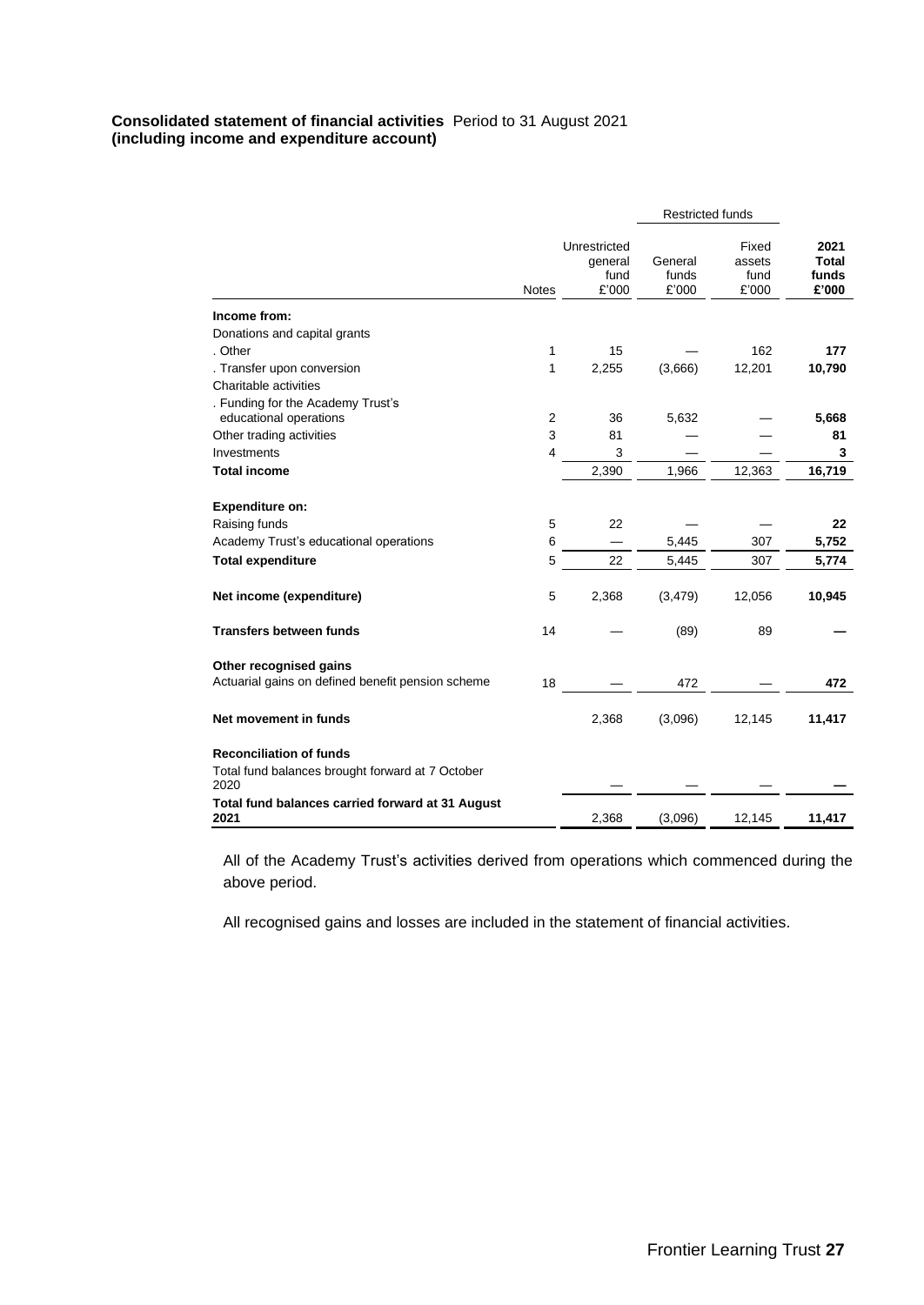# **Balance sheets** 31 August 2021

|                                                              | <b>Notes</b> | 2021           |                       |
|--------------------------------------------------------------|--------------|----------------|-----------------------|
|                                                              |              | Group<br>£'000 | <b>Trust</b><br>£'000 |
| <b>Fixed assets</b>                                          |              |                |                       |
| Tangible fixed assets                                        | 11           | 12,145         | 12,145                |
| Investments                                                  | 10           |                |                       |
|                                                              |              | 12,145         | 12,145                |
| <b>Current assets</b>                                        |              |                |                       |
| <b>Debtors</b>                                               | 12           | 419            | 457                   |
| Cash at bank and in hand                                     |              | 3,110          | 3,048                 |
|                                                              |              | 3,529          | 3,505                 |
| <b>Liabilities</b>                                           |              |                |                       |
| Creditors: amounts falling due within one year               | 13           | (748)          | (724)                 |
| Net current assets                                           |              | 2,781          | 2,781                 |
| Net assets excluding pension scheme liability                |              | 14,926         | 14,926                |
| Pension scheme liability                                     | 19           | (3,509)        | (3,509)               |
| <b>Total net assets</b>                                      |              | 11,417         | 11,417                |
| <b>Funds of the Academy Trust</b><br><b>Restricted funds</b> |              |                |                       |
| . Fixed assets fund                                          |              | 12,145         | 12,145                |
| . Restricted income funds                                    |              | 413            | 413                   |
| . Pension reserve                                            |              | (3,509)        | (3,509)               |
| <b>Total restricted funds</b>                                | 14           | 9,049          | 9,049                 |
| <b>Unrestricted income funds</b>                             |              |                |                       |
| General fund                                                 |              | 2,368          | 2,368                 |
| <b>Total funds</b>                                           | 14           | 11,417         | 11,417                |

The financial statements on page 27 to 48 were approved by the Trustees, and authorised for issue on 6<sup>th</sup> December 2021 and are signed on their behalf by:

 $\mathcal{Q}$ 

Peter Green Chair of Trustees

Frontier Learning Trust Company Limited by Guarantee Registration Number: 12935907 (England and Wales)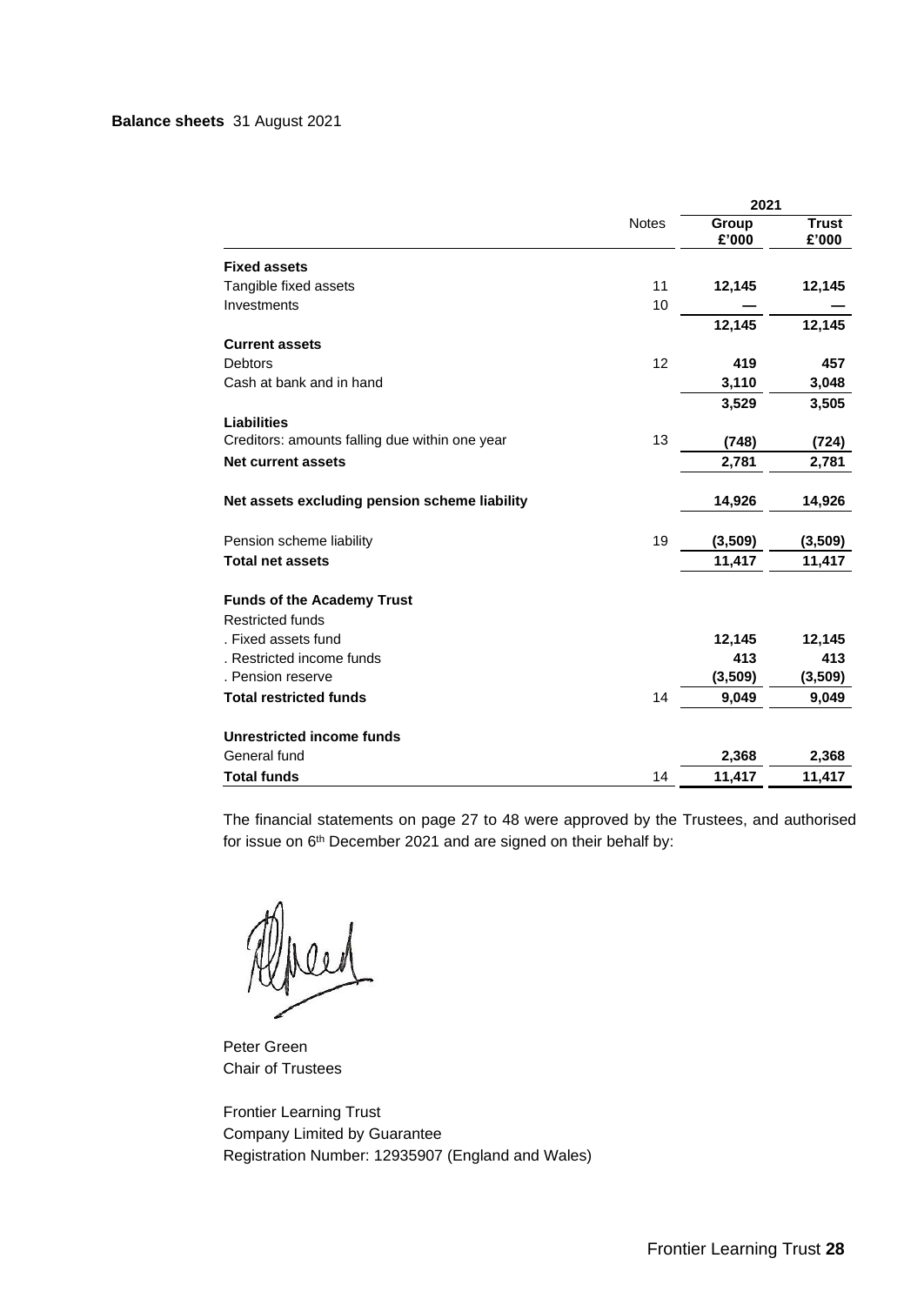# **Consolidated statement of cash flows** Period to 31 August 2021

|                                                              |   | 2021<br>£'000 |
|--------------------------------------------------------------|---|---------------|
| Net cash inflow from operating activities                    |   |               |
| Net cash provided by operating activities                    | A | 3,229         |
| Cash flows from investing activities                         | B | (119)         |
| Change in cash and cash equivalents in the period            |   | 3,110         |
| Reconciliation of net cash flow to movement in net<br>funds: |   |               |
| Cash and cash equivalents at 7 October 2020                  |   |               |
| Cash and cash equivalents at 31 August 2021                  | C | 3,110         |

# **A Reconciliation of net income to net cash flow from operating activities**

|                                                                                                     | £'000     |
|-----------------------------------------------------------------------------------------------------|-----------|
| Net income for the period (as per the statement of<br>financial activities)<br><b>Adjusted for:</b> | 10,945    |
| Depreciation charges (note 11)                                                                      | 307       |
| Capital grants from DfE and other capital income                                                    | (129)     |
| Interest receivable (note 4)                                                                        | (3)       |
| Fixed assets inherited on conversion                                                                | (12, 201) |
| Defined benefit pension deficit inherited                                                           | 3,666     |
| Defined benefit pension scheme cost less contributions<br>payable (note 19)                         | 282       |
| Defined benefit pension scheme finance cost (note 19)                                               | 33        |
| Increase in debtors                                                                                 | (419)     |
| Increase in creditors                                                                               | 748       |
| Net cash provided by operating activities                                                           | 3,229     |

# **B Cash flows from investing activities**

|                                                | 2021<br>£'000 |
|------------------------------------------------|---------------|
| Dividends, interest and rents from investments |               |
| Purchase of tangible fixed assets              | (251)         |
| Capital grants from DfE/ESFA                   | 129           |
| Net cash used in investing activities          | (119)         |

# **C Analysis of cash and cash equivalents**

|                                 | 2021<br>£'000 |
|---------------------------------|---------------|
| Cash at bank and in hand        | 3.110         |
| Total cash and cash equivalents | 3.110         |

# **D Analysis of changes in net cash (debt)**

|             | At 7<br>October<br>2020 | Cash<br>flows | At 31<br>August<br>2021 |
|-------------|-------------------------|---------------|-------------------------|
| Total: cash | £'000                   | £'000         | £'000                   |
|             | –                       | 3,110         | 3,110                   |

**2021**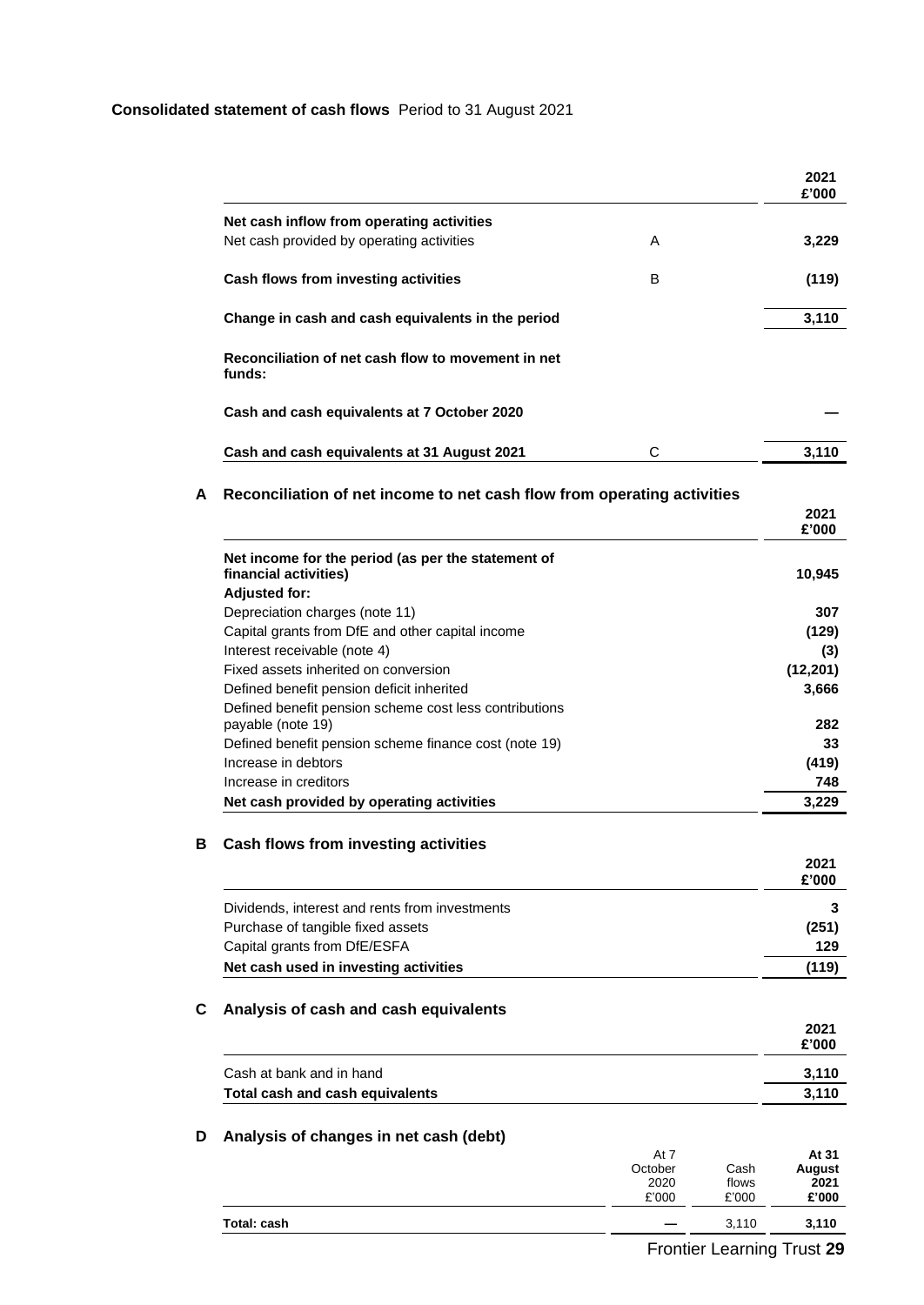# **Statement of accounting policies**

A summary of the principal accounting policies adopted (which have been applied consistently, except where noted), judgements and key sources of estimation uncertainty, is set out below.

# **Basis of preparation**

The financial statements of the academy trust, which is a public benefit entity under FRS 102, have been prepared under the historical cost convention in accordance with the Financial Reporting Standard Applicable in the UK and Republic of Ireland (FRS 102), the Accounting and Reporting by Charities: Statement of Recommended Practice applicable to charities preparing their accounts in accordance with the Financial Reporting Standard applicable in the UK and Republic of Ireland (FRS 102) (Charities SORP (FRS 102)), the Academies Accounts Direction 2020 to 2021 issued by ESFA, the Charities Act 2011 and the Companies Act 2006.

Frontier Learning Trust meets the definition of a public benefit entity under FRS 102.

### **Basis of consolidation**

The consolidated statement of financial activities and group balance sheets consolidate the financial statements of the company and those of its subsidiary, Woodhouse College Trading Limited, made up at the balance sheet date. No separate statement of financial activities has been prepared for the Academy Trust, as permitted by section 408 of the Companies Act 2006 and Charities SORP (FRS 102).

### **Going concern**

The Trustees assess whether the use of going concern is appropriate i.e. whether there are any material uncertainties related to events or conditions that may cast significant doubt on the ability of the company to continue as a going concern. The Trustees make this assessment in respect of a period of at least one year from the date of authorisation for issue of the financial statements and have concluded that the academy trust has adequate resources to continue in operational existence for the foreseeable future and there are no material uncertainties about the academy trust's ability to continue as a going concern, thus they continue to adopt the going concern basis of accounting in preparing the financial statements.

### **Income**

All incoming resources are recognised when the academy trust has entitlement to the funds, the receipt is probable and the amount can be measured reliably.

### *Grants*

Grants are included in the statement of financial activities on a receivable basis. The balance of income received for specific purposes but not expended during the period is shown in the relevant funds on the balance sheet. Where income is received in advance of meeting any performance-related conditions there is not unconditional entitlement to the income and its recognition is deferred and included in creditors as deferred income until the performance-related conditions are met. Where entitlement occurs before income is received, the income is accrued.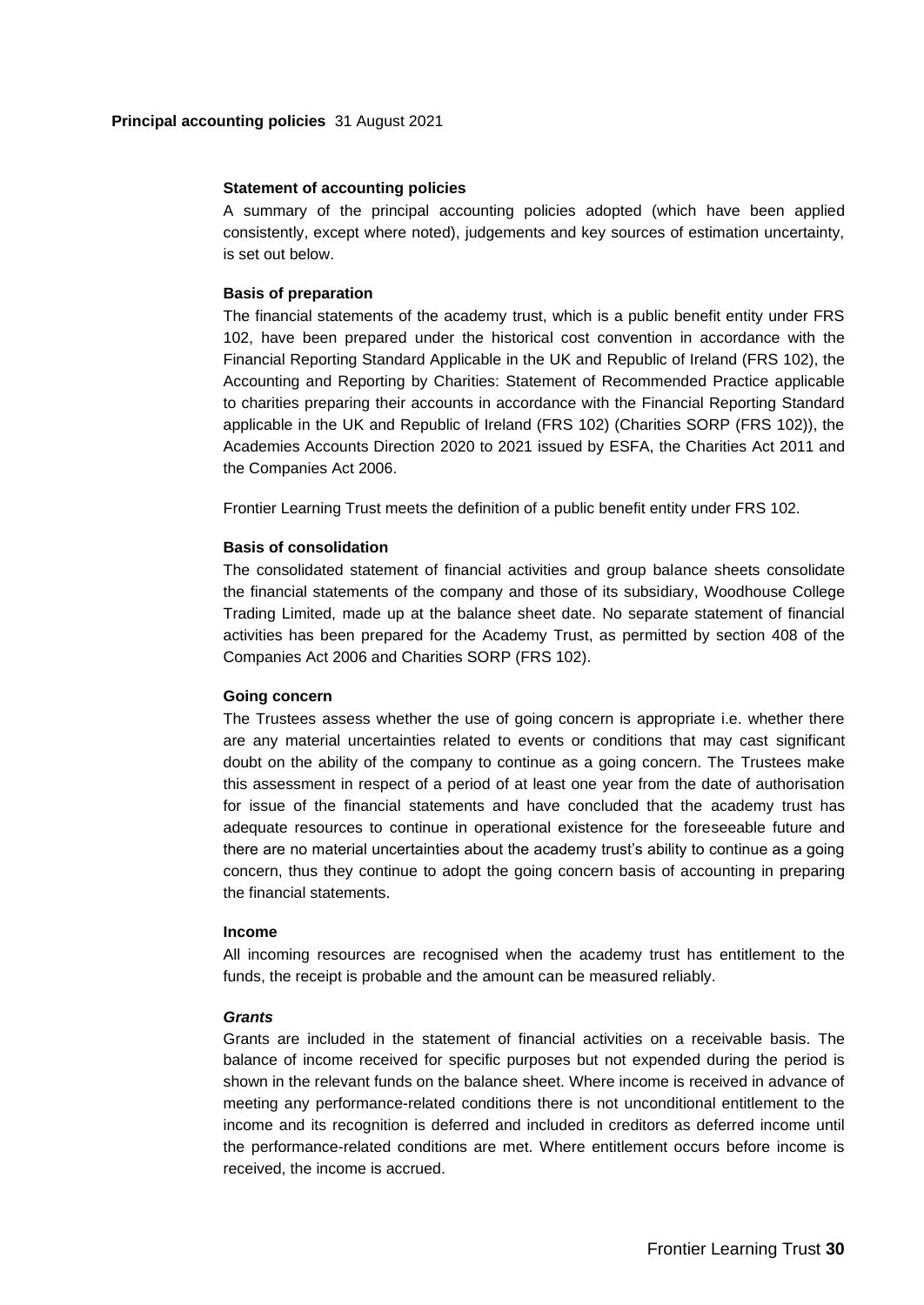### **Income** (continued)

### *Grants (continued)*

The General Annual Grant is recognised in full in the statement of financial activities in the period for which it is receivable and any abatement in respect of the period is deducted from income and recognised as a liability.

Capital grants are recognised when there is entitlement and are not deferred over the life of the asset on which they are expended. Unspent amounts of capital grant are reflected in the balance in the restricted fixed asset fund. Capital grants are recognised when there is entitlement and are not deferred over the life of the asset on which they are expended.

#### *Donations*

Donations are recognised on a receivable basis (where there are no performance-related conditions) where the receipt is probable and the amount can be reliably measured.

### *Other income*

Other income, including the hire of facilities, is recognised in the period it is receivable and to the extent the academy trust has provided the goods or services.

### *Assets inherited upon conversion*

Where assets and liabilities are received on the transfer of an existing entity into the academy trust, the transferred net assets are measured at fair value and recognised in the balance sheet at the point when the risks and rewards of ownership pass to the academy trust. An equal amount of income is recognised for the transfer of an existing academy into the academy trust within Donations and capital grant income to the net assets acquired.

### **Expenditure**

Expenditure is recognised once there is a legal or constructive obligation to transfer economic benefit to a third party, it is probable that a transfer of economic benefits will be required in settlement and the amount of the obligation can be measured reliably. Expenditure is classified by activity. The costs of each activity are made up of the total of direct costs and shared costs, including support costs involved in undertaking each activity. Direct costs attributable to a single activity are allocated directly to that activity. Shared costs which contribute to more than one activity and support costs which are not attributable to a single activity are apportioned between those activities on a basis consistent with the use of resources.

### *Expenditure on raising funds*

This includes all expenditure incurred by the academy trust to raise funds for its charitable purposes and includes costs of all fundraising activities events and non-charitable trading.

# *Charitable activities*

These are costs incurred on the academy trust's educational operations, including support costs and costs relating to the governance of the academy trust apportioned to charitable activities.

All resources expended are stated net of recoverable VAT.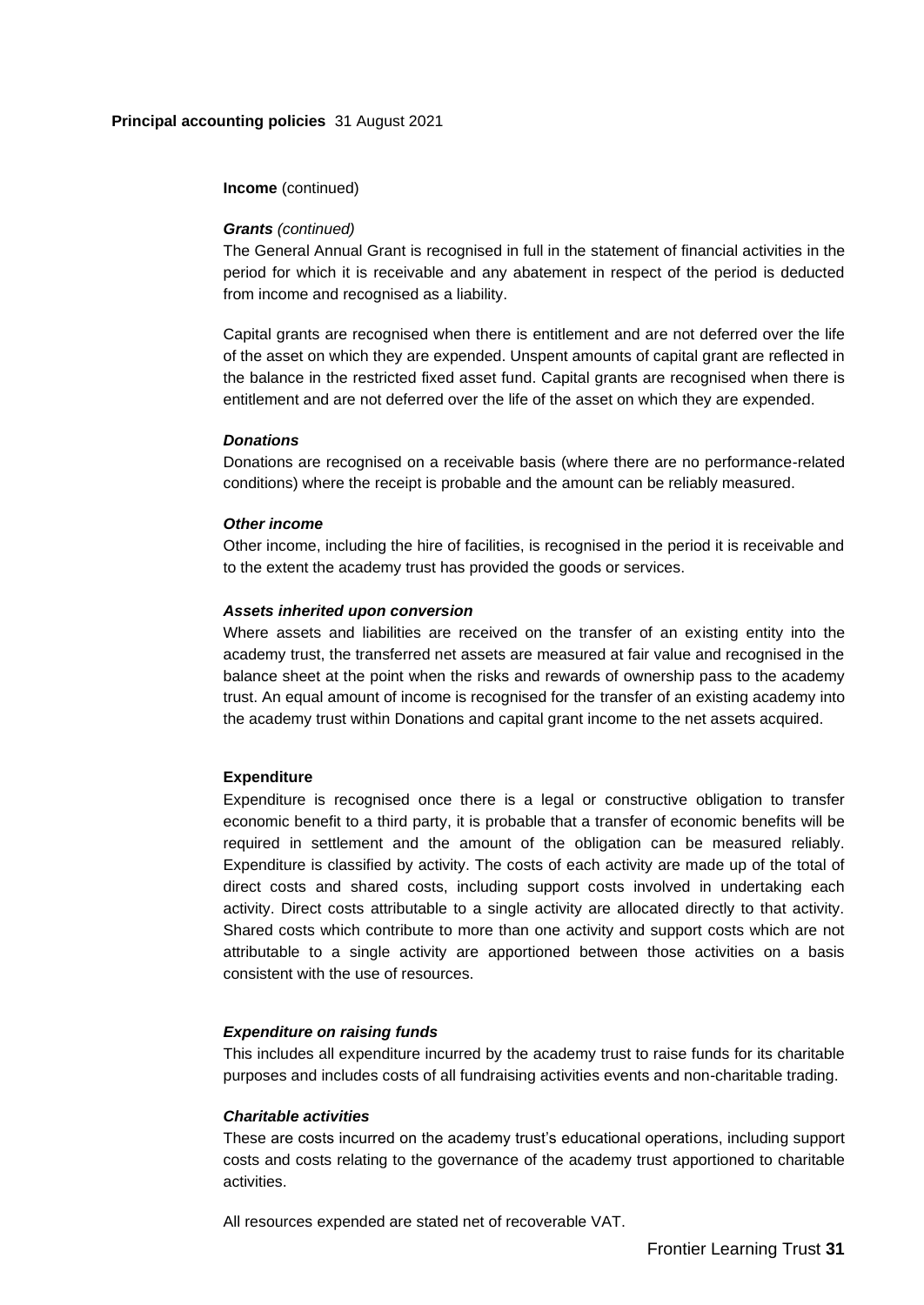# **Principal accounting policies** 31 August 2021

### **Tangible fixed assets**

Assets costing £2,500 or more are capitalised as tangible fixed assets and are carried at cost, net of depreciation and any provision for impairment.

Where tangible fixed assets have been acquired with the aid of specific grants, either from the government or from the private sector, they are included in the balance sheet at cost and depreciated over their expected useful economic life. The related grants are credited to a restricted fixed asset fund in the statement of financial activities and carried forward in the balance sheet. Depreciation on such assets is charged to the restricted fixed asset fund in the statement of financial activities so as to reduce the fund over the useful economic life of the related asset on a basis consistent with the Academy Trust's depreciation policy.

Depreciation is provided on all tangible fixed assets other than freehold land, at rates calculated to write off the cost/valuation of each asset on a straight-line basis over its expected useful economic life, as follows:

| ♦ Freehold buildings                       | 2% to 6.67% per annum |
|--------------------------------------------|-----------------------|
| ♦ Building improvements                    | 5% to 20% per annum   |
| $\bullet$ Fixtures, fittings and equipment | 20% per annum         |
| $\bullet$ IT equipment                     | 20% per annum         |

The condition of freehold buildings inherited by the Academy Trust were assessed upon receipt. They have been depreciated over their assessed useful economic life, which ranges from 15 to 50 years based on the condition of the building. Other assets inherited upon conversion have been received part way through their useful economic life. These assets are being depreciated using the above rates of depreciation, however they have been assessed as having a shorter remaining useful economic life at the date of receipt.

A full year's depreciation is charged in the period of acquisition. None is charged in the period of disposal.

Assets in the course of construction are included at cost. Depreciation on these assets is not charged until they are brought into use.

A review for impairment of a fixed asset is carried out if events or changes in circumstances indicate that the carrying value of any fixed asset may not be recoverable. Shortfalls between the carrying value of fixed assets and their recoverable amounts are recognised as impairments. Impairment losses are recognised in the statement of financial activities.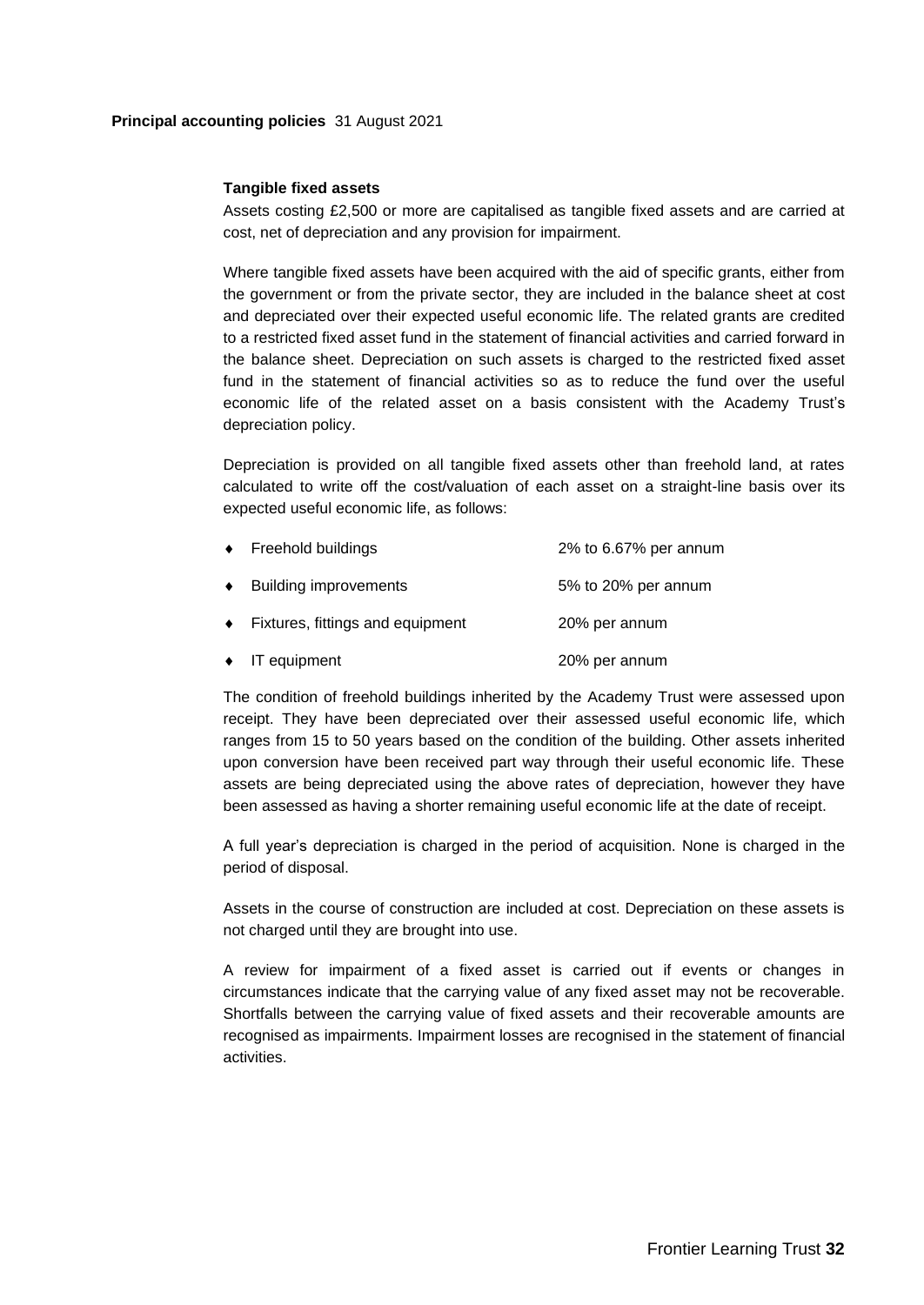# **Liabilities**

Liabilities are recognised when there is an obligation at the balance sheet date as a result of a past event, it is probable that a transfer of economic benefit will be required in settlement, and the amount of the settlement can be estimated reliably. Liabilities are recognised at the amount that the academy trust anticipates it will pay to settle the debt or the amount it has received as advanced payments for the goods or services it must provide.

# **Leased assets**

Rentals under operating leases are charged on a straight line basis over the lease term.

# **Financial instruments**

The academy trust only holds basic financial instruments as defined in FRS 102. The financial assets and financial liabilities of the academy trust and their measurement basis are as follows:

*Financial assets* – trade and other debtors are basic financial instruments and are debt instruments measured at amortised cost. Prepayments are not financial instruments. Amounts due to the charity's wholly owned subsidiary are held at face value less any impairment.

*Cash at bank* – is classified as a basic financial instrument and is measured at face value.

*Financial liabilities* – trade creditors, accruals and other creditors are financial instruments, and are measured at amortised cost. Taxation and social security are not included in the financial instruments disclosure definition. Deferred income is not deemed to be a financial liability, as the cash settlement has already taken place and there is an obligation to deliver services rather than cash or another financial instrument. Amounts due to the charity's wholly owned subsidiary are held at face value less any impairment.

### **Taxation**

The Academy Trust is considered to pass the tests set out in Paragraph 1 Schedule 6 of the Finance Act 2010 and therefore it meets the definition of a charitable company for UK corporation tax purposes. Accordingly, the Academy is potentially exempt from taxation in respect of income or capital gains received within categories covered by Chapter 3 Part 11 of the Corporation Tax Act 2010 or Section 256 of the Taxation of Chargeable Gains Act 1992, to the extent that such income or gains are applied exclusively to charitable purposes.

# **Pensions benefits**

Retirement benefits to employees of the academy trust are provided by the Teachers' Pension Scheme ('TPS') and the Local Government Pension Scheme ('LGPS'). These are defined benefit schemes.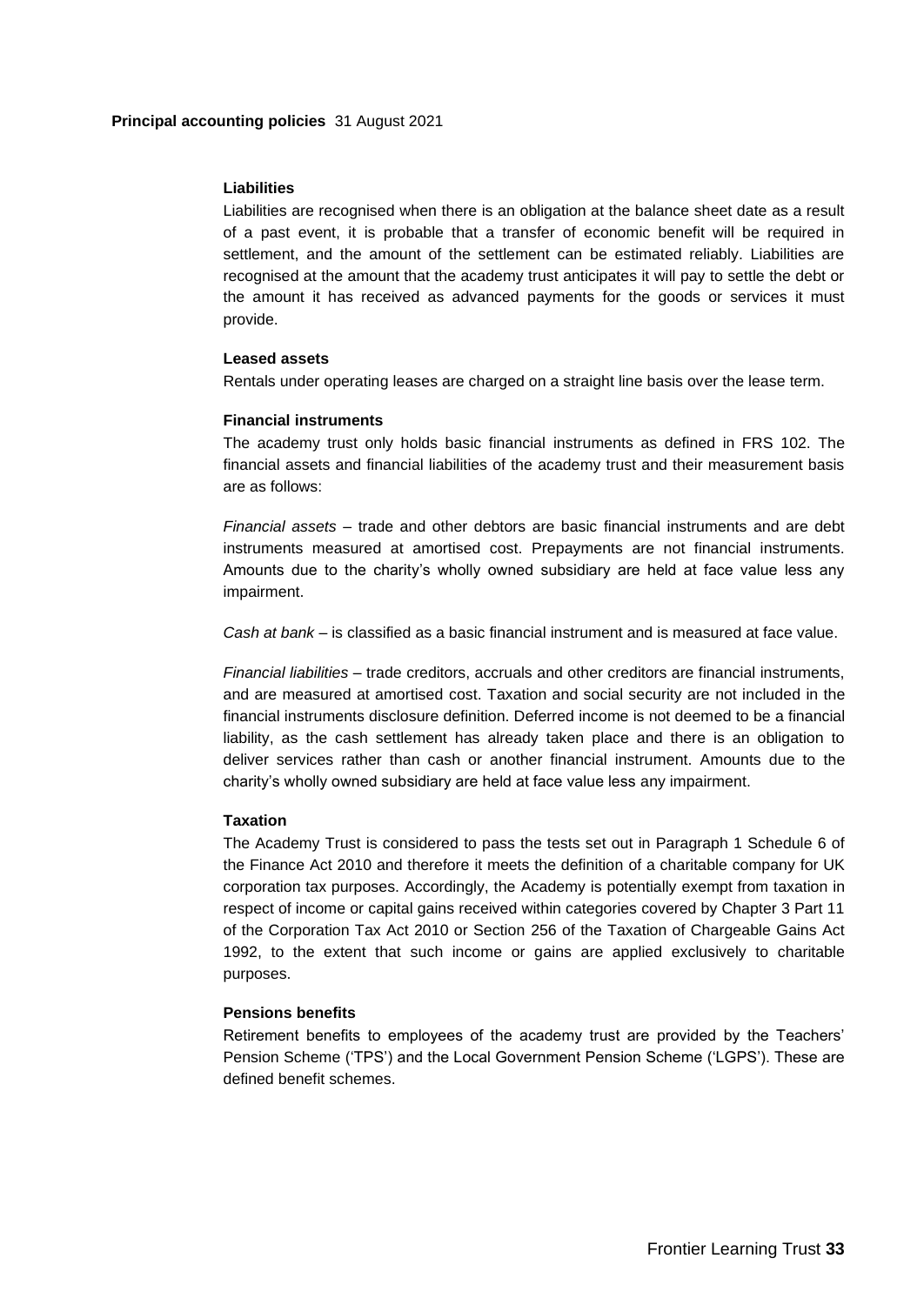The TPS is an unfunded scheme and contributions are calculated so as to spread the cost of pensions over employees' working lives with the academy trust in such a way that the pension cost is a substantially level percentage of current and future pensionable payroll. The contributions are determined by the Government Actuary on the basis of quadrennial valuations using a prospective unit credit method. The TPS is a multi-employer scheme and there is insufficient information available to use defined benefit accounting. The TPS is therefore treated as a defined contribution scheme for accounting purposes and the contributions recognised in the period to which they relate.

The LGPS is a funded scheme and the assets are held separately from those of the academy trust in separate trustee administered funds. Pension scheme assets are measured at fair value and liabilities are measured on an actuarial basis using the projected unit credit method and discounted at a rate equivalent to the current rate of return on a high quality corporate bond of equivalent term and currency to the liabilities. The actuarial valuations are obtained at least triennially and are updated at each balance sheet date. The amounts charged to operating surplus are the current service costs and the costs of scheme introductions, benefit changes, settlements and curtailments. They are included as part of staff costs as incurred. Net interest on the net defined benefit liability/asset is also recognised in the statement of financial activities and comprises the interest cost on the defined benefit obligation and interest income on the scheme assets, calculated by multiplying the fair value of the scheme assets at the beginning of the period by the rate used to discount the benefit obligations. The difference between the interest income on the scheme assets and the actual return on the scheme assets is recognised in other recognised gains and losses.

Actuarial gains and losses are recognised immediately in other recognised gains and losses.

### **Fund accounting**

Unrestricted income funds represent those resources which may be used towards meeting any of the charitable objects of the Academy Trust at the discretion of the Trustees.

Designated funds represent resources that have been set aside by Trustees for specific future purposes.

Restricted fixed asset funds are resources which are to be applied to specific capital purposes imposed by the Education and Skills Funding Agency, Department for Education or other funders where the asset acquired or created is held for a specific purpose.

Restricted general funds comprise all other grants received from the Education and Skills Funding Agency.

Restricted other funds comprise all other restricted funds received whereby the donor has imposed restrictions on the use of funds.

### **Critical accounting estimates and areas of judgement**

Estimates and judgements are continually evaluated and are based on historical experience and other factors, including expectations of future events that are believed to be reasonable under the circumstances.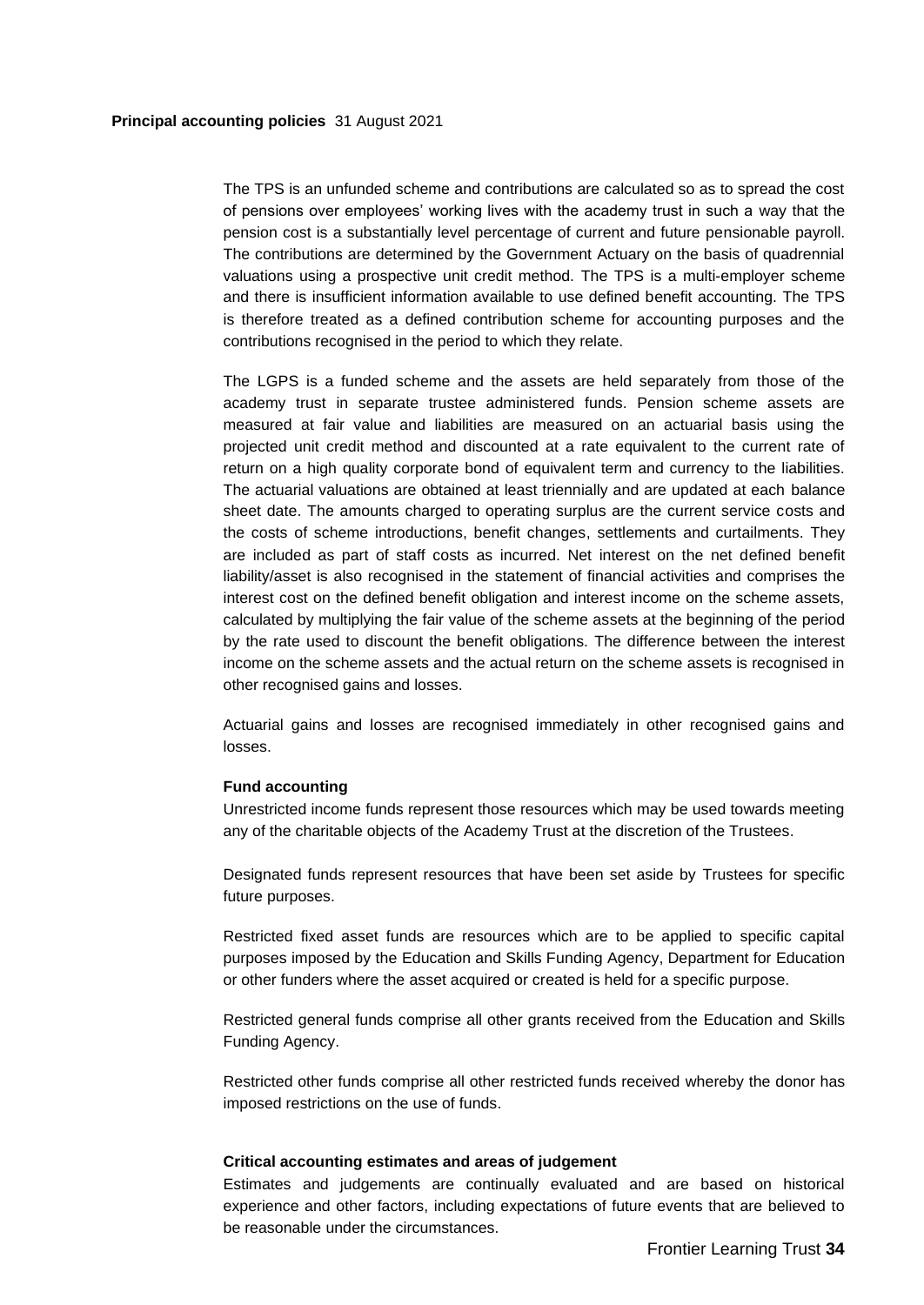# *Critical accounting estimates and assumptions*

The academy trust makes estimates and assumptions concerning the future. The resulting accounting estimates and assumptions will, by definition, seldom equal the related actual results. The estimates and assumptions that have a significant risk of causing a material adjustment to the carrying amounts of assets and liabilities within the next financial year are discussed below.

- The useful economic lives of tangible fixed assets have been estimated in accordance with the policy.
- The present value of the Local Government Pension Scheme defined benefit liability depends on a number of factors that are determined on an actuarial basis using a variety of assumptions. The assumptions used in determining the net cost (income) for pensions include the discount rate. Any changes in these assumptions will impact the carrying amount of the pension liability. Furthermore a roll forward approach which projects results from the latest full actuarial valuation performed at 31 March 2019 has been used by the actuary in valuing the pensions liability at 31 August 2021. Any differences between the figures derived from the roll forward approach and a full actuarial valuation would impact on the carrying amount of the pension liability.
- The Academy Trust has estimated the impact of the Covid-19 pandemic on its future income and expenditure flows and on its short to medium term financial stability in assessing going concern.

# *Critical areas of judgement*

There have been no judgements made in the preparation of these financial statements that are considered to have had a significant impact on the amounts recognised.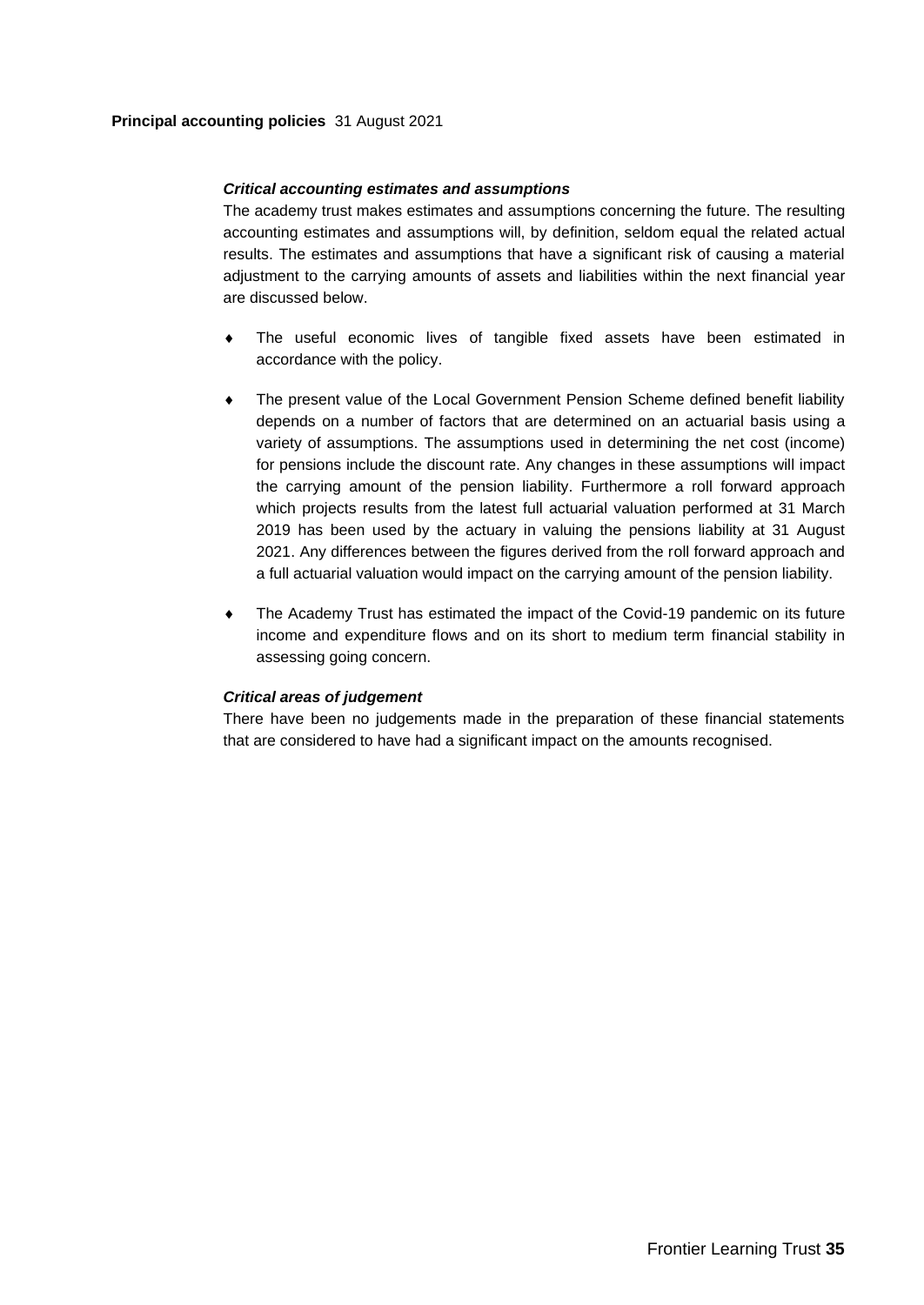# **1 Donations and capital grants**

|                                   | Unrestricted<br>funds<br>£'000 | Restricted<br>funds<br>£'000 | Restricted<br>fixed assets<br>funds<br>£'000 | 2021<br><b>Total</b><br>funds<br>£'000 |
|-----------------------------------|--------------------------------|------------------------------|----------------------------------------------|----------------------------------------|
| Capital grants                    |                                |                              | 129                                          | 129                                    |
| Donated fixed assets              |                                |                              | 33                                           | 33                                     |
| Other donations                   | 15                             |                              |                                              | 15                                     |
| Transfers on conversion (note 21) | 2,255                          | (3,666)                      | 12.201                                       | 10,790                                 |
|                                   | 2.270                          | (3,666)                      | 12.363                                       | 10.967                                 |

Donated fixed assets relates to laptops received from the ESFA. These have been capitalised by the Academy Trust based on their estimated value.

# **2 Funding for Academy Trust's educational operations**

|                                                                                              | Unrestricted<br>funds<br>£'000 | Restricted<br>funds<br>£'000 | 2021<br>Total<br>funds<br>£'000 |
|----------------------------------------------------------------------------------------------|--------------------------------|------------------------------|---------------------------------|
| DfE / ESFA grants                                                                            |                                |                              |                                 |
| General Annual Grant (GAG)                                                                   |                                | 5,442                        | 5,442                           |
| Start up funding - Maths School                                                              |                                | 30                           | 30                              |
| Other DfE / ESFA                                                                             |                                | 9                            | 9                               |
|                                                                                              |                                | 5,481                        | 5,481                           |
| <b>COVID-19 additional funding</b><br>DfE/ESFA COVID-19 funding<br>Other Coronavirus funding |                                | 31<br>36<br>67               | 31<br>36<br>67                  |
| Other government grants                                                                      |                                |                              |                                 |
| Local Authority grants                                                                       |                                | 84                           | 84                              |
| Other income from the Academy Trust's<br>educational operations                              | 36                             |                              | 36                              |
| 2021 Total funds                                                                             | 36                             | 5,632                        | 5,668                           |

# **3 Other trading activities**

|                                                | Unrestricted<br>funds<br>£'000 | Restricted<br>funds<br>£'000 | 2021<br><b>Total</b><br>funds<br>£'000 |
|------------------------------------------------|--------------------------------|------------------------------|----------------------------------------|
| Lettings income - trading subsidiary (note 10) | 55                             |                              | 55                                     |
| Trip income                                    | 13                             |                              | 13                                     |
| Miscellaneous income                           | 13                             |                              | 13                                     |
|                                                | 81                             |                              | 81                                     |

# **4 Investment income**

|                     | Unrestricted<br>funds<br>£'000 | Restricted<br>funds<br>£'000 | 2021<br>Total<br>funds<br>£'000 |
|---------------------|--------------------------------|------------------------------|---------------------------------|
| Interest receivable | 3                              |                              |                                 |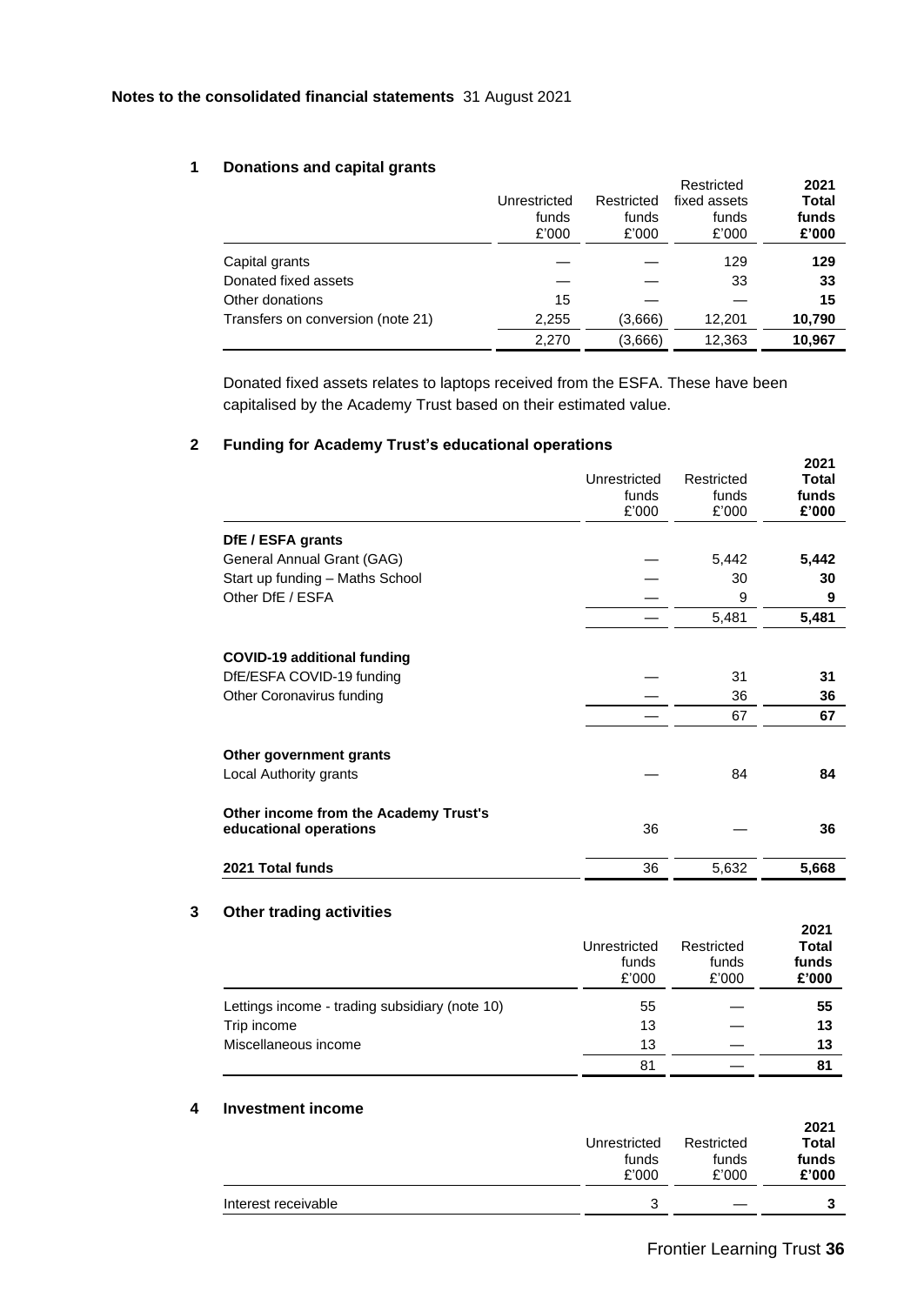# **5 Expenditure**

|                                                   |                         | Non pay expenditure |                         |                                        |
|---------------------------------------------------|-------------------------|---------------------|-------------------------|----------------------------------------|
|                                                   | Staff<br>costs<br>£'000 | Premises<br>£'000   | Other<br>costs<br>£'000 | 2021<br>Total<br>funds<br>£'000        |
| Expenditure on raising funds:                     |                         |                     |                         |                                        |
| Direct costs                                      |                         |                     | 14                      | 14                                     |
| Allocated support costs                           | 6                       | 1                   | 1                       | 8                                      |
| Charitable activities                             |                         |                     |                         |                                        |
| . Academy Trust's educational operations          |                         |                     |                         |                                        |
| Direct costs                                      | 3,001                   | 307                 | 317                     | 3,625                                  |
| Allocated support costs                           | 1,544                   | 283                 | 300                     | 2,127                                  |
|                                                   | 4,551                   | 591                 | 632                     | 5,774                                  |
| Net income (expenditure) for the period includes: |                         |                     |                         | 2021<br><b>Total</b><br>funds<br>£'000 |
| Operating lease rentals                           |                         |                     |                         | 6                                      |
| Depreciation                                      |                         |                     |                         | 307                                    |
| Fees payable to auditor                           |                         |                     |                         |                                        |
| . Audit                                           |                         |                     |                         | 16                                     |

Included within expenditure are the following transactions

|                    |         |          | Individual items                                                                                                                               |
|--------------------|---------|----------|------------------------------------------------------------------------------------------------------------------------------------------------|
|                    | Total £ | Amount £ | <b>Reason/nature</b>                                                                                                                           |
| Ex-gratia payments | 23,108  | 14.721   | Compensation to individual for loss of<br>future income, inclusive of employer                                                                 |
|                    |         | 8.387    | pension and NI contributions<br>Compensation to individual for loss of<br>future income, inclusive of employer<br>pension and NI contributions |

. Other services **10**

# **6 Charitable activities – Academy Trust's educational operations**

| -             | 2021<br><b>Total</b><br>funds<br>£'000 |
|---------------|----------------------------------------|
| Direct costs  | 3,625                                  |
| Support costs | 2,127                                  |
|               | 5,752                                  |

| Analysis of support costs  | Raising<br>funds<br>£'000 | Educational<br>Operations<br>£'000 | 2021<br>Total<br>funds<br>£'000 |
|----------------------------|---------------------------|------------------------------------|---------------------------------|
| Support staff costs        |                           | 1,544                              | 1,544                           |
| Technology costs           |                           | 71                                 | 71                              |
| Premises costs             |                           | 283                                | 283                             |
| Legal costs                |                           | 5                                  | 5                               |
| Other support costs        | 8                         | 197                                | 205                             |
| Governance costs           |                           | 27                                 | 27                              |
| <b>Total support costs</b> | 8                         | 2.127                              | 2,135                           |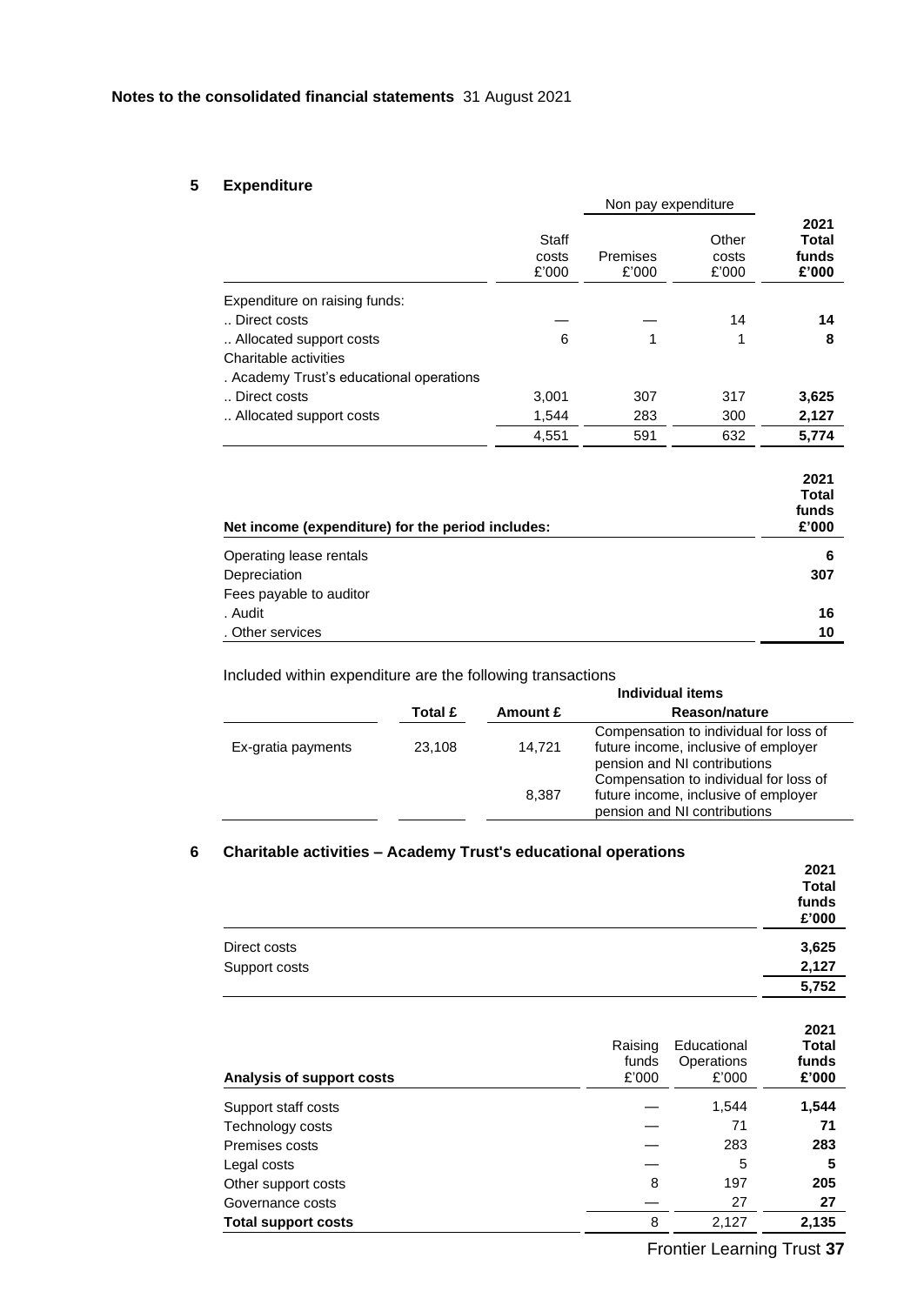# **7 Staff costs**

### *(a) Staff costs*

Staff costs during the period were:

| funds                 | £'000 |
|-----------------------|-------|
| Wages and salaries    | 3,138 |
| Social security costs | 343   |
| Pension costs         | 1,022 |
|                       | 4,503 |
| Supply staff costs    | 48    |
|                       | 4,551 |

# *(b) Staff severance payments*

There were no non-statutory/non-contractual severance payments in the period to 31 August 2021.

# *(c) Staff numbers*

The average number of persons (including the senior management team) employed by the Academy Trust during the period ended 31 August 2021 was as follows. The Academy Trust was dormant for the period from incorporation until 31 December 2020. The staff numbers below relate to the period of operations, being 1 January 2021 to 31 August 2021:

| <b>Charitable activities</b> | 2021<br>No. |
|------------------------------|-------------|
| Teachers                     | 82          |
| Administration and support   | 47          |
| Management                   | 5           |
|                              | 134         |

# *(d) Higher paid staff*

The number of employees whose emoluments fell within the following bands was as follows. The Academy Trust was dormant for the period from incorporation until 31 December 2020. The bandings below relate to the emoluments earned during the period of operations, being 1 January 2021 to 31 August 2021, prorated for a 12 month period:

|                        | 2021<br>No. |
|------------------------|-------------|
| £60,001 - £70,000 p.a. |             |
| £70,001 - £80,000 p.a. | ◠           |
| £80,001 - £90,000 p.a. |             |

During the period ended 31 August 2021 employer's pension contributions for these staff amounted to £70,000.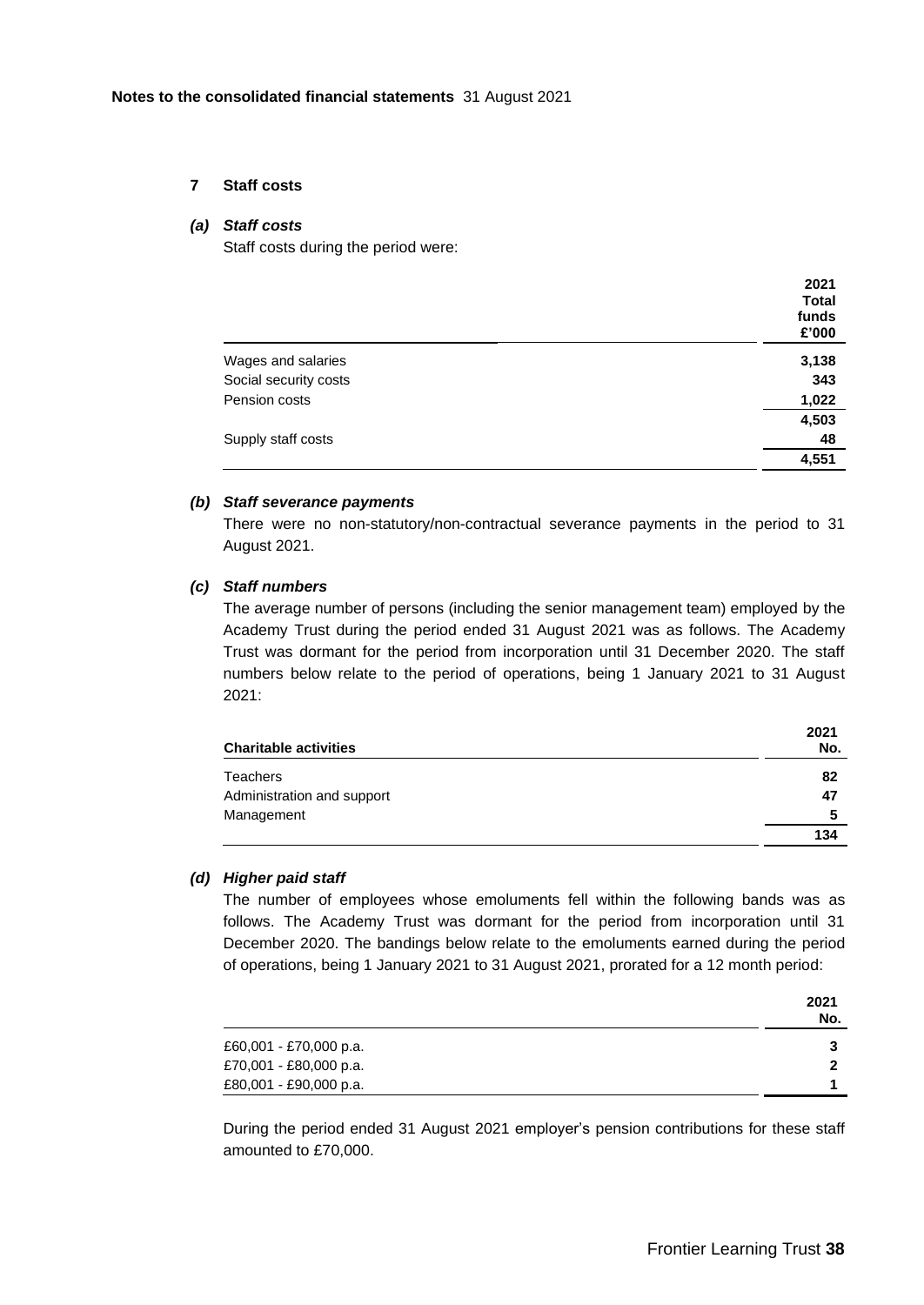### **7 Staff costs** (continued)

### *(e) Key management personnel*

The key management personnel of the Academy Trust comprise the trustees and the senior management team as listed on page 1. The total amount of employee benefits (including employee pension and employers national insurance contributions) received by key management personnel for their services to the Academy Trust was £387,000.

# **8 Trustees' remuneration and expenses**

Headteacher only receives remuneration in respect of services they provide undertaking the role of Headteacher, and not in respect of their services as Trustee. Other Trustees did not receive any payments, other than expenses, from the Academy Trust in respect of their role as Trustees. The value of Trustees' remuneration and other benefits was as follows:

|                                                             | £'000     |
|-------------------------------------------------------------|-----------|
| John Rubinstein, Headteacher and Trustee (until April 2021) |           |
| .Remuneration                                               | $40 - 45$ |
| .Employer's pension contributions                           | $5 - 10$  |
| Sugra Alibhai, Headteacher and Trustee (from April 2021)    |           |
| .Remuneration                                               | $40 - 45$ |
| .Employer's pension contributions                           | $10 - 15$ |

During the period ended 31 August 2021, no expenses were reimbursed to Trustees. Other related party transactions involving the Trustees are set out in note 20.

# **9 Trustees' and Officers' insurance**

The Academy Trust has opted into the Department for Education's risk protection arrangement (RPA), an alternative to insurance where UK government funds cover losses that arise. This scheme protects trustees and officers from claims arising from negligent acts, errors or omissions occurring whilst on academy business, and provides cover up to £10,000,000. It is not possible to quantify the trustees and officers indemnity element from the overall cost of the RPA scheme.

#### **10 Commercial trading operations**

The Academy Trust had one wholly owned subsidiary, Woodhouse College Trading Limited (Company Number 10638738). It was incorporated on 24 February 2017. Investments comprise of the holding of the entire 100 ordinary £1 shares in Woodhouse College Trading Limited.

Its operations are to let certain facilities on the premises of Woodhouse College. A summary of the trading results, as included within these financial statements is shown below.

**2021**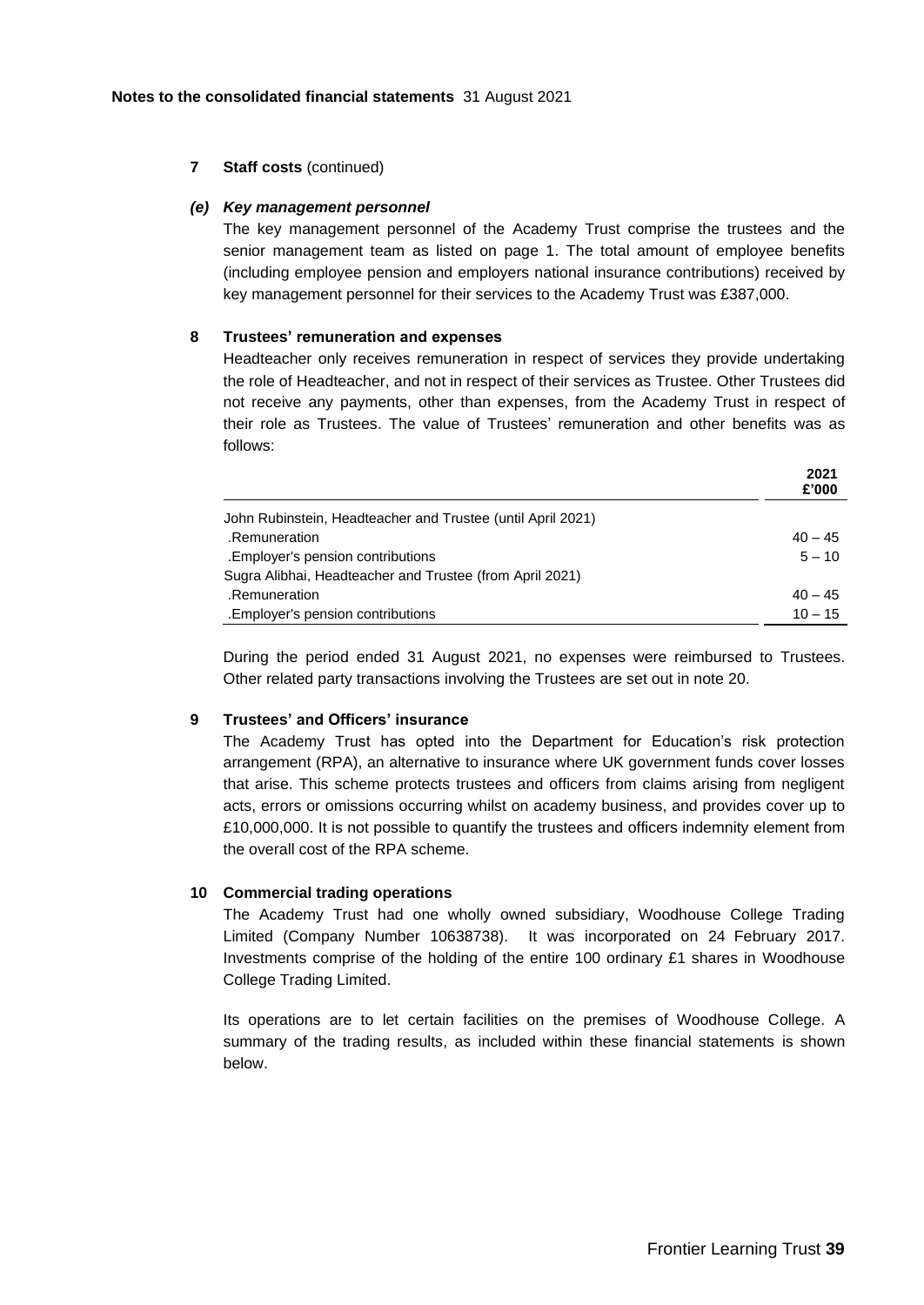### **10 Commercial trading operations**(continued)

|                                                | £'000 |
|------------------------------------------------|-------|
| Turnover                                       | 55    |
| Cost of sales                                  | (14)  |
| Gross profit                                   | 41    |
| Administrative expenses                        |       |
| <b>Profit on ordinary activities</b>           | 41    |
| Retained profit at the beginning of the period |       |
| Gift Aid to parent undertaking                 | (41)  |
| Retained earnings at end of the period         |       |

The assets and liabilities of the trading subsidiary were:

|                                                | 2021 |
|------------------------------------------------|------|
| Current assets                                 | 75   |
| Creditors: amounts falling due within one year | (75) |
| Total assets less current liabilities          |      |

# **11 Tangible fixed assets**

|                        | Freehold  | Assets       | Furniture |           |        |
|------------------------|-----------|--------------|-----------|-----------|--------|
|                        | land and  | under        | and       | ΙT        | Total  |
|                        | buildings | construction | equipment | equipment | funds  |
| <b>Group and Trust</b> | £'000     | £'000        | £'000     | £'000     | £'000  |
| <b>Cost/valuation</b>  |           |              |           |           |        |
| At 7 October 2020      |           |              |           |           |        |
| Transfer on conversion | 11,887    | 5            | 170       | 139       | 12,201 |
| Additions              |           |              | 158       | 93        | 251    |
| At 31 August 2021      | 11,887    | 5            | 328       | 232       | 12,452 |
| Depreciation           |           |              |           |           |        |
| At 7 October 2020      |           |              |           |           |        |
| Charge in period       | 241       |              | 26        | 40        | 307    |
| At 31 August 2021      | 241       |              | 26        | 40        | 307    |
| Net book value         |           |              |           |           |        |
| At 31 August 2021      | 11,646    | 5            | 326       | 168       | 12,145 |
| At 7 October 2020      |           |              |           |           |        |

Freehold land and buildings includes building improvements with a net book value of £1,191,000.

Freehold Land and Buildings consists of the estate and grounds of Woodhouse College, including the floodlit 3G Football Turf Pitch. A charge has been registered by the Football Foundation over this pitch as part of the conditions of the funding provided to Woodhouse College for the project. The charge prevents the sale or leasing of the premises without prior consent. The net book value of the asset at 31 August 2021 was £102,000.

**2021**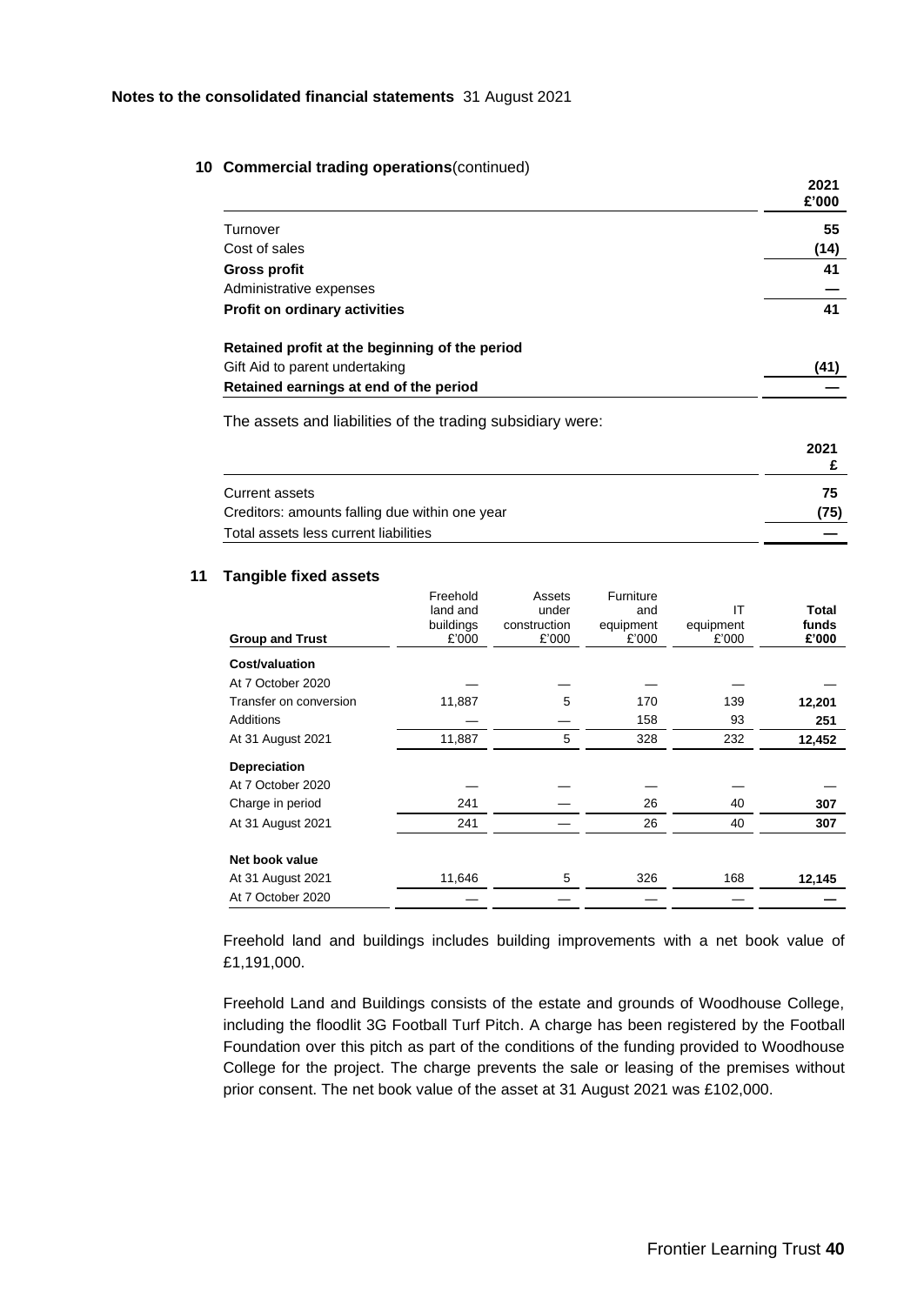# **12 Debtors**

|                                | Group | <b>Trust</b> |
|--------------------------------|-------|--------------|
|                                | 2021  | 2021         |
|                                | £'000 | £'000        |
| Trade debtors                  | 45    | 31           |
| VAT recoverable                | 92    | 92           |
| Amounts owed from subsidiary   |       | 52           |
| Prepayments and accrued income | 282   | 282          |
|                                | 419   | 457          |

# **13 Creditors: amounts falling due within one year**

|                                   | 2021  | 2021  |
|-----------------------------------|-------|-------|
|                                   | £'000 | £'000 |
| Trade creditors                   | 228   | 225   |
| Taxation and social security      | 128   | 128   |
| Other creditors                   | 144   | 144   |
| Accruals and deferred income      | 248   | 227   |
|                                   | 748   | 724   |
| Deferred income                   |       |       |
| Deferred income at 7 October 2020 |       |       |
| Released during the period        |       |       |
| Resources deferred in the period  | 131   | 131   |
| Deferred income at 31 August 2021 | 131   | 131   |

Deferred income relates to the ESFA maintenance grant for 21-22, rates rebate from ESFA, and income received in advance from students relating to school trips and other events.

**Group**

**Trust**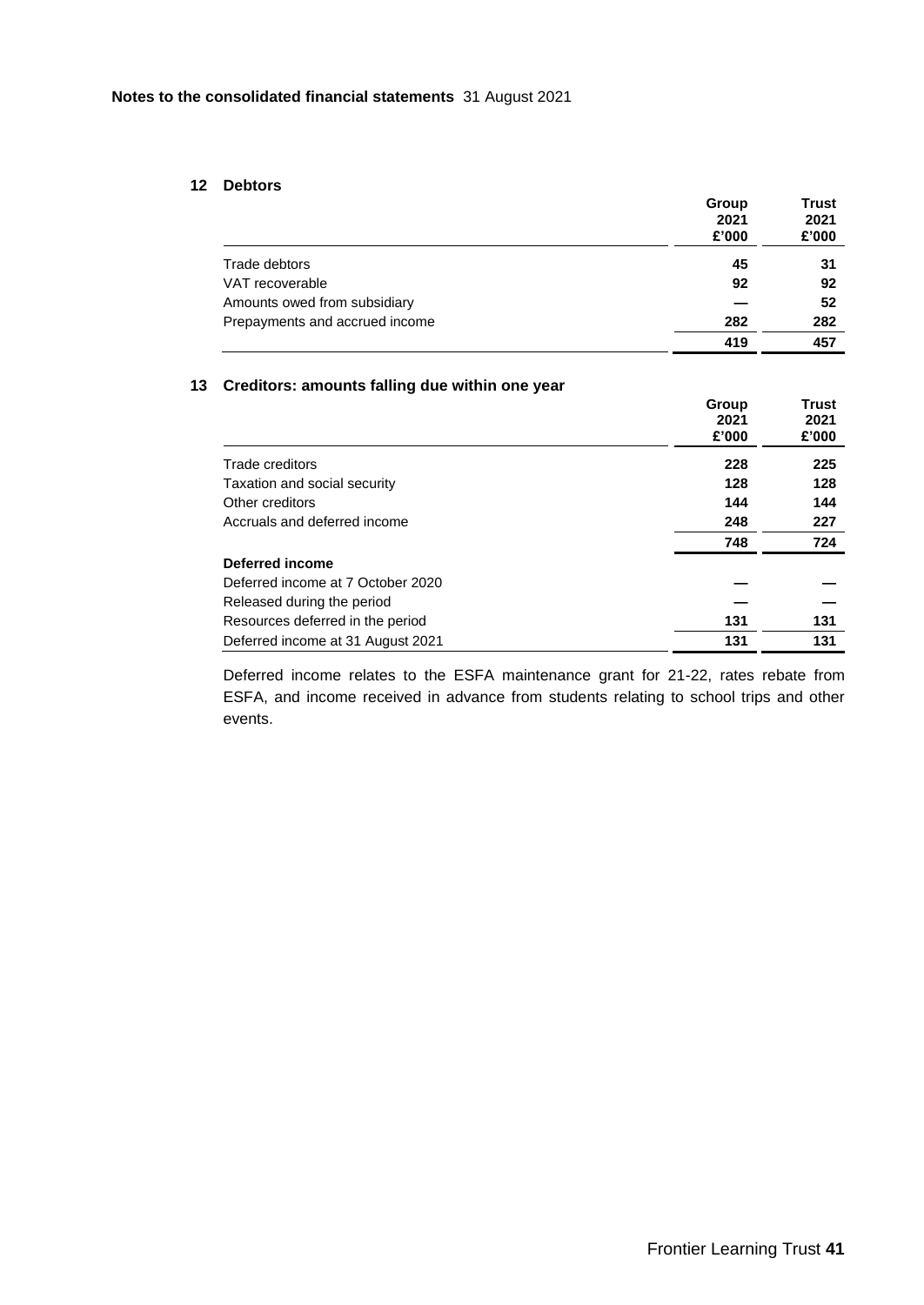# **14 Funds**

|                                     | Balance at<br>7 October |         |             | Gains,<br>losses and | <b>Balance at</b><br>31 August |
|-------------------------------------|-------------------------|---------|-------------|----------------------|--------------------------------|
|                                     | 2020                    | Income  | Expenditure | transfers            | 2021                           |
| Group                               | £'000                   | £'000   | £'000       | £'000                | £'000                          |
| <b>Restricted general funds</b>     |                         |         |             |                      |                                |
| General Annual Grant (GAG)          |                         | 5,442   | (4,970)     | (89)                 | 383                            |
| Start up funding - Maths School     |                         | 30      |             |                      | 30                             |
| Other DfE/ESFA grants               |                         | 9       | (9)         |                      |                                |
| Other DfE/ESFA COVID-19<br>funding  |                         | 31      | (31)        |                      |                                |
| Other COVID-19 funding              |                         | 36      | (36)        |                      |                                |
| Other grants                        |                         | 84      | (84)        |                      |                                |
| Pension reserve                     |                         | (3,666) | (315)       | 472                  | (3,509)                        |
|                                     |                         | 1,966   | (5, 445)    | 383                  | (3,096)                        |
| <b>Restricted fixed assets fund</b> |                         |         |             |                      |                                |
| Transfer on conversion              |                         | 12,201  | (303)       |                      | 11,898                         |
| DfE/ESFA capital grants             |                         | 129     | (3)         |                      | 126                            |
| Capital expenditure from GAG        |                         |         |             | 89                   | 89                             |
| Other donated assets                |                         | 33      | (1)         |                      | 32                             |
|                                     |                         | 12,363  | (307)       | 89                   | 12,145                         |
| <b>Total restricted funds</b>       |                         | 14,329  | (5, 752)    | 472                  | 9,049                          |
|                                     |                         |         |             |                      |                                |
| <b>Unrestricted funds</b>           |                         |         |             |                      |                                |
| General funds                       |                         | 2,335   | 33          |                      | 2,368                          |
| Trading subsidiary                  |                         | 55      | (55)        |                      |                                |
| <b>Total unrestricted funds</b>     |                         | 2,390   | (22)        |                      | 2,368                          |
| <b>Total funds</b>                  |                         | 16,719  | (5, 774)    | 472                  | 11,417                         |

The specific purposes for which the funds are to be applied are as follows:

### *ESFA revenue grant fund and other restricted funds*

# *General Annual Grant (GAG)*

Under the funding agreement with the Secretary of State, the Academy Trust was not subject to a limit on the amount of GAG that it could carry forward at 31 August 2021.

### *Fixed assets fund*

These grants relate to capital funding to carry out works of a capital nature. The transfer between funds related to the purchase of capital items using ESFA restricted or unrestricted general funds. At 31 August 2021, the fund balance equated to the net book value of fixed assets held by the Trust.

# *Pension reserve*

The pension reserve relates to the Academy Trust's share of the deficit of the Local Government Pension Scheme.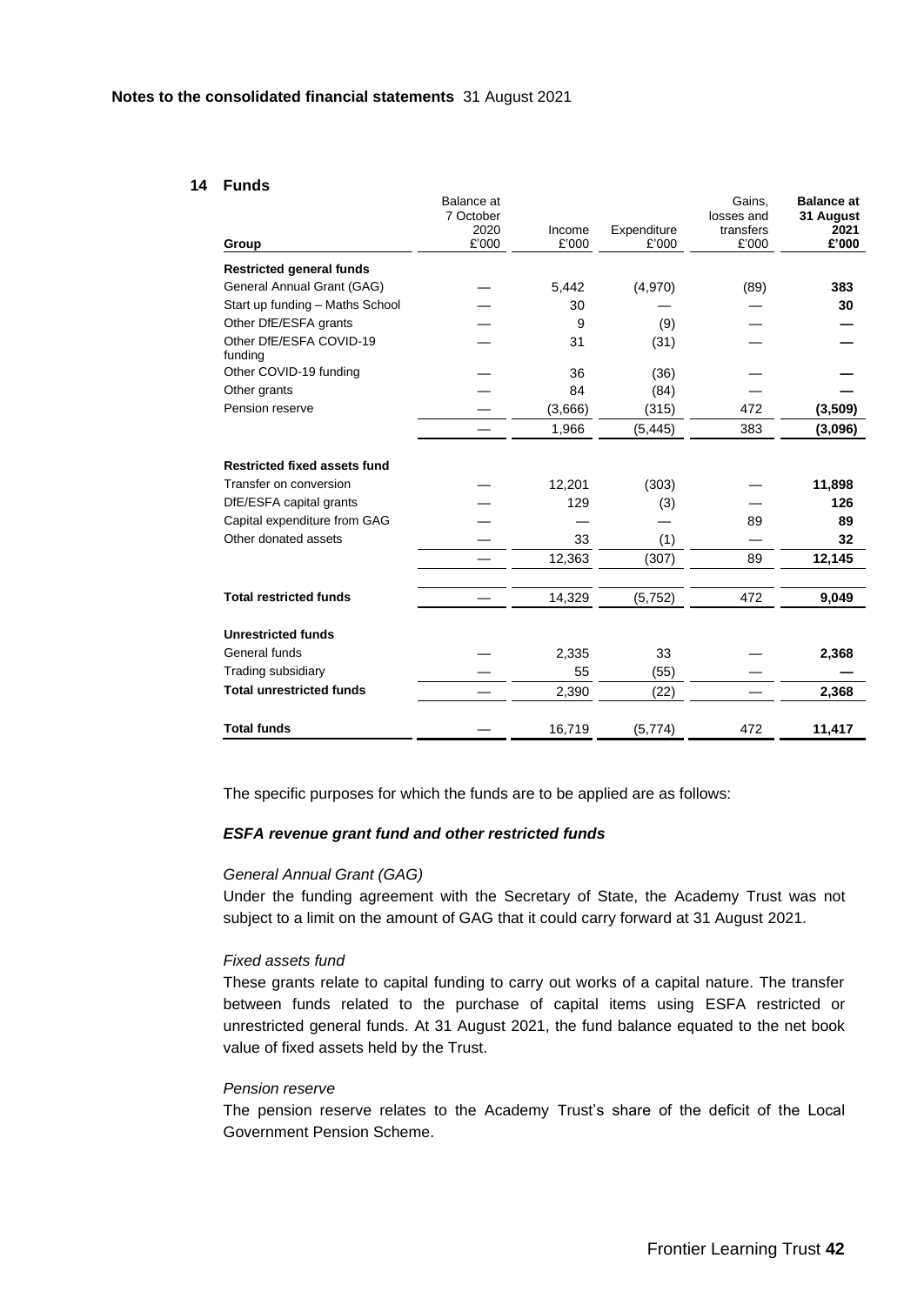### **15 Analysis of net assets between funds**

| Group                                                  | Unrestricted<br>funds<br>£'000 | Restricted<br>general<br>funds<br>£'000 | Restricted<br>fixed<br>assets<br>fund<br>£'000 | Total<br>2021<br>£'000 |
|--------------------------------------------------------|--------------------------------|-----------------------------------------|------------------------------------------------|------------------------|
| Fund balances at 31 August 2021 are<br>represented by: |                                |                                         |                                                |                        |
| Tangible fixed assets                                  |                                |                                         | 12.145                                         | 12,145                 |
| <b>Current assets</b>                                  | 2,368                          | 1,161                                   |                                                | 3,529                  |
| <b>Current liabilities</b>                             |                                | (748)                                   |                                                | (748)                  |
| Pension scheme liability                               |                                | (3,509)                                 |                                                | (3,509)                |
| <b>Total net assets</b>                                | 2,368                          | (3,096)                                 | 12.145                                         | 11.417                 |

| <b>Academy Trust</b>                                   | Unrestricted<br>funds<br>£'000 | Restricted<br>general<br>funds<br>£'000 | Restricted<br>fixed<br>assets<br>fund<br>£'000 | Total<br>2021<br>£'000 |
|--------------------------------------------------------|--------------------------------|-----------------------------------------|------------------------------------------------|------------------------|
| Fund balances at 31 August 2021 are<br>represented by: |                                |                                         |                                                |                        |
| Tangible fixed assets                                  |                                |                                         | 12.145                                         | 12,145                 |
| <b>Current assets</b>                                  | 2,368                          | 1,137                                   |                                                | 3,505                  |
| <b>Current liabilities</b>                             |                                | (724)                                   |                                                | (724)                  |
| Pension scheme liability                               |                                | (3,509)                                 |                                                | (3,509)                |
| <b>Total net assets</b>                                | 2,368                          | (3.096)                                 | 12,145                                         | 11,417                 |

# **16 Capital commitments**

| <b>Group and Trust</b>                                       | 2021<br>£'000 |
|--------------------------------------------------------------|---------------|
| Contracted for, but not provided in the financial statements | 142           |

# **17 Commitments under operating leases**

#### *Operating leases*

At 31 August 2021, the total of the Academy Trust's future minimum lease payments under non-cancellable operating leases was as follows:

| <b>Group and Trust</b>                 | 2021<br>£'000 |
|----------------------------------------|---------------|
| Amounts due within one year            |               |
| Amounts due between one and five years |               |
|                                        |               |

### **18 Members' liability**

Each member of the charitable company undertakes to contribute to the assets of the company in the event of it being wound up while he/she is a member, or within one year after he/she ceases to be a member, such amount as may be required, not exceeding £10 for the debts and liabilities contracted before he/she ceases to be a member.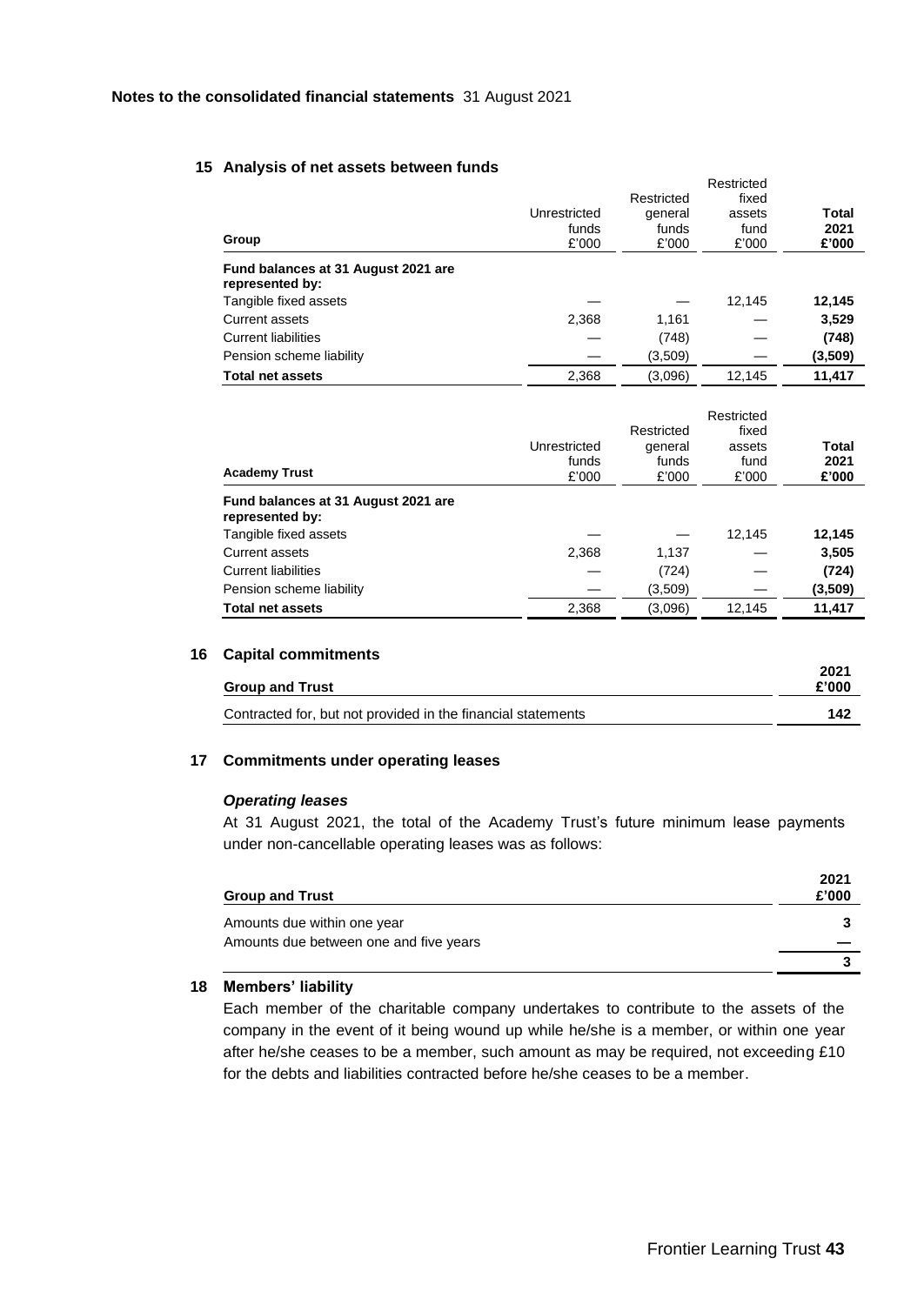#### **19 Pension and similar obligations**

The Academy Trust's employees belong to two principal pension schemes: the Teachers' Pension Scheme England and Wales (TPS) for academic and related staff; and the Local Government Pension Scheme (LGPS) for non-teaching staff, which is managed by the London Borough of Barnet Pension Fund. Both are multi-employer defined benefit schemes.

The latest actuarial valuation of the TPS related to the period ended 31 March 2016 and of the LGPS 31 March 2019.

No contributions were payable to the schemes at 31 August 2021.

### *The Teachers' Pension Scheme*

The Teachers' Pension Scheme (TPS) is a statutory, contributory, defined benefit scheme, governed by the Teachers' Pension Scheme Regulations 2014. Membership is automatic for teachers in academies. All teachers have the option to opt-out of the TPS following enrolment.

The TPS is an unfunded scheme to which both the member and employer makes contributions, as a percentage of salary - these contributions are credited to the Exchequer. Retirement and other pension benefits are paid by public funds provided by Parliament.

### *Valuation of the Teachers' Pension Scheme*

The Government Actuary, using normal actuarial principles, conducts a formal actuarial review of the TPS in accordance with the Public Service Pensions (Valuations and Employer Cost Cap) Directions 2014 published by HM Treasury every 4 years. The aim of the review is to specify the level of future contributions. Actuarial scheme valuations are dependent on assumptions about the value of future costs, design of benefits and many other factors. The latest actuarial valuation of the TPS was carried out as at 31 March 2016. The valuation report was published by the Department for Education on 5 March 2019. The key elements of the valuation and subsequent consultation are:

- employer contribution rates set at 23.68% of pensionable pay (including a 0.08% administration levy);
- total scheme liabilities (pensions currently in payment and the estimated cost of future benefits) for service to the effective date of £218,100 million and notional assets (estimated future contributions together with the notional investments held at the valuation date) of £196,100 million, giving a notional past service deficit of £22,000 million; and
- $\bullet$  the SCAPE rate, set by HMT, is used to determine the notional investment return. The current SCAPE rate is 2.4% above the rate of CPI. assumed real rate of return is 2.4% in excess of prices and 2% in excess of earnings. The rate of real earnings growth is assumed to be 2.2%. The assumed nominal rate of return including earnings growth is 4.45%.

The next valuation result is due to be implemented from 1 April 2023.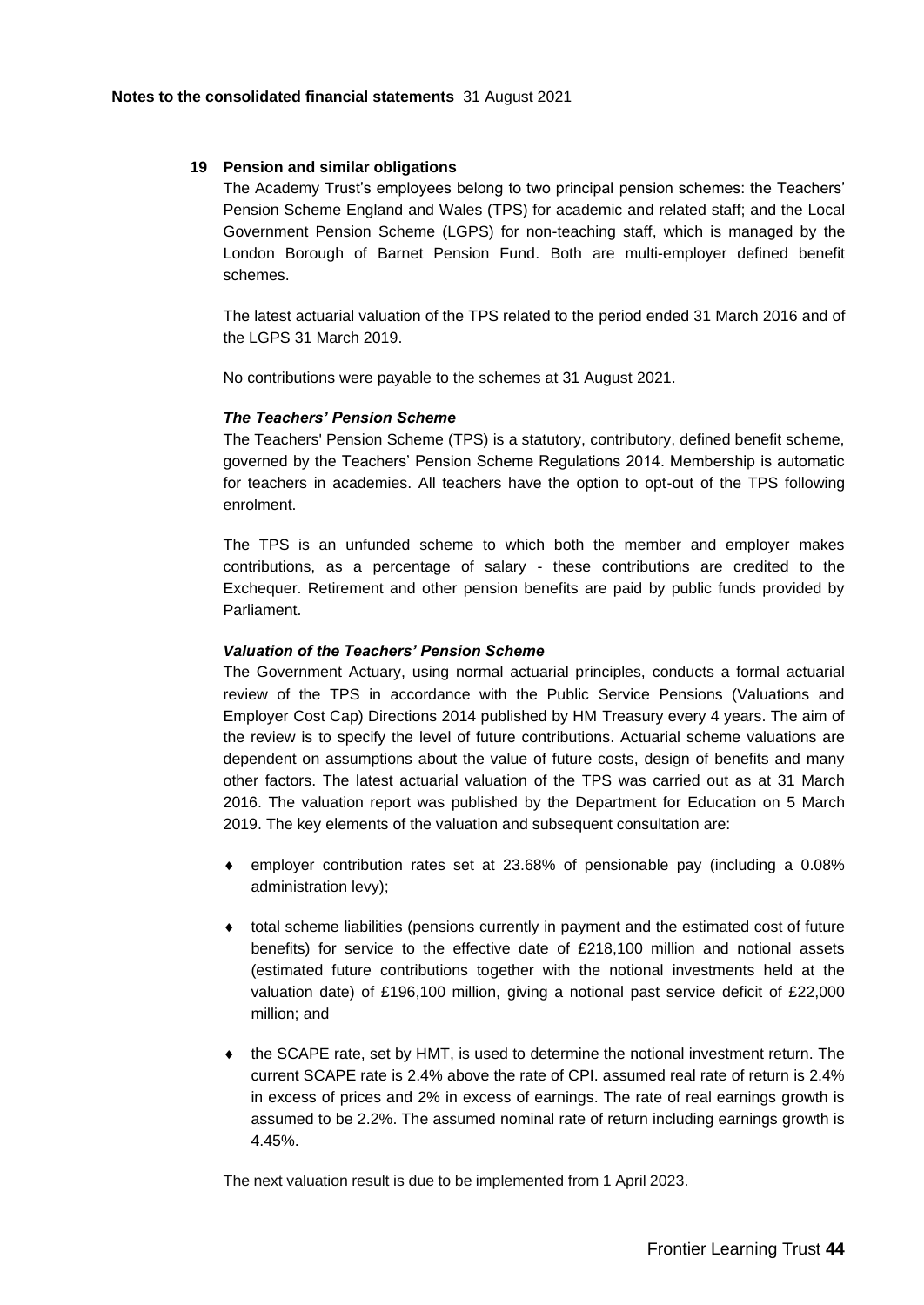#### **19 Pension and similar obligations** (continued)

The employer's pension costs paid to TPS in the period amounted to £632,000 (2020 - £602,000).

A copy of the valuation report and supporting documentation is on the [Teachers' Pension](https://www.teacherspensions.co.uk/news/public-news/2019/04/teachers-pensions-valuation-report.aspx)  [Scheme website.](https://www.teacherspensions.co.uk/news/public-news/2019/04/teachers-pensions-valuation-report.aspx)

Under the definitions set out in FRS 102, the TPS is an unfunded multi-employer pension scheme. The Academy Trust has accounted for its contributions to the scheme as if it were a defined contribution scheme. The Academy Trust has set out above the information available on the scheme.

### *Local Government Pension Scheme (LGPS)*

The LGPS is a funded defined-benefit scheme, with the assets held in separate trusteeadministered funds. The total contribution made for the period ended 31 August 2021 was £324,000, of which employer's contributions totalled £249,000 and employees' contributions totalled £75,000. The agreed contribution rates for future years are 26.4%per cent for employers and between 5.5% and 12.5% per cent for employees.

Parliament has agreed, at the request of the Secretary of State for Education, to a guarantee that, in the event of an Academy Trust closure, outstanding Local Government Pension Scheme liabilities would be met by the Department for Education. The guarantee came into force on 18 July 2013.

| <b>Principal Actuarial Assumptions</b>               | AT 31<br><b>August</b><br>2021 |
|------------------------------------------------------|--------------------------------|
| Rate of increase in salaries                         | $3.60\%$                       |
| Rate of increase for pensions in payment / inflation | $2.90\%$                       |
| Discount rate for scheme liabilities                 | 1.65%                          |

The current mortality assumptions include sufficient allowance for future improvements in mortality rates. The assumed life expectations on retirement age 65 are:

|                      | <b>AU</b><br><b>August</b><br>2021 |
|----------------------|------------------------------------|
| Retiring today       |                                    |
| Males                | 21.9                               |
| Females              | 24.4                               |
| Retiring in 20 years |                                    |
| Males                | 23.3                               |
| Females              | 26.4                               |

**At 31**

**At 31**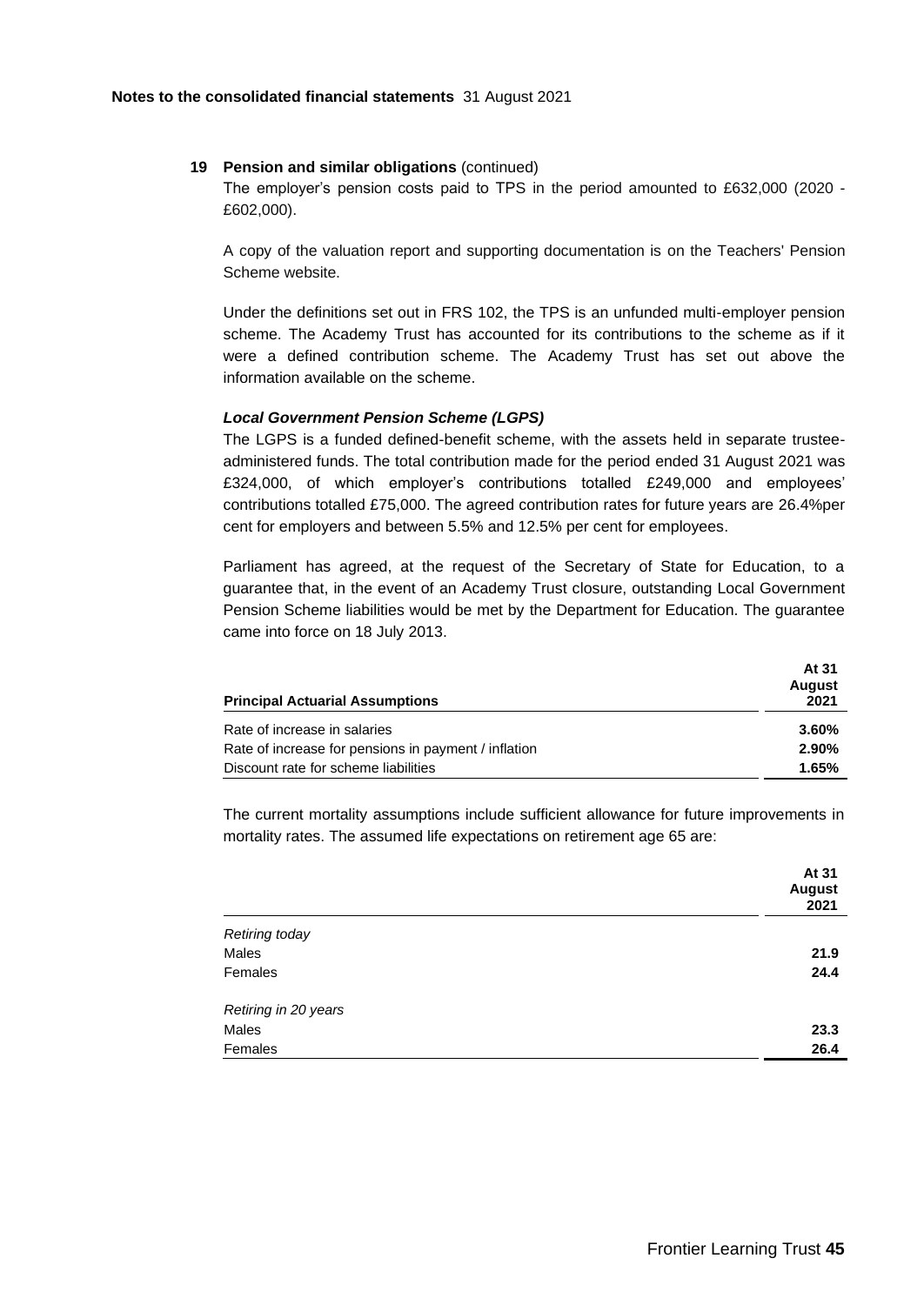# **19 Pension and similar obligations** (continued)

# *Local Government Pension Scheme (LGPS) (continued)*

| $\sim$ $\sim$ $\sim$ $\sim$ $\sim$ $\sim$ $\sim$ | At 31<br>August<br>2021<br>£'000 |
|--------------------------------------------------|----------------------------------|
| Discount rate $+0.1\%$                           | 189                              |
| Discount rate -0.1%                              | (189)                            |
| Mortality assumption $-1$ year increase          | 354                              |
| Mortality assumption $-1$ year decrease          | (354)                            |
| Salary $+0.1\%$                                  | 26                               |
| Salary -0.1%                                     | (26)                             |
| Pension +0.1%                                    | 161                              |
| Pension -0.1%                                    | (161)                            |

The Academy Trust's share of the assets and liabilities in the scheme were:

|                                                                  | <b>Fair value</b> |
|------------------------------------------------------------------|-------------------|
|                                                                  | at 31             |
|                                                                  | <b>August</b>     |
|                                                                  | 2021              |
|                                                                  | £'000             |
| Equities                                                         | 3,476             |
| <b>Bonds</b>                                                     | 1,444             |
| Property                                                         | 214               |
| Cash and other liquid assets                                     | 214               |
| <b>Total market value of assets</b>                              | 5,348             |
| Present value of scheme                                          |                   |
| Funded                                                           | (8, 857)          |
| Deficit in the scheme                                            | (3,509)           |
|                                                                  |                   |
|                                                                  | 2021              |
| Amounts recognised in statement of financial activities          | £'000             |
| Current service cost                                             | 531               |
| Net interest cost                                                | 33                |
| Total amount recognised in the SOFA                              | 564               |
|                                                                  |                   |
| Changes in the present value of defined benefit obligations were | 2021              |
| as follows:                                                      | £'000             |
| At 7 October 2020                                                |                   |
| Inherited on conversion                                          | 8,185             |
| Current service cost                                             | 531               |
| Interest cost                                                    | 73                |
| Employee contributions                                           | 75                |
| <b>Actuarial loss</b>                                            | 60                |
| Benefits paid                                                    | (67)              |
| <b>At 31 August 2021</b>                                         | 8,857             |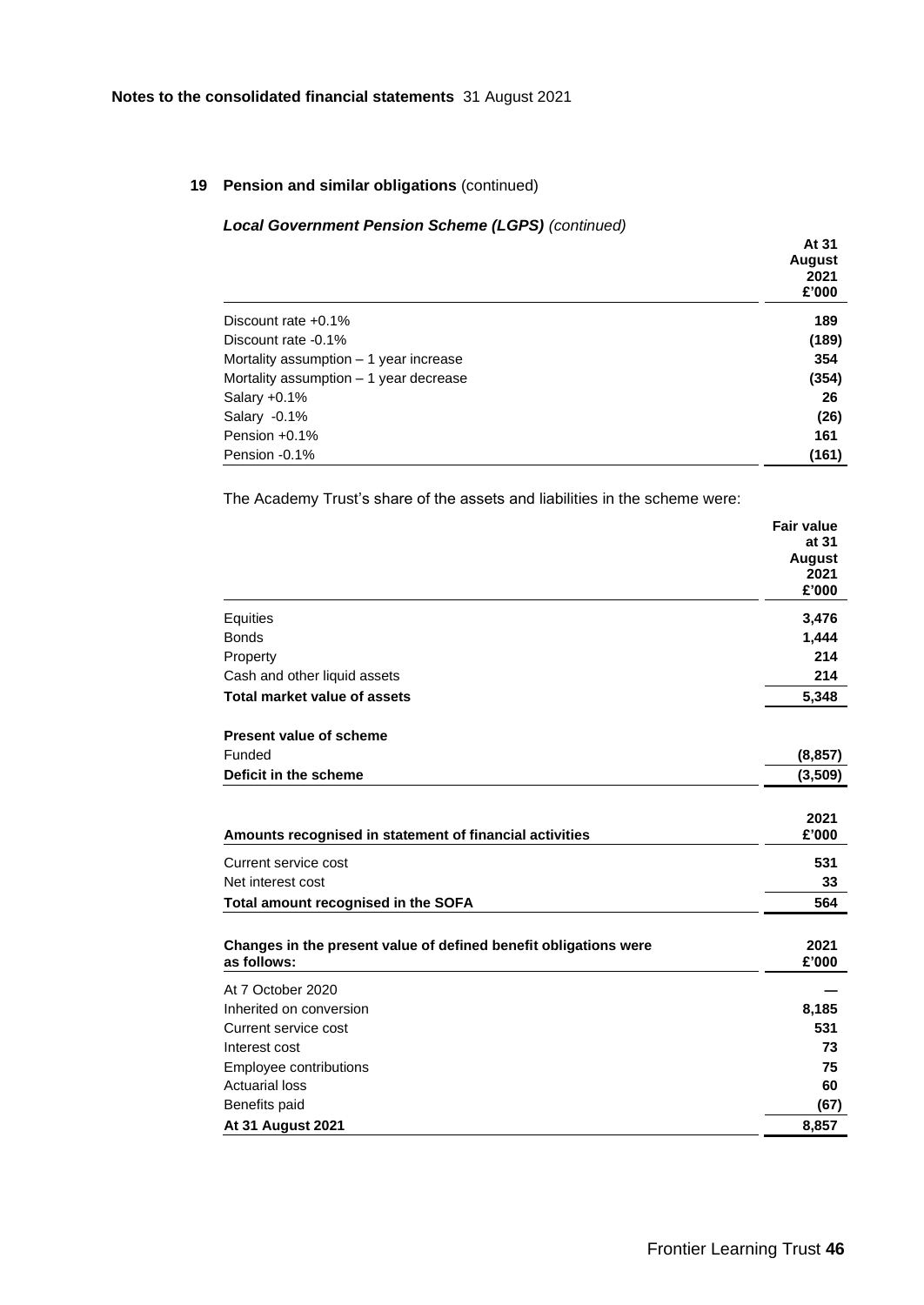#### **19 Pension and similar obligations** (continued)

| <b>Local Government Pension Scheme (LGPS) (continued)</b>        |       |
|------------------------------------------------------------------|-------|
| Changes in the fair value of the Academy Trust's share of scheme | 2021  |
| assets:                                                          | £'000 |
| At 7 October 2020                                                |       |
| Inherited on conversion                                          | 4,519 |
| Interest income                                                  | 40    |
| Actuarial gain                                                   | 532   |
| <b>Employer contributions</b>                                    | 249   |
| Employee contributions                                           | 75    |
| Benefits paid                                                    | (67)  |
| <b>At 31 August 2021</b>                                         | 5.348 |

### **20 Related party transactions**

Owing to the nature of the Academy Trust's operations and the composition of the Board of Trustees being drawn from local public and private sector organisations, transactions may take place with organisations in which a member of the trustee has an interest. All transactions involving such organisations are conducted at arm's length and in accordance with the Academy's financial regulations and normal procurement procedures.

The academy trust did not enter into any related party transactions in the period.

### **21 Conversion to an Academy Trust**

On 1 January 2021, Woodhouse College converted to Academy Trust status under the Academies Act 2010 and all the operations and assets and liabilities were transferred to Frontier Learning Trust from the Corporation of Woodhouse College for £nil consideration.

The transfer was accounted for as a combination that is in substance a gift. The assets and liabilities transferred were valued at their fair values and recognised in the balance sheet under the appropriate headings with a corresponding net amount recognised as a net gain in the statement of financial activities as donations – transfers from conversion to an Academy Trust. The following table sets out the fair values of the identifiable assets and liabilities transferred and an analysis of their recognition in the statement of financial activities.

|                                                                    | Unrestricted<br>funds<br>£'000 | Restricted<br>General<br><b>Funds</b><br>£'000 | Restricted<br>Fixed<br>Asset<br>Fund<br>£'000 | Total<br>£'000 |
|--------------------------------------------------------------------|--------------------------------|------------------------------------------------|-----------------------------------------------|----------------|
| Tangible fixed assets                                              |                                |                                                |                                               |                |
| . Freehold land and buildings                                      |                                |                                                | 11,887                                        | 11,887         |
| . Other tangible fixed assets                                      |                                |                                                | 314                                           | 314            |
| LGPS pension funds<br>Other identifiable assets and<br>liabilities |                                | (3,666)                                        |                                               | (3,666)        |
| . Accumulated surplus on funds                                     | 2,255                          |                                                |                                               | 2,255          |
|                                                                    | 2,255                          | (3,666)                                        | 12,201                                        | 10,790         |